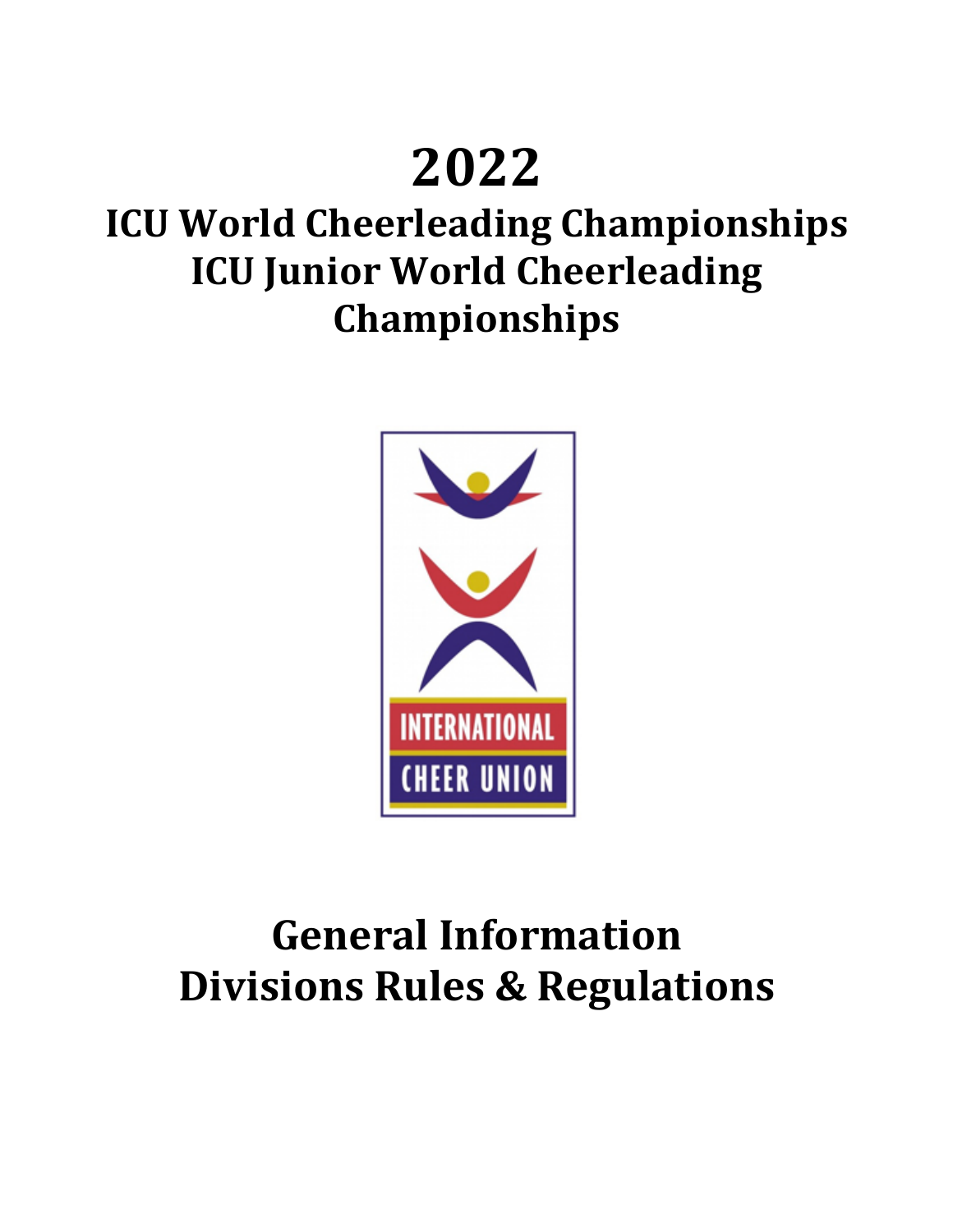## *2022 ICU World Cheerleading Championships 2022 ICU Junior World Cheerleading Championships General Information*

The International Cheer Union (ICU) will host the 2022 ICU Junior World Cheerleading Championships and 2022 ICU World Cheerleading Championships Wednesday through Friday 20-22 April 2022 at the *ESPN Wide World of Sports®* Complex. Since many countries converge to Florida this week; expense, time and highest anticipated national participation was the criteria in the scheduling of dates. Many athletes and coaches who will participate in the ICU World Cheerleading Championships; will potentially also have their athletes perform at the USASF/IASF Cheerleading Worlds on Saturday, Sunday & Monday following the ICU Junior World & World Cheerleading Championships.

## **I. Tentative Schedule of Events**

## **Wednesday 20 April 2022**

- ICU Junior World Cheerleading Championships Welcome, Youth & Junior Division Competition & Awards
- ICU World Championship Opening Ceremonies
- ICU VIP Reception & Athlete Cultural Exchange

## **Thursday 21 April 2022**

- ICU World Cheerleading Championships Semi-Finals
- ICU World Cheerleading Championships Adaptive Abilities/Special Olympics & Special Abilities Divisions Finals & Awards

## **Friday 22 April 2022**

- ICU World Cheerleading Championship Finals & Awards
- ICU World Cheerleading Championships Closing Ceremonies

## **Saturday–Monday 23-25 April 2022**

USASF/IASF Worlds

## **II.** Junior World Championships Divisions (12 Total: 6 Youth & 6 Junior divisions) **<u>YOUTH DIVISIONS (6 Divisions = Ages 12-14 in the year of competition)</u>**

## **A). Youth Cheerleading Divisions (4 divisions)**

Based on the objectives of growth for existing and emerging nations, the 2022 ICU Junior World Cheerleading Championships will offer 2 levels of Cheerleading for the Youth All Girl & Youth Coed Divisions.

Nations can select one of the following All Girl Divisions:

- 1. **Youth All Girl Median** (similar to Level 3)
- 2. **Youth All Girl Advanced** (similar to Level 4)

Nations can select one of the following Coed Divisions:

1. **Youth Coed Median** (similar to Level 3)

## 2. **Youth Coed Advanced** (similar to Level 4)

Notes: Each nation can enter one (1) Youth All Girl Division (Median or Advanced) and one (1) Youth Coed Division (Median or Advanced). The nation that wins either the Youth All Girl Median Division or Youth Coed Median Division at the 2022 World Championships will be required to compete in the 2023 Youth Advanced Division within the All Girl or Coed Division respectfully.

## **B). Youth Performance Cheer Divisions (2 divisions)**

Based on the idea of participation and global representation, the 2022 ICU Junior World Cheerleading Championships will offer the following Youth Performance Cheer divisions - each nation can have only one (1) entry per nation per division:

- 1. **Youth Hip Hop**
- 2. **Youth Pom**

Note: All divisions are available to all nations. Crossover into each category & division is allowed for each country as long as eligibility requirements are met.

## **JUNIOR DIVISIONS (6 Divisions = Ages 15-18 in the year of competition)**

## **A). Junior Cheerleading Divisions (4 divisions)**

Based on the objectives of growth for existing and emerging nations, the 2022 ICU Junior World Cheerleading Championships will offer 2 levels of Cheerleading for the Junior All Girl & Coed Divisions.

Nations can select one of the following All Girl Divisions:

1. **Junior All Girl Advanced** (similar to Level 4)

2. **Junior All Girl Elite** (similar to USASF-IASF Level 5 in 2018/re-named to USASF-IASF Level 6 in 2019)

Nations can select one of the following Coed Divisions: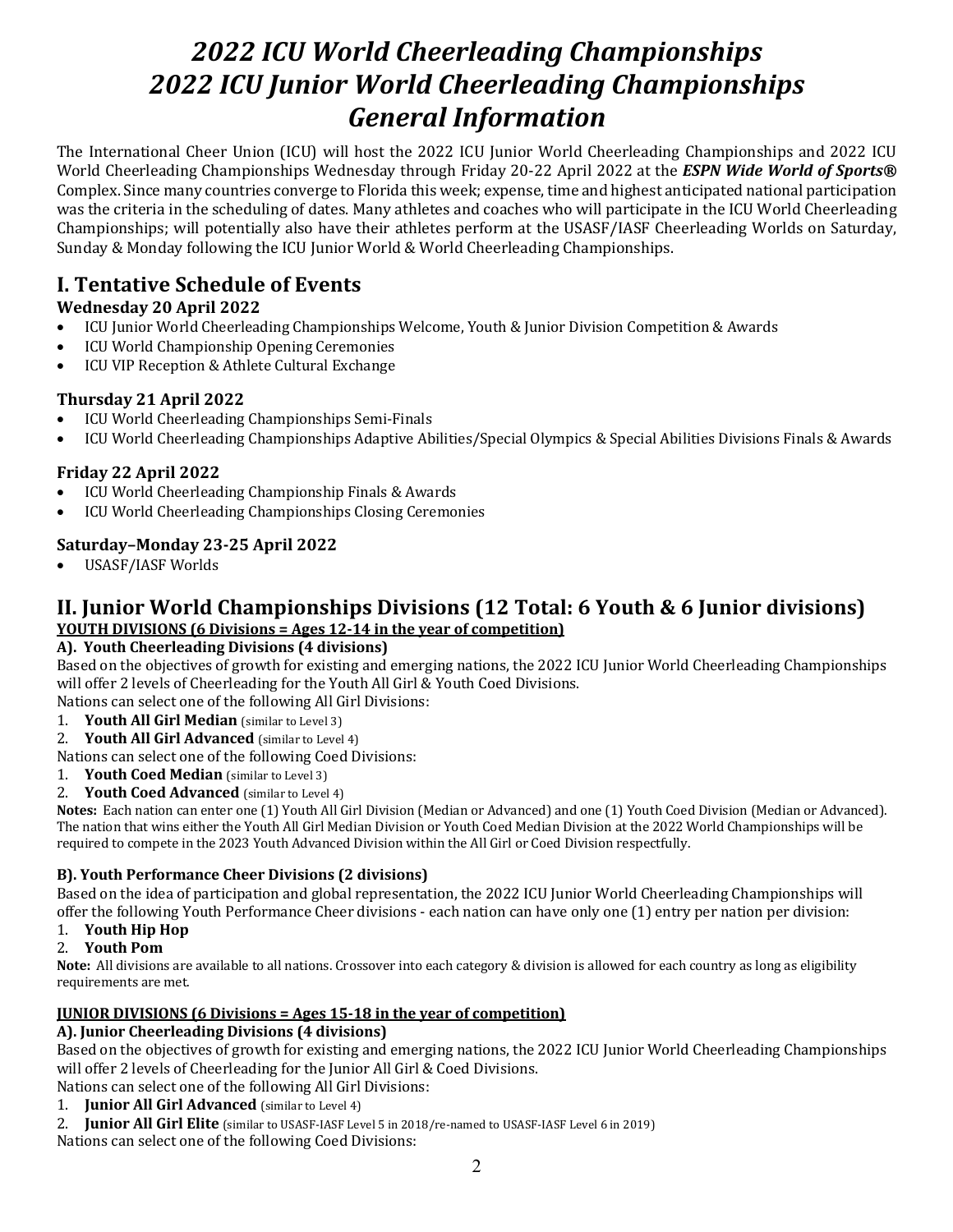### 1. **Junior Coed Advanced** (similar to Level 4)

#### 2. **Junior Coed Elite** (similar to USASF-IASF Level 5 in 2018/re-named to USASF-IASF Level 6 in 2019)

Notes: Each nation can enter one (1) Junior All Girl Division (Advanced or Elite) and one (1) Junior Coed Division (Advanced or Elite). The nation that wins either the Junior All Girl Advanced Division or Junior Coed Advanced Division at the 2022 World Championships will be required to compete in the 2023 Junior Elite Division within the All Girl or Coed Division respectfully.

## **B). Junior Performance Cheer Divisions (2 divisions)**

Based on the idea of participation and global representation, the 2022 ICU Junior World Cheerleading Championships will offer the following Junior Performance Cheer Divisions - each nation can have only one  $(1)$  entry per nation per division:

### 1. **Junior Hip Hop**

#### 2. **Junior Pom**

Note: All divisions are available to all nations. Crossover into each category & division is allowed for each country as long as eligibility requirements are met.

## **III. World Championships Divisions (20 total):**

## **A). Cheerleading Divisions (9 divisions)**

Based on the objectives of growth for existing and emerging nations, the 2022 ICU World Cheerleading Championships will offer 2 levels of Cheerleading for the Coed & All Girl divisions.

Nations can select one of the following All Girl Divisions:

- 1. **All Girl Elite** (similar to USASF-IASF Level 5 in 2018/re-named to USASF-IASF Level 6 in 2019)
- 2. **All Girl Premier** (similar to USASF-IASF Level 6 in 2018/re-named to USASF-IASF Level 7 in 2019)

Nations can select one of the following Coed Divisions:

- 1. **Coed Elite** (similar to USASF-IASF Level 5 in 2018/re-named to USASF-IASF Level 6 in 2019)
- 2. **Coed Premier** (similar to USASF-IASF Level 6 in 2018/re-named to USASF-IASF Level 7 in 2019)

Note: Each nation can enter one (1) All Girl Division (Elite or Premier) and one (1) Coed Division (Elite or Premier). The nation that has previously won or wins either the All Girl Elite Division or Coed Elite Division at the 2022 World Championships will be required to compete in the 2023 World Cheerleading Championships Premier Division within the All Girl or Coed Division respectfully.

- 3. **Adaptive Abilities Unified Median** (equivalent to Level 3, males/females, no basket tosses with Adaptive Abilities rule modifications)
- 4. **Adaptive Abilities Unified All Girl Advanced** (equivalent to Level 4, no basket tosses with Adaptive Abilities rule modifications)
- 5. **Adaptive Abilities Unified Coed Advanced** (equivalent to Level 4, no basket tosses with Adaptive Abilities rule modifications)

Note: Adaptive Abilities Unified National Teams must comprise of 25% or more athletes with disabilities per team in compliance with the ICU Adaptive Abilities qualification guidelines.

- ICU reserves the right to add an Adaptive Abilities Unified Division (via the 25%+ rule per team) for athletes specifically with a Visual Impairment, based on global participation
- ICU reserves the right to add an Adaptive Abilities Unified Division (via the 25%+ rule per team) for athletes specifically with a Hearing Impairment, based on global participation
- 6. **Special Abilities Unified Intermediate** (equivalent to Level 2, no tosses- with Special Abilities rule modifications)<sup>\*</sup>
- **7.** Special Abilities Traditional Intermediate (equivalent to Level 2, no tosses- with Special Abilities rule modifications)<sup>\*</sup>

**\*Note:** The addition of Special Olympics Divisions in 2022 is subject to the approval of Special Olympics International (SOI). All Special Olympics Team eligibility is based on approval by the country's respective Special Olympic programme and ICU National Federation. Although ICU encourages teams to register in Special Olympics Divisions, ICU will initially offer the enclosed Special Abilities Divisions for teams not yet eligible under Special Olympics guidelines and/or if Special Olympics divisions are not available in 2022. ICU reserves the right to consolidate or expand divisions based on team eligibility and number of teams registered in each division.

## **B). Team Performance Cheer (9 divisions)**

Based on the idea of participation and global representation, the 2022 ICU World Cheerleading Championships will offer the following divisions - each nation can have only one  $(1)$  entry per nation per division:

- 1. **Hip Hop**
- 2. **Pom**
- 3. **Jazz**

**Notes** All divisions are available to all nations. Crossover of teams into each category & division is allowed for each country, including the Adaptive Abilities & Special Abilities Divisions (below), as long as eligibility requirements are met.

#### 4. **Adaptive Abilities Unified Hip Hop**

#### 5. **Adaptive Abilities Unified Pom**

Note: Adaptive Abilities Unified National Teams must comprise of 25% or more athletes with disabilities per team in compliance with the ICU Adaptive Abilities qualification guidelines.

- ICU reserves the right to add an Adaptive Abilities Unified Division (via the 25%+ rule per team) for athletes specifically with a Visual Impairment, based on global participation
- ICU reserves the right to add an Adaptive Abilities Unified Division (via the 25%+ rule per team) for athletes specifically with a Hearing Impairment, based on global participation
- 6. **Special Abilities Unified Hip Hop**\*
- 7. **Special Abilities Unified Pom**\*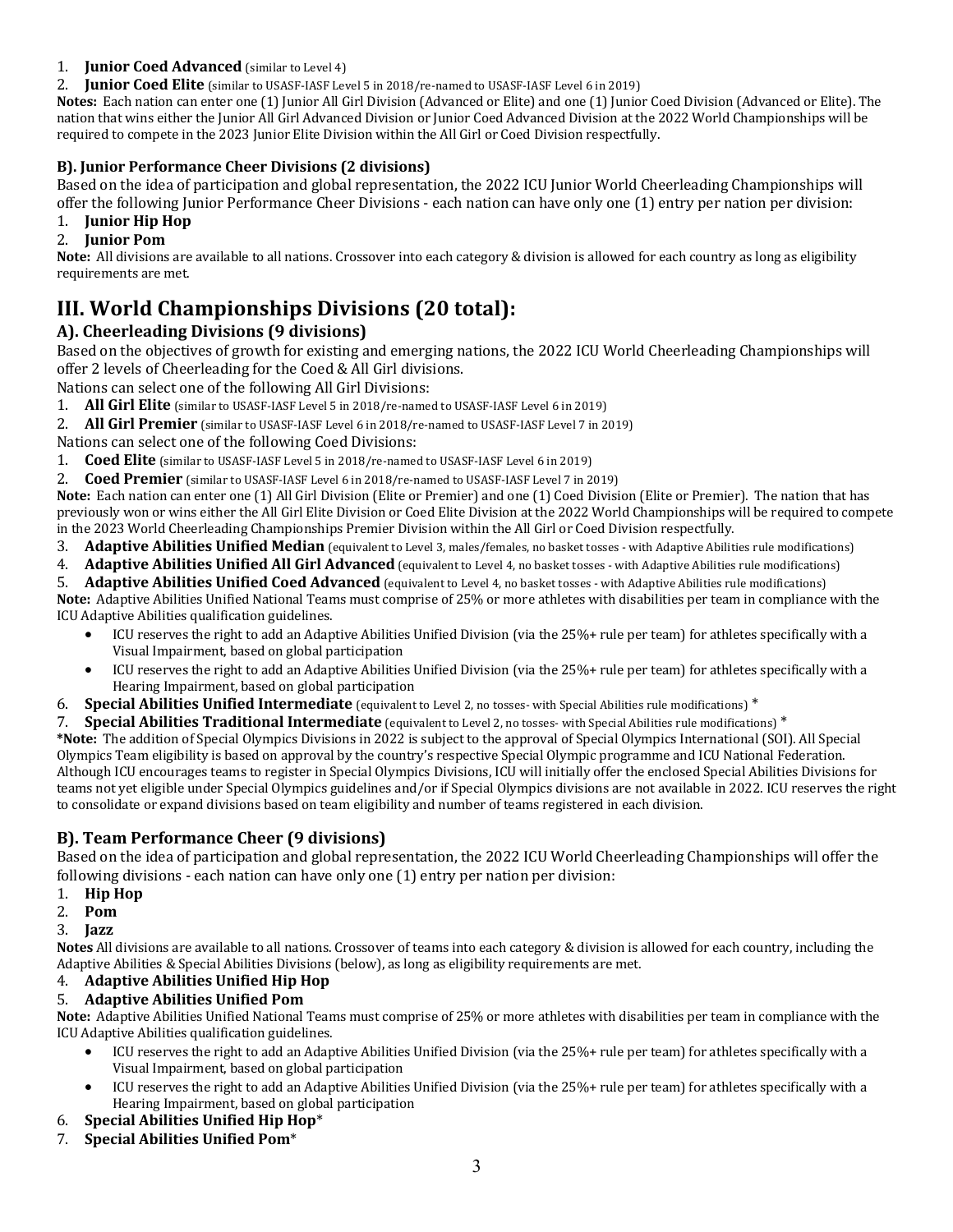### 8. **Special Abilities Traditional Hip Hop**\*

## 9. **Special Abilities Traditional Pom**\*

\*Note: The addition of Special Olympics Divisions in 2022 is subject to the approval of Special Olympics International (SOI). All Special Olympics Team eligibility is based on approval by the country's respective Special Olympic programme and ICU National Federation. Although ICU encourages teams to register in Special Olympics Divisions, ICU will initially offer the enclosed Special Abilities Divisions for teams not yet eligible under Special Olympics guidelines and/or if Special Olympics divisions are not available in 2022. ICU reserves the right to consolidate or expand divisions based on team eligibility and number of teams registered in each division.

## **C). Team Performance Cheer Doubles (2 divisions)**

Based on the idea of participation and global representation, the 2022 ICU World Cheerleading Championships will offer the following Performance Cheer Doubles Divisions - each nation can have only one (1) entry per nation per division:

- 1. **Doubles Hip Hop** (2 athletes)
- 2. **Doubles Pom** (2 athletes)

**Note:** Each nation can only have one (1) entry per nation per division. Crossover of teams into each category & division is allowed as needed for each country as long as eligibility requirements are met.

## **IV. Time of Routine - JWC (Youth & Junior) and WC Divisions**

## **A). Cheerleading Divisions**

- 1. Cheer Portion: Can be placed in the beginning or middle of routine. Cheer portion minimum time requirement is thirty (30) seconds. Maximum time between Cheer and Music portion: Twenty (20) seconds.
- 2. Music portion: Two minutes, fifteen seconds (2:15)

## **B). Performance Cheer Team Divisions**

1. Music portion: Two minutes, fifteen seconds (2:15)

## **C). Performance Cheer Doubles Divisions:**

1. Music portion: One minute, thirty seconds (1:30)

## **V. Cheer Portion of Routine - JWC (Youth & Junior) and WC Divisions**

## **(All Cheerleading Divisions)**

Based on importance of separation of cheerleading from other sports; making it a unique sport globally, a cheer will be included in the beginning or middle of routine. Use of native language (including sign language, especially for Adaptive Abilities Divisions) in the Cheer, and using a more national pride style cheer is encouraged. The Cheer portion of the routine is worth 10 points (of 100 points) and is based on the ability to lead the crowd for the team's nation, use of signs, poms, flags, megaphones, and practical use of stunt/pyramids to lead the crowd. Video examples can be provided; again, native language (including sign language) is encouraged.

## **VI. Team Size/Number of athletes per team- JWC (Youth and Junior) & WC Divisions**

Objective is to best represent global cheerleading in its present status allow best size to form the best routines, without creating a financial barrier for emerging nations.

- 1. Cheerleading Divisions: All Coed, All Girl, Adaptive Abilities Unified, Special Olympics & Special Abilities Divisions:
- *Minimum* 16 athletes, maximum 24 athletes 2. Performance Cheer Team Divisions: All Hip Hop & Pom Team Divisions (does not include Jazz):
- *Minimum* 16 athletes, maximum 24 athletes
- 3. Performance Cheer Jazz Division:
	- *Minimum 18 athletes, maximum 24 athletes*
- 4. Performance Cheer Doubles Divisions: Hip Hop Doubles & Pom Divisions:
	- *Two (2) athletes*

## **VII. Age of Athlete - Junior World Cheerleading Championships**

- 1. **All Youth Divisions:** Ages 12-14 years old within the year of the Junior World Championships **Note**: Athletes born in the years of 2007, 2008, 2009, 2010 will be eligible for the Youth Division(s) in 2022. Any team proven to be in violation of the age requirements will be automatically disqualified. Crossovers between ICU Divisions are permitted as long as the crossover athlete meets the division eligibility criteria.
- 2. **All Junior Divisions:** Ages 15-18 years old within the year of the Junior World Championships **Note**: Athletes born in the vears of 2003, 2004, 2005, 2006, 2007 will be eligible for the Junior Division(s) in 2022, Any team proven to be in violation of the age requirements will be automatically disqualified. Crossovers between ICU Divisions are permitted as long as the crossover athlete meets the division eligibility criteria.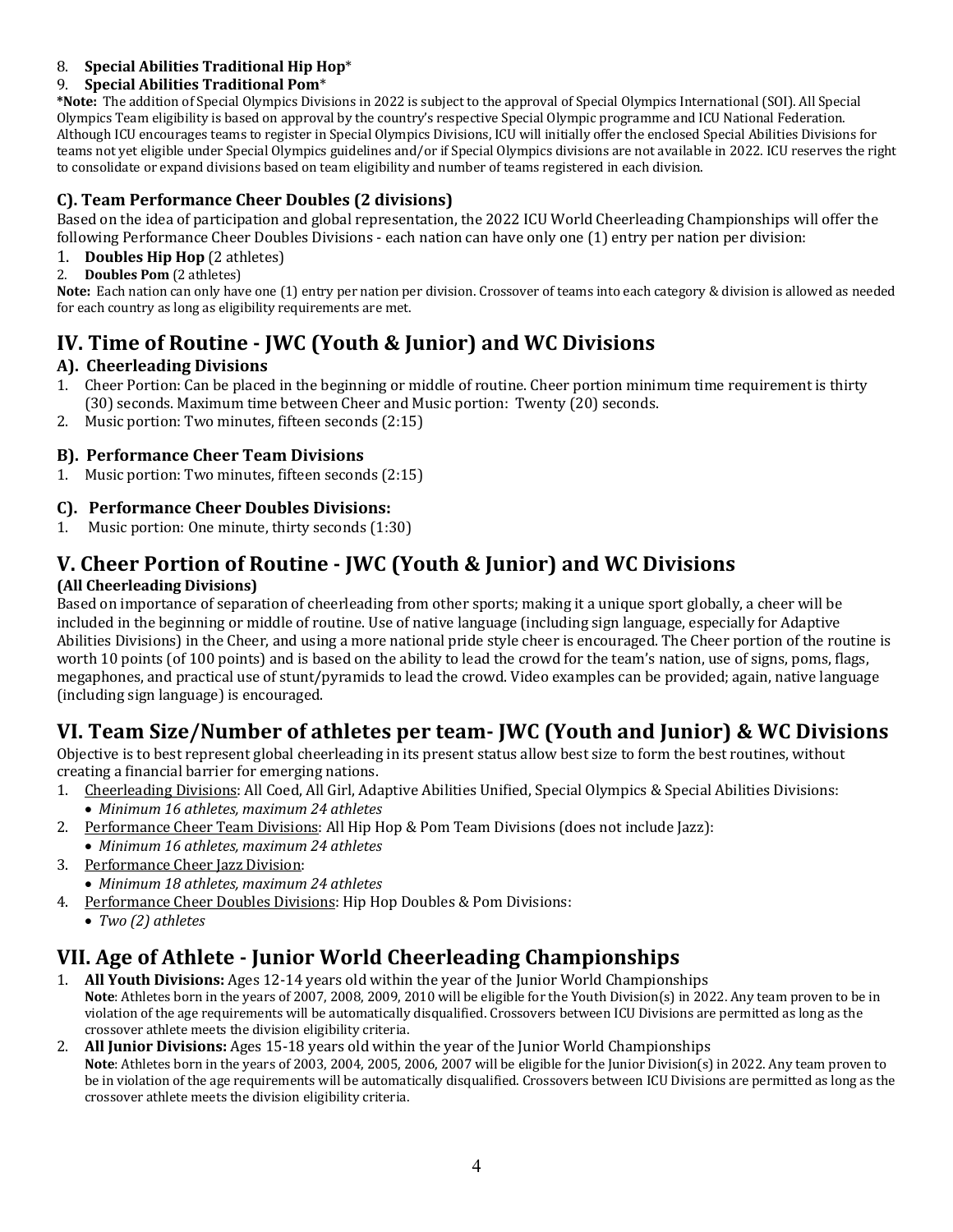## **VIII. Age of Athlete - World Cheerleading Championships**

- 1. **All Special Olympics & Special Abilities Divisions:** 12 years or older within the year of the World Championships
- 2. **All Adaptive Abilities Division:** 12 years or older within the year of the World Championships
- **3. All Girl & Coed Elite Divisions:** 16 years or older within the year of the World Championships
- 4. **All Girl & Coed Premier Divisions:** 16 years or older within the year of the World Championships
- 5. **Team Hip Hop, Pom & Jazz Divisions:** 16 years or older within the year of the World Championships
- 6. **Doubles Hip Hop, Doubles Pom Divisions:** 16 years or older within the year of the World Championships **Note:** This age range best represents cheerleading on the global status for national team competition; however, all federations can adjust their own team age ranges to be more restrictive than the World Championship parameters as needed. With the exception of the Junior World Championships divisions, there is no set maximum age. Any team proven to be in violation of the age requirements will be automatically disqualified. Crossovers between all ICU Divisions and between JWC and WC are permitted.

## **IX. Performance Surface**

- 1. Performance Cheer: Hip Hop, Pom, Jazz; Adaptive Abilities Unified Hip Hop & Pom; Special Olympics & Special **Abilities Hip Hop & Pom; and Doubles Divisions:** Marley performance floor or a wooden parquet floor surface. (Minimum surface area of 42 feet x 42 feet or 12.8 meters x 12.8 meters)
- 2. Cheerleading: Coed, All Girl, Adaptive Abilities, Special Olympics & Special Abilities Divisions: No spring floor, standard foam mat surface. (9 strips/42 feet x 54 feet or 12.8 meters x 16.5 meters). Note: For the reason of accessibility, cost, and ICU objective of grassroots growth of cheerleading within every nation, a standard foam mat was selected for all Cheerleading Divisions.

## **X. Crossovers (athletes participating in multiple divisions)**

Athlete crossovers between divisions & categories will be allowed within a national team delegation of the 2022 ICU Junior World & World Cheerleading Championships, as long as all respective crossover athlete(s) meet ICU division eligibility criteria detailed herein. Additionally, ICU athletes may also compete in the USASF/IASF Club World Championships; however, within the USASF/IASF Worlds event specifically, crossovers are not allowed.

## **XI. Residence of Athletes**

All athletes are required to be a minimum of six  $(6)$  month consecutive permanent resident of their respective nation on the 2022 ICU Junior World & World Cheerleading Championships date of competition.

## **XII. COVID-19 / Health Precautions & Guidelines**

In addition to ICU's medical waiver documentation required upon team registration, all teams must also comply with the health requirements and guidelines of their local respective government health authori(ies) prior to any preparation (e.g., team meetings, practices, etc.) for the 2022 ICU Junior World & World Cheerleading Championships. The ICU will fully comply with all health policies & guidelines required by local authorities at the 2022 ICU Junior World & World Cheerleading Championships and full compliance with be required of all attendees as well. As a potentially ever-changing situation, the ICU reserves the right to take any required measures, at any time, to assure the safety of our athletes and all attendees in relation to these championships.

## **XIII. ICU Anti-Doping Rules and Regulations - Guidelines and Operations Procedures**

The ICU is committed to doping free sport, and strictly follows the enclosed guidelines and procedures of the ICU WADA approved Anti-Doping guidelines and procedures for the safety of our athletes and fairness of play for our sport. https://cheerunion.org.ismmedia.com/ISM3/std-content/repos/Top/WADA/docs/ICU\_Anti-Doping-Rules\_21.pdf

## **XIV. ICU Rules and Regulations against Illegal Betting and Competition Fixing**

The ICU is committed to fair play for our athletes and the integrity of the sport and follows rules and regulations in the fight against illegal betting and competition fixing.

https://cheerunion.org.ismmedia.com/ISM3/std-content/repos/Top/2013\_Website/About%20Us/Documents/ICU\_Rules\_Competition-Fixing.pdf

## **XV. ICU Privacy Polices**

The ICU is committed to your privacy. ICU's Privacy Policies: http://cheerunion.org/contact/privacypolicy/

## **XVI. ICU Safeguarding Policies**

The ICU is committed to safeguarding our Athletes. ICU Safeguarding Policies and additional information: https://olympics.com/athlete365/what-we-do/integrity/safe-sport/, https://cheerunion.org/education/coach/ & http://cheerunion.org/about/bureau/ *Note: Additional ICU World Championship venue safeguarding requirements provided upon team registration.*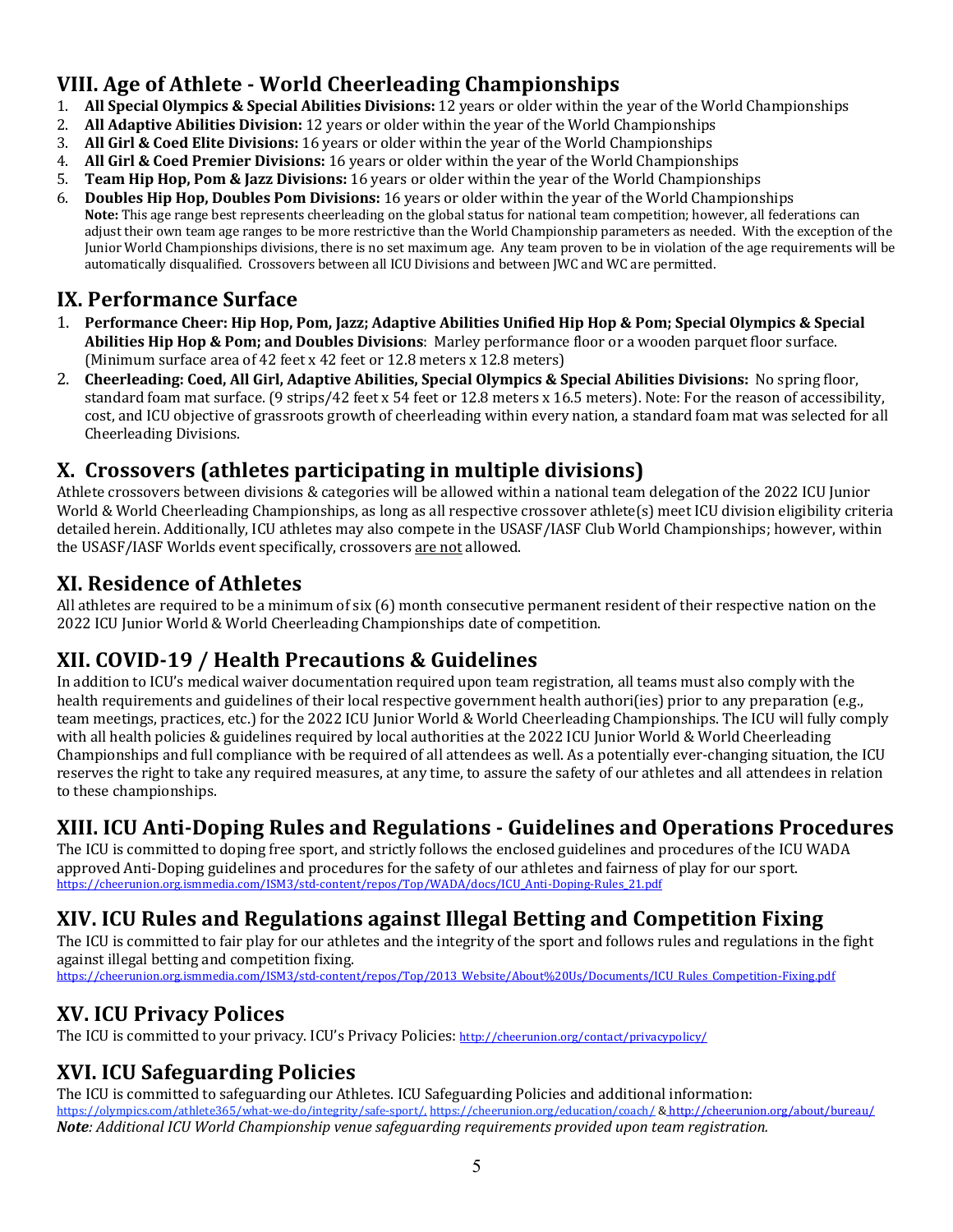## **2022 ICU World Cheerleading Championships 2022 ICU Junior World Cheerleading Championships CHEERLEADING DIVISIONS RULES & REGULATIONS**

**All Girl & Coed Divisions**

**Adaptive Abilities, Special Abilities & Special Olympics Divisions**

## **I. GENERAL RULES**

- A. All teams must be supervised during all official functions by a qualified director/advisor/coach.
- B. All directors, advisors and coaches should have an emergency response plan in the event of an injury.

## **II. TOURNAMENT**

A. The event will take place on Wednesday 20 April 2022 to Friday 22 April 2022 in Orlando Florida. Wednesday 20 April 2022

ICU Junior World Championships & Awards ICU World Championships Opening Ceremonies Thursday 21 April 2022 ICU Adaptive Abilities World Championships, Special Olympics and Special Abilities World 

Championships & Awards ICU World Championships Semi-Finals Friday 22 April 2022

ICU World Championships Finals & Awards

- B. The competition is scheduled to be held at the ESPN Wide World of Sports ® Complex.
- C. The tournament officials shall have the right to alter the time and location of the competition in the event changes become necessary due to inclement weather, facility problems, television production requirements, or any other situation deemed by the tournament officials to be essential to the successful execution of the championship.

## **III. HOW TO HANDLE PROCEDURAL QUESTIONS**

- A. **RULES & PROCEDURES:** Any questions concerning the rules or procedures of the competition will be handled exclusively by the director/coach of the team and will be directed to the Competition Director. Such questions should be made prior to the team's competition performance. For any questions concerning the legality of a move or trick, it is recommended to send a video copy of any skill of question to rules.cheer@cheerunion.org.
- **B. PERFORMANCE:** Any questions concerning the team's performance should be made to the Competition Director immediately after the team's performance and/or following the outcome of the competition.

## **IV. SPORTSMANSHIP**

All participants agree to conduct themselves in a manner displaying good sportsmanship throughout the competition with positive presentation upon entry and exit from the performance area as well as throughout the routine. The advisor and coach of each team is responsible for seeing that team members, coaches, parents, and other persons affiliated with the team conduct themselves accordingly. Severe cases of unsportsmanlike conduct are grounds for disqualification.

## **V. INTERRUPTION OF PERFORMANCE**

## A. **UNFORSEEN CIRCUMSTANCES**

- 1. If, in the opinion of the competition officials, a team's routine is interrupted because of failure of the competition equipment, facilities, or other factors attributable to the competition rather than the team, the team affected should **STOP** the routine.
- 2. The team will perform the routine again in its entirety but will be evaluated ONLY from the point where the interruption occurred. The degree and effect of the interruption will be determined by the competition officials.
- 3. If a team needs to re-perform a routine but fails to do the routine in its entirety, then this team will receive a score based on the lower-level performance.

## **B. FAULT OF TEAM**

- 1. In the event a team's routine is interrupted because of failure of the team's own equipment, the team must either continue the routine or withdraw from the competition.
- 2. The competition officials will determine if the team will be allowed to perform at a later time. If decided by officials, the team will perform the routine again in its entirety but will be evaluated ONLY from the point where the interruption occurred.
- 3. If a team needs to re-perform a routine but fails to do the routine in its entirety, then this team will receive a score based on the lower-level performance.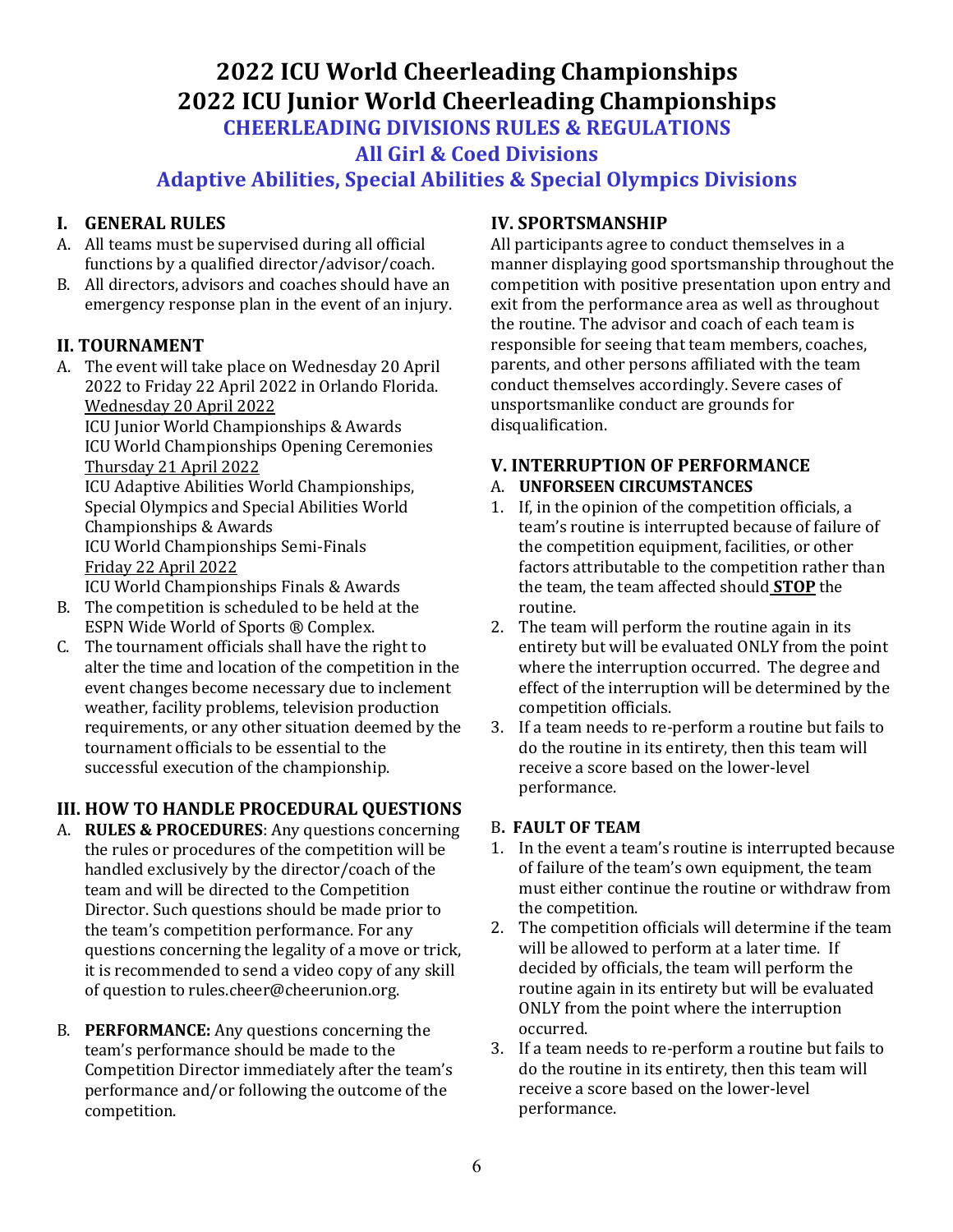## C. **INJURY**

- 1. The only persons that may stop a routine for injury are: a) competition officials, b) the advisor  $/$  coach from the team performing or  $c$ ) an injured individual.
- 2. The competition officials will determine if the team will be allowed to perform at a later time. If the competition officials allow a routine to be performed at a later time, the spot in the schedule where the re-performance is to take place is at the sole discretion of competition officials. The team may perform the routine again in its entirety but will be evaluated ONLY from the point where the interruption occurred.
- 3. If a team needs to re-perform a routine but fails to do the routine in its entirety, then this team will receive a score based on the lower-level performance.
- 4. The injured participant that wishes to perform may not return to the competition floor unless:
	- a. The competition officials receive clearance from, first, the medical personnel attending to that participant, the parent (if present) AND THEN the head coach/advisor of the competing team.
	- b. If the medical personnel do not clear the participant, the participant can only return to the competition if a parent or legal guardian in attendance signs a return to participation waiver.
	- c. In the event of a suspected concussion, the participant cannot return to perform without clearance from a physician  $(MD/DO)$  that has training related to head injuries, and waiting 24 hours, even with a waiver from a parent or legal guardian.
	- d. In addition to the head injury policy, we encourage you to be familiar with the specific law where the competition is being held.

## **VI. INTERPRETATIONS AND/OR RULINGS**

Any interpretation of any aspect of these Rules and Regulations or any decision involving any other aspect of the competition will be rendered by the Rules Committee. The Rules Committee will render a judgment in an effort to ensure that the competition proceeds in a manner consistent with the general spirit and goals of the competition. The Rules Committee will consist of the Competition Director, Head Judge, and a designated competition official.

## **VII. DISQUALIFICATION**

Any team that does not adhere to the terms and procedures of these "Rules and Regulations" will be subject to disqualification from the competition, will automatically forfeit any right to any prizes or awards presented by the competition, and may also forfeit the opportunity to participate the following year.

## **VIII. SPOTTER POLICY**

In an effort to promote a higher level of safety for competing athletes, the ICU World Cheerleading Championships will provide spotters for all rehearsal and competition floors. To provide the safest competitive environment, teams should not attempt skills beyond their ability level.

## **IX. MUSIC**

- A. For the 2022 ICU World Championships and Junior World Championships, all National Teams will have the choice of following the USA Cheer (https://www.usacheer.org/music) or ICU (http://cheerunion.org/education/musicinfo/) Music Copyrights Educational Initiative.
- B. I have read and understand the USA Cheer or ICU Music Copyrights Educational Initiative and all sound recordings used in our team's music shall only be used with the written license from the owner(s) of the sound recordings.
- C. Teams must be able to provide proof of licensing during the registration at the Championships.
- D. If a team does not have proof of music licensing available, they will be allowed to perform to an optional approved track of music or a track with counts (provided by the ICU) or can count verbally.
- E. If a team cannot provide proof of licensing, and do not perform to an optional approved track of music or to counts, the team will be disqualified from the competition.
- F. If there are concerns regarding a certain team's use of music, a Challenge Form must be completed immediately following the team's performance.
- G. A challenge can only be made by the official coach or an official National Federation representative of a team competing at the event at where the challenge is being made.
- H. Challenge Process:
	- All music challenges must be submitted in writing to the International Cheer Union head official.
	- There will be a \$100 USD fee to request a music challenge and must be in the form of USA currency.
	- Fees collected will be returned if the challenge is correct.
	- $\bullet$  If the team challenged can provide documentation during the event or can be verified, the fees will be donated to a local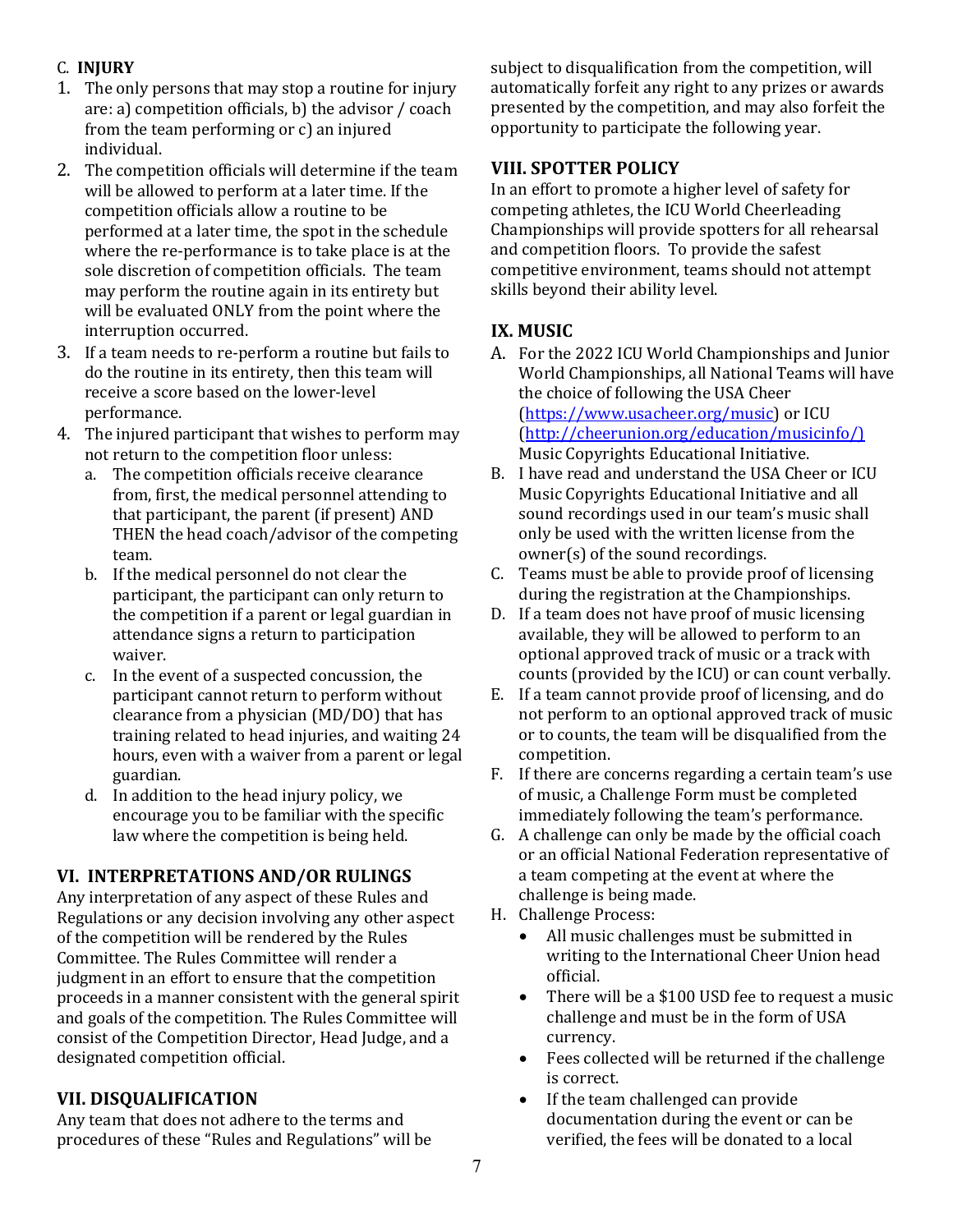children's charity, St. Jude Children's Research Hospital. 

- $\bullet$  If the team challenged can provide documentation that requires further review, a decision will be finalized within 48 hours of the event.
- I. Each team is required to have a responsible adult remain at the music station that knows the routine and music. This representative is responsible for start the music and stopping the music in case of technical malfunction or injury.
- J. If available and if applicable, it is recommended that teams who prepare their routine music on a Digital Audio Workstation (DAW) should assure the volume of the music is at "0". Should a DAW be available, a few additional reminders:
	- Most DAWs have a default that sets a track at -6 when a track is added
	- Check to see if there is a normalization process after the work is rendered/saved
- K. All teams must provide their own CD or MP3 device for use on the sound system provided for the event. Music must be recorded at the correct tempo on a high-quality CD or leaded onto an MP3 device.
- L. Use of a Smart Phone for playing routine music is not recommended due to the probably of music interference during the routine.
- M. MP3 devices must be free of any cover (protective, decorative or otherwise) to assure an unobstructed connection with the event sound system.
- N. It is important (if applicable) that all devices have a headphone connection component/jack to connect to the sound system and that all devices are fully charged, volume turned up and placed in airplane mode. For teams using a CD, it is important that the CD is unscratched to prevent a music malfunction while in play.
- O. All device connection components/jacks must be clean and free of any debris to prevent a music malfunction. Should a team's device not have a headphone connection component/jack, then the team must have an adapter to accommodate this device requirement on site for the competition.
- P. Music on a CD must be labeled with the team/country name and division. One (1) or more selections of music may be used within accordance of the rules enclosed and based on the higher probably of technical errors of CDs, teams must also have their routine music on an MP3 device for back up.
- Q. Teams may not use Disney themes, nor may they have costumes that resemble a Disney character. However, Disney music is acceptable if following the music guidelines.

## **X. LOGO USAGE**

Teams will not be allowed to use the ICU logo including banners, rings, bows, t-shirts, etc. without prior approval from the ICU office. The use of the ICU letters will be allowed.

## **XI. MEDIA POLICY**

No commercial recording (audio or visual) or commercial live streaming is allowed in the event venue or other event-related venues (including but not limited to, hotels and restaurants) or on the grounds of any such venues (collectively, "Event Locations". In the event a team authorizes the commercial recording or streaming in any Event Location, the team will be automatically disqualified. In addition, the personal, non-commercial use of live streaming apps (such as Periscope, Facebook Live, etc.) to capture all or any part of a performance during the event is not permitted. By attending/ purchasing admission to the event, each attendee grants permission to ICU and its affiliates, designees, agents, licensees and invitees to use the image, likeness, action and statements of the attendee in any live or recorded audio, video, film, or photographic display or other transmission, exhibition, publication, or reproduction made of, or at, the event in any medium, whether now known or hereafter created, or context for any purpose, including commercial or promotional purposes, without further authorization or compensation.

## **XII. GENERAL SAFETY RULES**

- A. All athletes must be supervised during all official functions by a qualified director/coach.
- B. Coaches must require proficiency before skill progression. Coaches must consider the athlete, group, and team skill levels with regard to proper performance level placement.
- C. All teams, coaches and directors must have an emergency response plan in the event of an injury.
- D. Athletes and coaches may not be under the influence of alcohol, narcotics, performanceenhancing substances or over-the-counter medications that would hinder the ability to supervise or execute a routine safely, while participating in a practice or performance.
- E. Athletes must always practice and perform on an appropriate surface. Technical skills (stunts, pyramids, tosses or tumbling) may not be performed on concrete, asphalt, wet or uneven surfaces or, surfaces with obstructions.
- F. Soft-soled shoes must be worn while competing. No dance shoes/boots, and/or gymnastics slippers (or similar) allowed. Shoes must have a solid sole.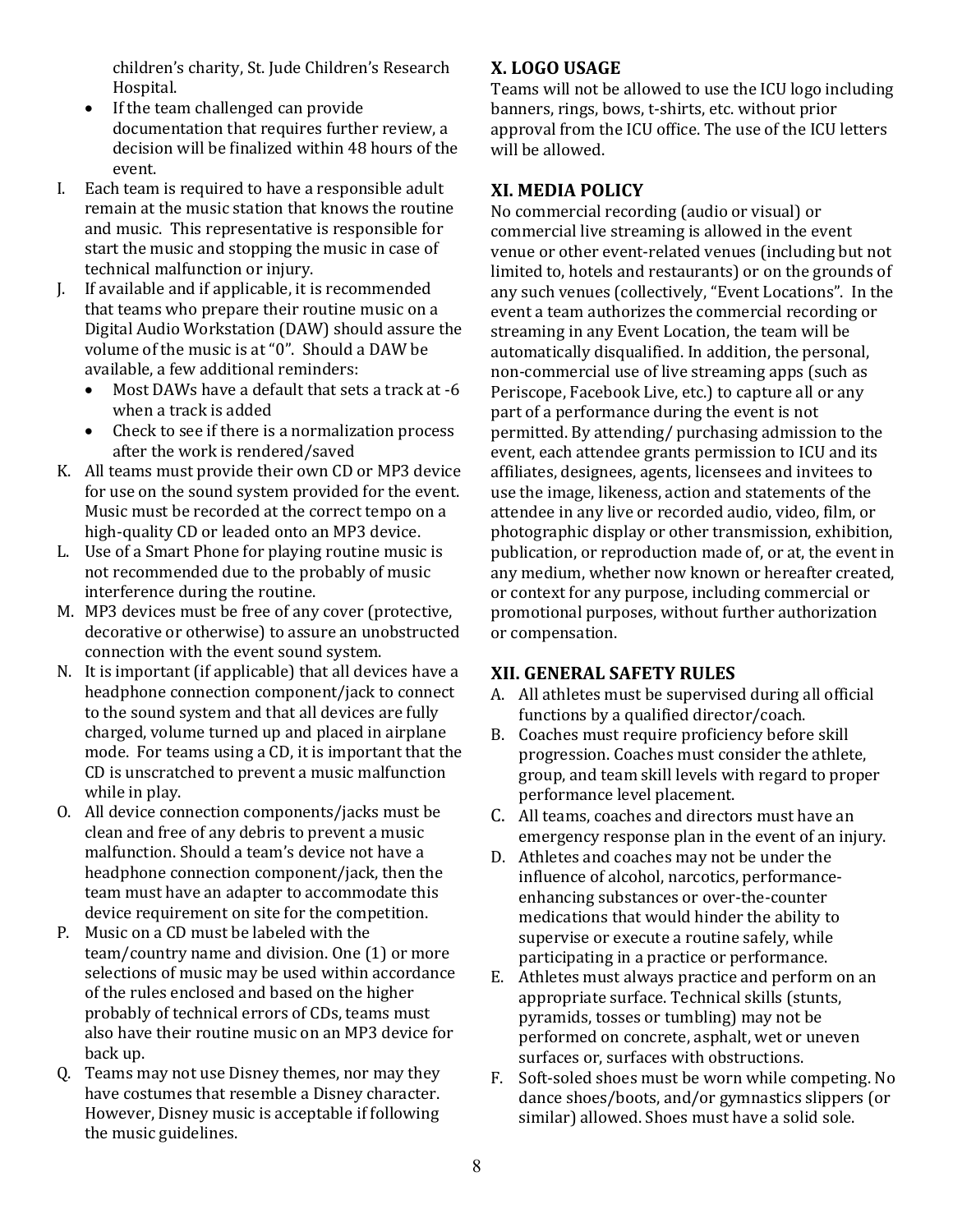- G. Jewelry of any kind, including but not limited to, ear, nose, tongue, belly button and facial rings, clear plastic jewelry, bracelets, necklaces, and pins on uniforms is not allowed. Jewelry must be removed and may not be taped over. Exception: medical ID tags/bracelets. *Clarification: Rhinestones are allowed when adhered to the uniform and not allowed if adhered to the skin.*
- H. Any height increasing apparatus used to propel an athlete is not allowed. Exception: spring floor.
- I. Flags, banners, signs, poms, megaphones, and pieces of cloth are the only props allowed. Exception 1: Adaptive Abilities, Special Olympics & Special Abilities athlete mobility/support devices.
- J. Props with poles or similar support apparatus may not be used in conjunction with any kind of stunt or tumbling.

Exception: Adaptive Abilities, Special Olympics & Special Abilities athlete mobility/support devices. *Clarification: As is common with Cheerleaders at* sporting events; for divisions that allow the standing single back tuck flip skill, an athlete, already *proficient in a standing single back tuck flip skill, may perform a standing single back tuck flip with poms* only in the athlete's hands during the Cheer *portion of the routine.*

- K. All props must be safely discarded out of harm's way (example: throwing a hard sign across the mat from a stunt is not allowed). Any uniform piece purposefully removed from the body and used for visual effect will be considered a prop once it is removed from the body.
- L. Supports, braces and soft casts that are unaltered from the manufacturer's original design/ production do not require additional padding. Supports, braces and soft casts that have been altered from the manufacturer's original design/production must be padded with a closedcell, slow-recovery foam padding no less than  $\frac{1}{2}$  $inch/1.27$  centimeters thick if the participant is involved in stunts, pyramids or tosses. An athlete wearing a hard cast (example: fiberglass or plaster) or a walking boot must not be involved in stunts, pyramids or tosses.

Exception: Within the ICU Adaptive Abilities Divisions, Special Olympics & Special Abilities Divisions, a mobile assistance, and support devices in use to assist the athlete are considered part of the athlete.

M. From a level grid standpoint, all skills allowed at a particular level additionally encompass all skills allowed in the preceding levels.

- N. Required spotters for all skills must be your own team's members and be trained in proper spotting techniques.
- O. Drops including but not limited to knee, seat, thigh, front, back and split drops from a jump, stunt, or inverted position are not allowed unless the majority of the weight is first borne on the hands or feet, which breaks the impact of the drop. Shushinovas are allowed. *Clarification: Drops that include any weight bearing contact with the hands and feet are not in clear violation of this rule.*
- P. Athletes must have at least one foot, hand, or body part (other than hair) on the performing surface when the routine begins. Exception: Athletes may have their feet in the hands of base(s) if the base(s) hands are resting on the performing surface.
- Q. The competitors who begin a routine must remain the same throughout the course of a routine. A performer is not permitted to be "replaced" by another performer during a routine.
- R. An athlete must not have gum, candy, cough drops or other such edible or non-edible items, which may cause choking, in her/his mouth during practice and/or performance.
- S. For purposes of promotion of international sport and the global athletic image of the Sport of Cheer, athletes are recommended to compete in national team attire that does not intentionally expose the midriff/mid-section of the athlete while the athlete is in a standing position. For purposes of awareness, this is only a recommendation for 2022.

#### **MOBILITY & SUPPORT DEVICE RULES**

## **(Special Olympics, Special Abilities & Adaptive Abilities Divisions, and all Divisions, as applicable)**

*Note: The use of the term "wheelchair" below also applies to the use of scooters and similar mobility devices, as is applicable.* 

- A. All mobility equipment, prosthesis, and braces are considered part of the athlete unless they are removed, in which case they are considered legal props, until replaced on or returned to the athlete.
- B. Wheelchair users when basing stunts and pyramids must have all wheels in contact with the performance surface during the skill with an added and appropriate anti-tip attachment (or a spotter/bracer with both feet firmly placed on the performance surface with both hands gripped on the 2 back handles stabilizing the wheelchair with both wheels on the performance surface) for safety. *Clarification: For a wheelchair anti-tip attachment to be appropriate, it must be in contact with the* chair and the performance surface as an additional point of contact to the performance surface while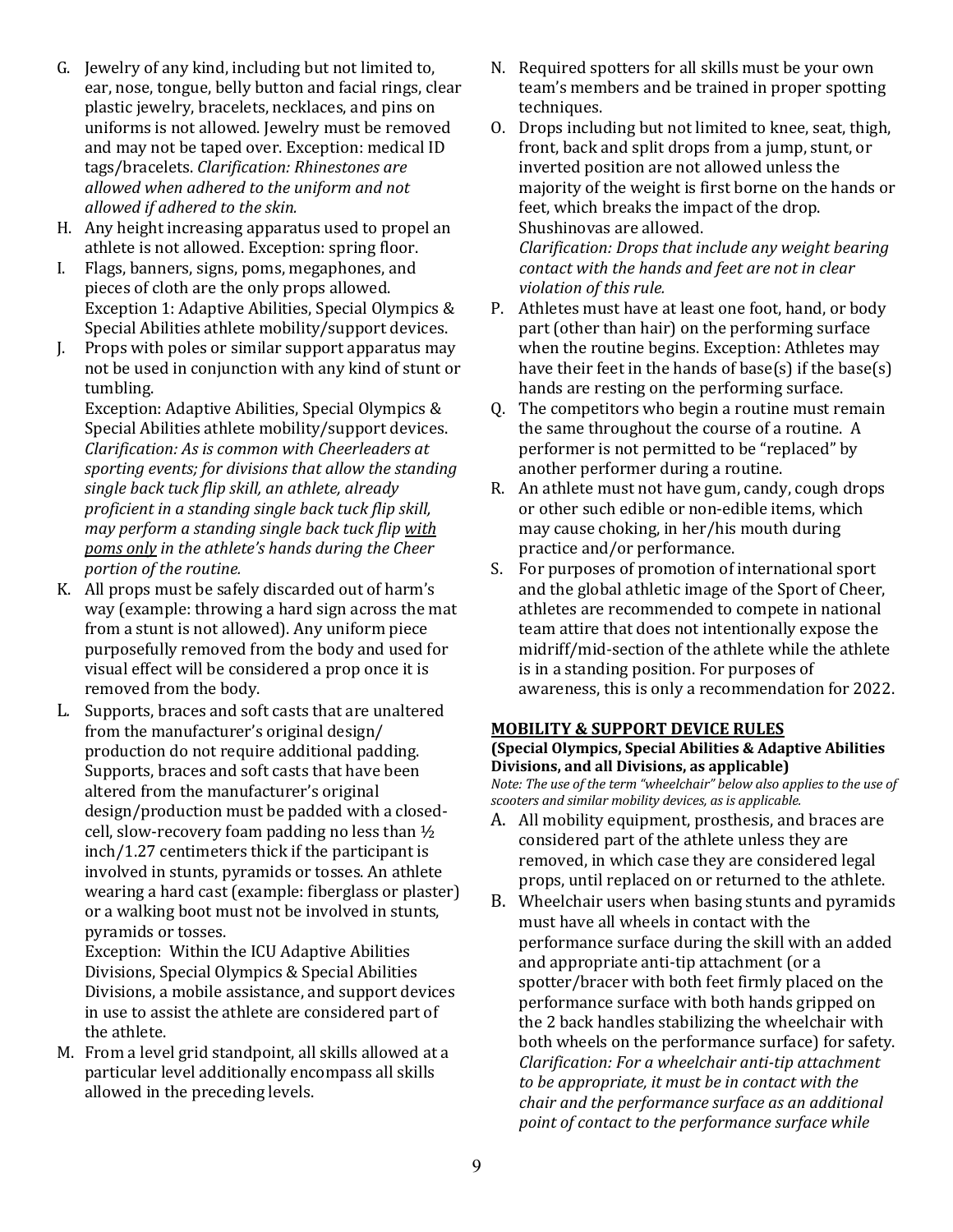both wheels of the wheelchair are also in contact with the performance surface.

- C. Mobility devices (i.e., wheelchairs, crutches, etc.) may be used to aid the top person in loading into a stunt and/or pyramid. Example:  $A$  top person may step upon any portion of a wheelchair, mobile device, and/or upon a base supporting a crutch to load into a skill.
- D. Wheelchair users when topping stunts and pyramids in the wheelchair (or similar apparatus) must use a seatbelt.
- E. All athletes spotting, catching and/or cradling a skill have mobility through their lower body (with or without use of mobility equipment) to absorb the impact of the skill, as well as with adequate lateral speed to spot, catch and/or cradle the skill.
- F. All athletes spotting, catching and/or cradling a skill must have at minimum 1 arm extended, not including a prosthetic or other device, beyond the elbow to adequately assist with the skill.
- G. Release moves and dismounts may be caught by individuals who were not the original base(s) if the main base(s) are not capable of catching and/or cradling the skill.

## **ICU SPECIAL OLYMPICS & SPECIAL ABILITIES\* DIVISION RULES**

\*All ICU Special Olympics & Special Abilities Intermediate Division *Rules* enclosed apply to ICU Special Olympics/Special Abilities *UNIFIED & TRADITIONAL Divisions unless otherwise specified herein*

## **SPECIFIC DIVISION CRITERIA**

- A. All ICU general rules & guidelines, mobility/support device rules, as well as routine requirements apply.
- B. All Special Olympics & Special Abilities Unified National Teams must be comprised of a 1:1 ratio of Athletes with and without intellectual disabilities.
- C. All Special Olympics & Special Abilities Traditional National Teams must be comprised of 100% Athletes with intellectual disabilities.
- D. All Stunts and Pyramids at prep level or above will require the spot of a Coach or Assistant for safety purposes. Should the Coach or Assistant assist in the skill, directly or indirectly (for safety reasons), while spotting the skill- a reduced point value will be reflected in the team score for the respective category based on the level of assistance provided.
- E. Tosses are not allowed.
- F. Spotted and assisted tumbling is not allowed in Competition; however, spotted, and assisted tumbling is allowed in Exhibition performances.
- G. Up to three  $(3)$  Coach $(es)$  and/or Assistant $(s)$  are allowed to signal from the front of the mat and may

not obstruct the view of the judges. Additionally, there is no limit to the number of Assistants around the perimeter of the floor in a squat position.

- H. Assistants shall be dressed in contrasting attire compared to the Athletes, so it is clear to the judges who are the Athletes and who are the Assistants on the floor at any time. For example, Assistants shall wear a dark t-shirt and pants in contrast to the Athletes' lighter colored uniform (or vice versa); however, Assistants may not wear a Cheerleading or Performance Cheer uniform during the routine.
- I. Assistants shall wear athletic shoes (e.g., no flipflops) and shall not wear any jewelry for the protection of the Athletes.
- J. For Special Olympics/Special Abilities Unified Teams Only: Skill difficulty performed by a Unified Partner within a specific category (e.g., tumbling, partner stunts, pyramids, etc.) must not exceed the difficulty of a comparable skill or a skill within the same category performed by an athlete with an intellectual disability, unless an athlete with an intellectual disability is part of the skill (e.g., a partner stunt group, pyramid, etc.), and compliant with the rules detailed herein.
- K. As a potential condition for an athlete with an intellectual disability or neurological symptom, any athlete that may potentially have Atlanto-Axial Instability (AAI) or any physical condition associated with spinal cord compression are strictly prohibited from any skills that may pose a danger to an athlete with AAI or with any physical condition associated with spinal cord compression (including but not limited to forward rolls, backward rolls and any skill that may put an athlete with AAI or any spinal cord compression at risk, etc.). Written approval/clearance by a medical professional and proof of all waivers and documentation prior to physical activity is the direct responsibility of the Team Director and Coach. For Special Olympic teams specifically, additionally - approval/ clearance by a medical professional (via official medical waivers and documentation) must also be cleared and approved by the respective Special Olympics program or by Special Olympics.

## **ICU ADAPTIVE ABILITIES UNIFIED DIVISION RULES SPECIFIC DIVISION CRITERIA**

- A. All ICU general rules & guidelines, mobility/support devices rules, as well as routine requirements apply.
- B. As a potential condition for an athlete with an intellectual disability or neurological symptom, any athlete that may potentially have AAI or any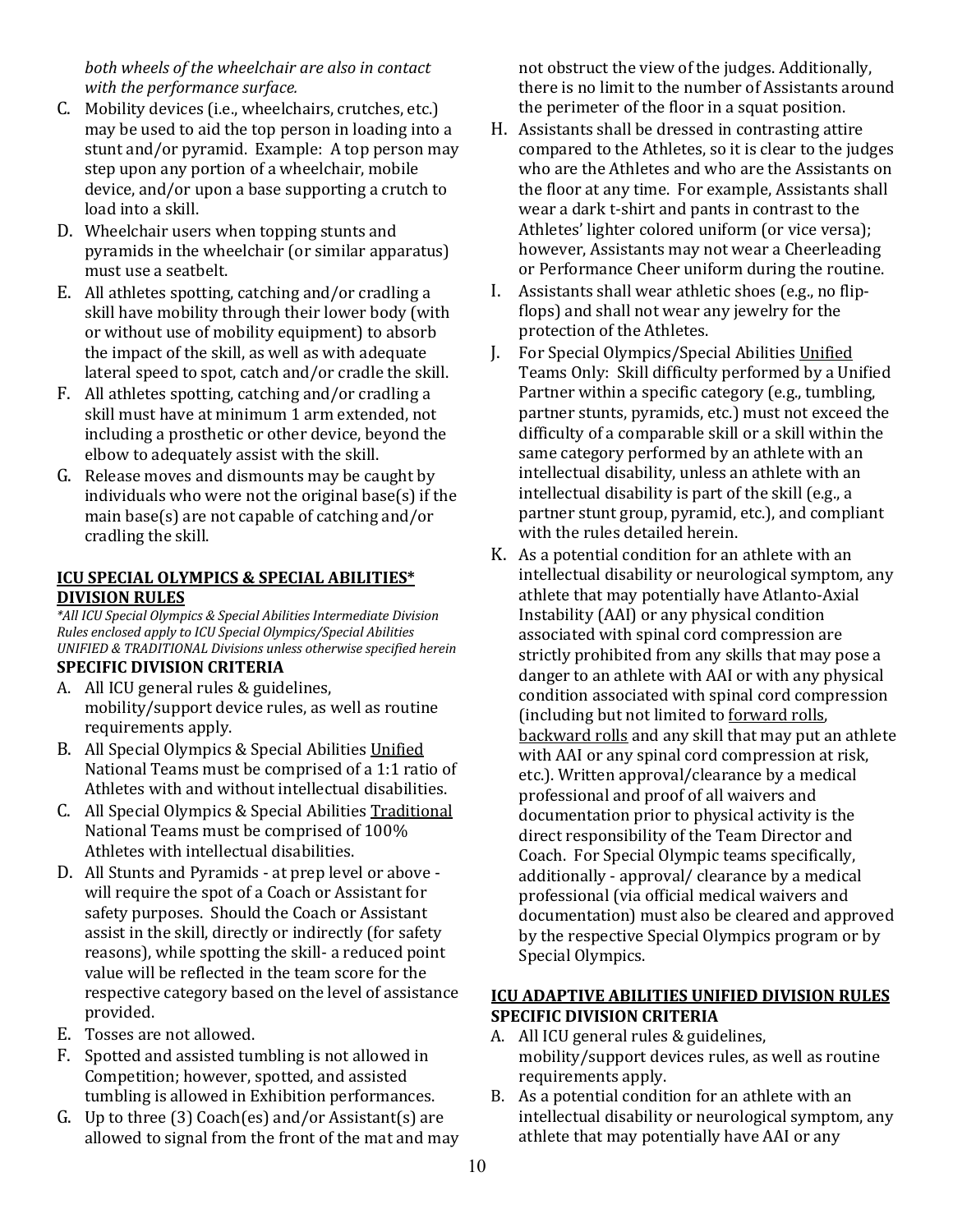physical condition associated with spinal cord compression, "ICU SPECIAL OLYMPICS & SPECIAL ABILITIES DIVISION RULES - SPECIFIC DIVISION CRITERIA" rules apply.

C. All Adaptive Abilities Unified National Teams must be comprised of a minimum 25% or more Athletes with a disability per team.

*Clarification: Adaptive Abilities Athlete qualification is subject to respective ICU general rules and guidelines, as well as National Federation*  confirmation and/or medical documentation, as *requested in compliance with the ICU Adaptive Abilities qualification guidelines.* 

- D. All athletes spotting, catching and/or cradling a skill must have mobility through their lower body (with or without use of mobility equipment) to absorb the impact of the skill, as well as with adequate lateral speed to spot, catch and/or cradle the skill.
- E. All athletes spotting, catching and/or cradling a skill must have at minimum 1 arm extended, not including a prosthetic or other device, beyond the elbow to adequately assist with the skill.
- F. Release moves and dismounts may be caught by individuals who were not the original base(s) if the main base(s) are not capable of catching and/or cradling the skill.
- G. Basket tosses are not allowed.

## **XIII. DIVISIONS (BY LEVEL) - SAFETY RULES**

#### **ICU INTERMEDIATE DIVISION (SPECIAL OLYMPICS & SPECIAL ABILITIES INTERMEDIATE DIVISIONS**

*\*All ICU Special Olympics & Special Abilities Intermediate Division Rules enclosed apply to ICU Special Olympics/Special Abilities UNIFIED & TRADITIONAL Divisions unless otherwise specified herein*

## **INTERMEDIATE DIVISION - GENERAL TUMBLING**

A. All tumbling must originate from and land on the performing surface.

*Clarification: A tumbler may rebound from his/her feet into a transition. If the rebound from the* tumbling pass involves hip-over-head rotation, then the tumbler/top person must be caught and stopped *in a non-inverted position before continuing into the hip-over-head transition or stunt.* 

Example: Round off handspring and then a bump or contact from a base or bracer straight into a back flip would break this rule. A clear separation from the tumbling to the stunt is needed to make this legal. Catching the rebound and then dipping to create the throw for the rotation is legal. This would also be true if coming from just a standing back handspring without the round off.

- B. Tumbling over, under, or through a stunt, individual, or prop is not allowed. *Clarification: An individual may jump over (rebound) another individual.*
- C. Tumbling while holding or in contact with any prop is not allowed, unless the "prop" is mobility device for the Special Olympics or Special Abilities athlete.
- D. Dive rolls are allowed. Exception 1: Dive rolls performed in a swan/arched position are not allowed. Exception 2: Dive rolls that involve twisting are not allowed.
- E. Jumps are not considered a tumbling skill from a legalities point of view. Therefore, if a jump skill is included in a tumbling pass, the jump will break up the pass.
- F. There is no twisting or turning allowed after a back handspring step out. The feet must come together after the skill is completed prior to twisting or turning.

Example: A back handspring step out immediately moving into a  $\frac{1}{2}$  turn is not allowed.

## **INTERMEDIATE DIVISION - STANDING TUMBLING**

- A. Flips and aerials are not allowed.
- B. Series front and back handsprings are not allowed. *Clarification: A back walkover into a back handspring is allowed.*
- C. Jump skills in immediate combination with handspring(s) is not allowed. Example: Toe touch handsprings and handspring toe touches are not allowed.
- D. No twisting while airborne. Exception: Round offs are allowed.

### **INTERMEDIATE DIVISION - RUNNING TUMBLING**

- A. Flips and aerials are not allowed.
- B. Series front and back handsprings are allowed.
- C. No twisting while airborne. Exception: Round offs are allowed.

#### **INTERMEDIATE DIVISION - STUNTS**

- A. Spotters:
	- 1. A spotter is required for each top person above prep level.
	- 2. A spotter is required for each top person in a floor stunt. *Clarification: The spotter may grab the top person's* waist in a floor stunt.
- B*.*  Stunt Levels:
	- 1. Single leg stunts above prep level are not allowed. A single leg stunt may not pass above prep level.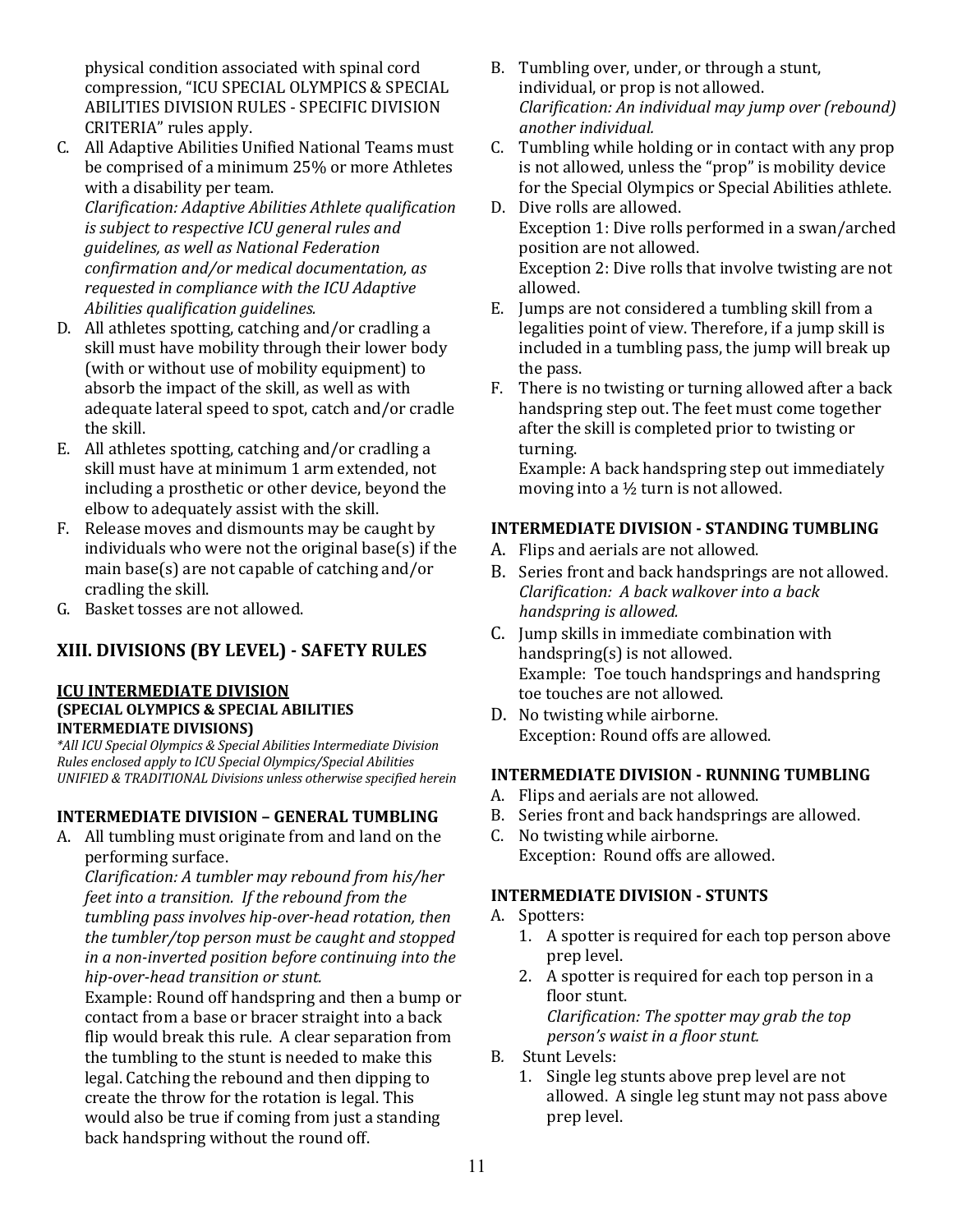*Clarification 1: Taking the top person in a single leg* stunt above the head of the bases is not *allowed.* 

*Clarification 2: If the primary bases squat down, place their knees in the ground or drop the overall height of the stunt while extending their* arms (excluding floor stunts), this skill would be *considered extended and therefore not allowed, regardless of the back spot's position.* 

C. Twisting stunts and transitions are allowed up to a total of a  $\frac{1}{2}$  twisting rotation by the top person in relation to the performing surface. *Clarification 1: A twist performed with an additional* turn by the bases performed in the same skill set, is not allowed if the resulting cumulative rotation of *the top person exceeds a*  $\frac{1}{2}$  rotation. The safety judge will use the hips of the top person to determine the *amount of total rotation a top person performs in a skill set. Once a stunt is hit (i.e., prep)* and the *athletes show a definite and clear stop with a*  stationary top person, they may continue to walk the *stunt in additional rotation.*

Exception: A single full twisting  $log/b$ arrel roll is allowed as long as it starts and ends in a cradle position and is assisted by a base.

*Clarification 2: A log/barrel roll may not include* any other skills (e.g., kick full twists, etc.) other than the twist.

*Clarification 3: A log/barrel roll may be assisted by another top person.*

- D. During transitions, at least one base must remain in contact with the other top person.
- E. Free flipping or assisted flipping stunts and transitions are not allowed.
- F. No stunt, pyramid or individual may move over or under another separate stunt, pyramid or individual

*Clarification 1: This rule pertains to an athlete's* torso (midsection of an athlete's body) not moving *over or under the torso of another athlete; this does not pertain to an athlete's arms or legs.* 

*Clarification 2: A top person may not pass over or under the torso (midsection of an athlete's body)* of another top person regardless if the stunt or pyramid *is* separate or not.

Example: A shoulder sit walking under a prep is not allowed.

*Exception: An individual may jump over another individual.* 

- G. Single based split catches are not allowed.
- H. Single based stunts with multiple top persons are not allowed.
- **I. INTERMEDIATE DIVISION Stunts - Release Moves**
- 1. No release moves are allowed other than those allowed in Special Olympics & Special Abilities Intermediate Division "Dismounts" & "Tosses" are not allowed in the Special Olympics & Special Abilities Divisions.
- 2. Release moves may not land in a prone or inverted position.
- 3. Release moves must return to original bases. *Clarification: An individual may not land on the performing surface without assistance.* Exception: See Dismount "C".
- 4. Releasing from inverted to non-inverted body positions is not allowed.
- 5. Helicopters are not allowed.
- 6. A single full twisting  $log/b$ arrel roll is allowed as long as it starts and ends in a cradle position. *Clarification 1: Single base log/barrel rolls must* have two (2) catchers. Multi-base log/barrel rolls *must have three* (3) catchers. *Clarification 2: A log/barrel roll may not be assisted by another top person. Clarification 3: A log/barrel roll must return to* the original bases and may not include any skill *other than the twist.* Example: No kick full twists.
- 7. Release moves may not intentionally travel.
- 8. Release moves may not pass over, under or through other stunts, pyramids, or individuals.

## **I. INTERMEDIATE DIVISION Stunts-Inversions**

1. Transitions from ground level inversions to non-inverted positions are allowed. No other inversions are allowed. *Clarification: All inverted athletes (the top* 

*person)* must maintain contact with the *performance surface unless being lifted directly*  to a non-inverted position.

Example 1: **Allowed**: Transition from a handstand on the ground to a non-inverted stunt (e.g., a shoulder sit).

Example 2: Not Allowed: Transition from a cradle to a handstand or a transition from a prone position to a forward roll.

K. Bases may not support any weight of a top person while that base is in a backbend or inverted position. *Clarification: A person standing on the ground is not considered a top person.* 

## **INTERMEDIATE DIVISION - PYRAMIDS**

A. Pyramids must follow Special Olympics & Special Abilities Intermediate Division "Stunts" and "Dismounts" rules and are allowed up to 2 high.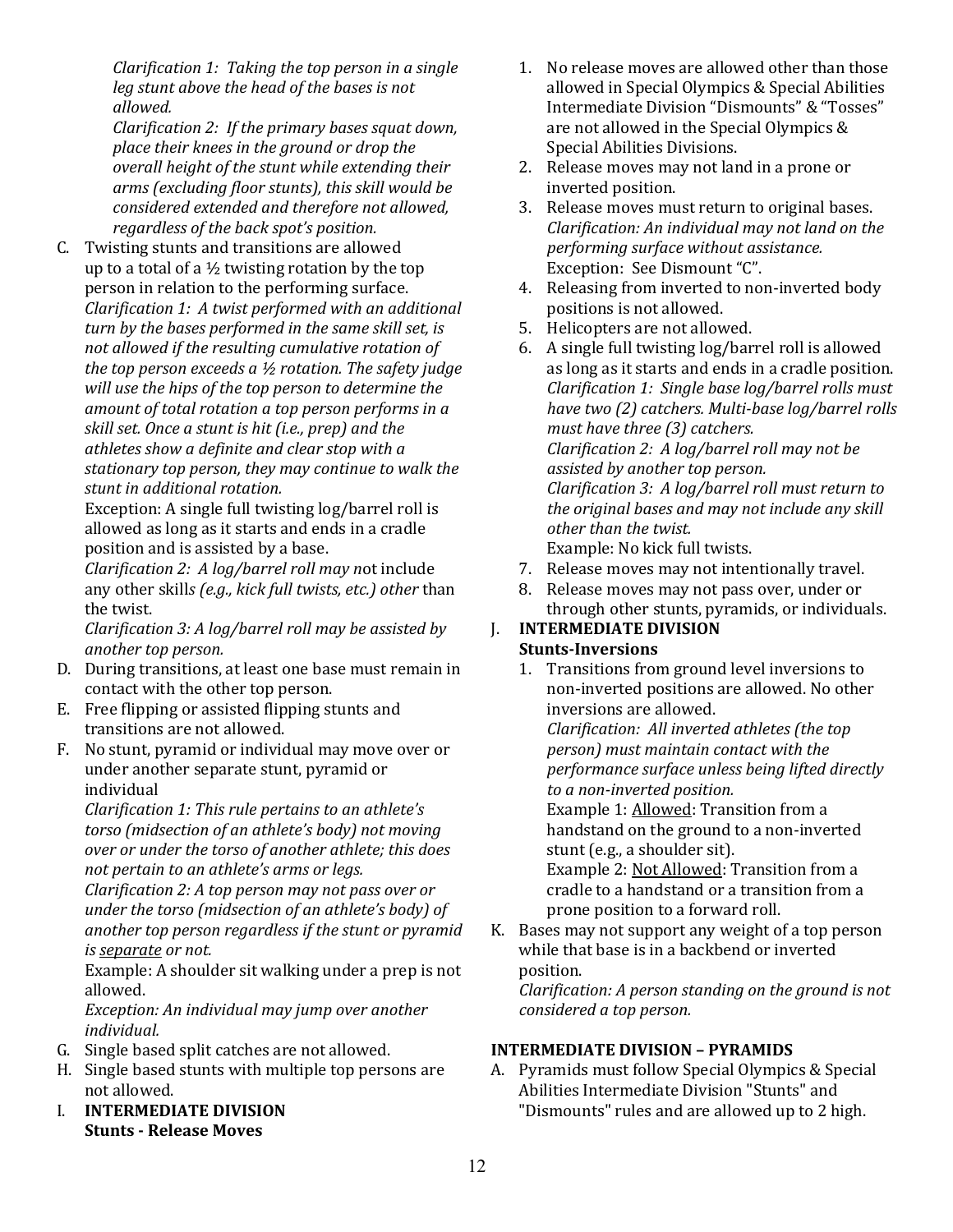B. Top persons must receive primary support from a base.

*Clarification: Anytime a top person is released by the* bases during a pyramid transition, the top person must land in a cradle or must dismount to the *performance surface, may not be connected to a bracer that is above prep level, and must follow the* Special Abilities (Unified & Traditional) Intermediate *Division "Dismount" rules*.

- C. Extended stunts may not connect to brace or be braced by any other extended stunts.
- D. No stunt, pyramid or individual may move over or under another separate stunt, pyramid or individual.

*Clarification: A top person may not pass over or under the torso (midsection of an athlete's body)* of another top person regardless if the stunt or pyramid *is separate* or *not.* 

Example: A shoulder sit walking under a prep is not allowed.

- E. Extended single-leg stunts:
	- 1. Must be braced by at least one  $(1)$  top person at prep level or below with hand-arm connection only. The hand-arm connection of the top person must be, and must remain, connected to the hand-arm of the bracer.
	- 2. The connection must be made prior to initiating the extended single leg stunt.
	- 3. Prep level top persons bracers must have both feet in the bases' hands.

Exception: Prep level top persons do not have to have both feet in the bases' hands if the top person is in a shoulder sit, flat back, straddle lift or shoulder stand.

## **INTERMEDIATE DIVISION – DISMOUNTS**

*Note: Movements are only considered "Dismounts" if released to a cradle or released and assisted to the performing surface.* 

- A. Cradles from single based stunts must have a spotter with at least 1 hand/arm supporting the waist to shoulder region to protect the head and shoulder area through the cradle.
- B. Cradles from multi-based stunts must have 2 catchers and a spotter with at least 1 hand/arm supporting the waist to shoulder region to protect the head and shoulder area through the cradle.
- C. Dismounts must return to the original base(s): Exception 1: Dismounts to the performance surface must be assisted by either an original base and/or spotter.

Exception 2: Straight pop downs, with no additional  $skill(s)$ , from the waist level or below are the only dismounts allowed to the performance surface without assistance.

*performance surface from above waist level without assistance.*

- D. Only straight pop downs, basic straight cradles and 1/<sub>4</sub> turns are allowed.
- E. Twisting dismounts exceeding  $\frac{1}{4}$  turn/rotation are not allowed. All other positions/additional skills are not allowed. Example: Toe touch, pike, tuck, etc. positions / additional skills are not allowed in the dismount.
- F. No stunt, pyramid, individual, or prop may move over or under a dismount, and a dismount may not be thrown over, under, or through stunts, pyramids, individuals, or props.
- G. Cradles from extended single-leg stunts in pyramids are allowed.
- H. No free flipping or assisted flipping dismounts are allowed.
- I. Dismounts may not intentionally travel.
- J. Top persons in dismounts may not come in contact with each other while released from the bases.
- K. Tension drops/rolls of any kind are not allowed.

## **INTERMEDIATE DIVISION - TOSSES**

Special Olympics & Special Abilities Divisions Only:

A. Tosses are not allowed *Clarification 1: This includes "Sponge" (also known as Load Ins or Squish) tosses. Clarification 2: All waist level cradles are not allowed.* 

\_\_\_\_\_\_\_\_\_\_\_\_\_\_\_\_\_\_\_\_\_\_\_\_\_\_\_\_\_\_\_\_\_\_\_\_\_\_\_\_\_\_\_\_\_\_\_\_\_\_\_\_\_\_\_\_\_\_

## **ICU MEDIAN DIVISION**

#### **(YOUTH & ADAPTIVE\* ABILITIES MEDIAN DIVISIONS)**

\*Adaptive Abilities Median Divisions must follow the enclosed Median rules as well as the "ICU ADAPTIVE ABILITIES UNIFIED SPECIFIC *DIVISION RULES" and all modifications as noted within these MEDIAN DIVISION rules*

## **MEDIAN DIVISION - GENERAL TUMBLING**

A. All tumbling must originate from and land on the performance surface.

*Clarification: A tumbler may rebound from his/her feet into a transition. If the rebound from the* tumbling pass involves hip-over-head rotation, then *the tumbler/top person must be caught and stopped in a non-inverted position before continuing into the hip-over-head transition or stunt.* 

Example: Round off handspring and then a bump or contact from a base or bracer straight into a back flip would break this rule. A clear separation from the tumbling to the stunt is needed to make this legal. Catching the rebound and then dipping to create the throw for the rotation is legal. This would also be true if coming from just a standing back handspring without the round off.

*Clarification: An individual may not land on the*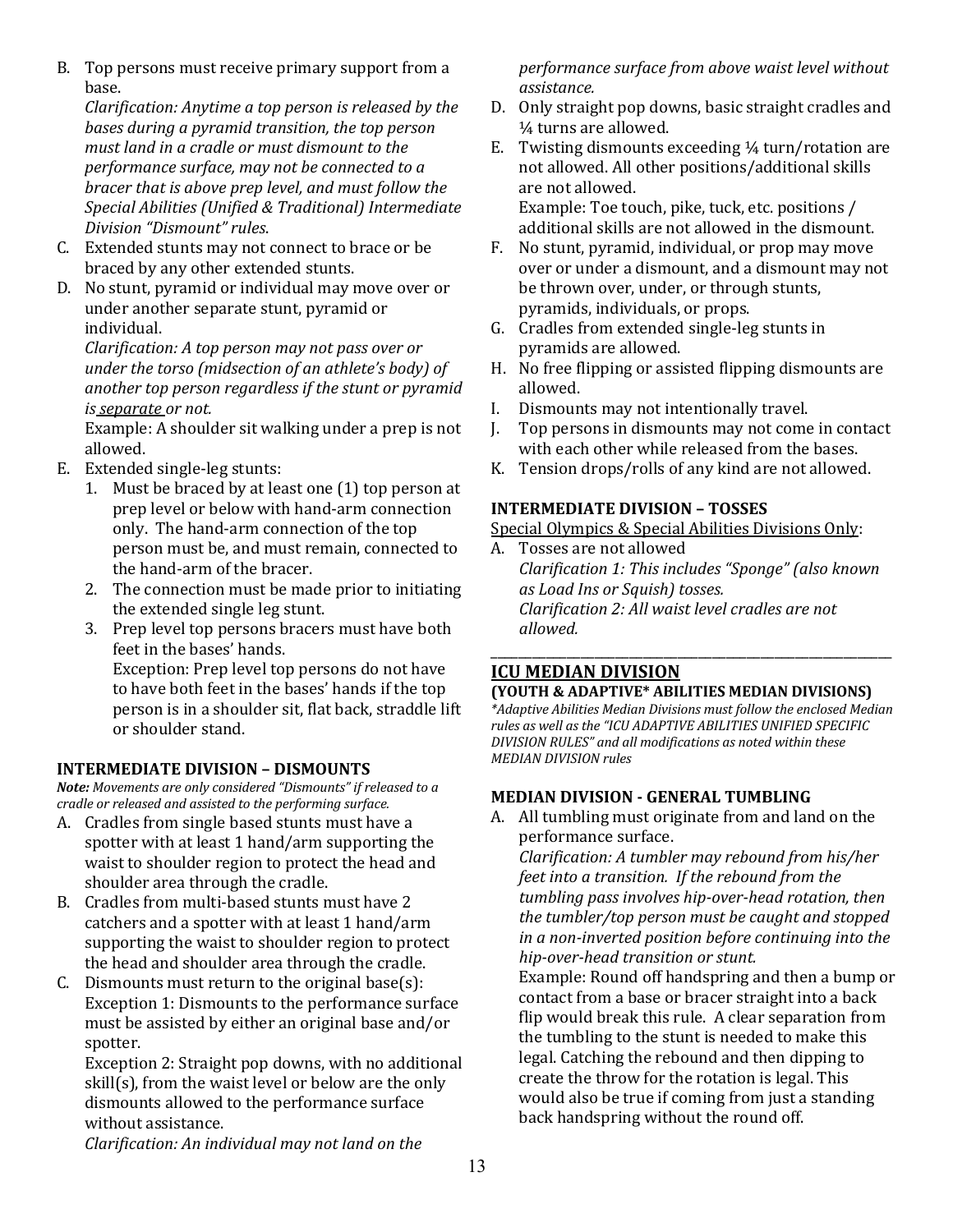B. Tumbling over, under, or through a stunt, individual, or prop is not allowed, unless the "prop" is mobility equipment for an Adaptive Abilities athlete. 

*Clarification: An individual may jump (rebound)* over *another individual.*

- C. Tumbling while holding or in contact with any prop is not allowed, unless the "prop" is mobility equipment for an Adaptive Abilities athlete. *Clarification: Although not applicable for the Median Division as flips are not allowed; for divisions that* allow flips (e.g., Advanced-Premier Divisions), *athletes already proficient in a standing single back tuck flip skill may perform a standing single back tuck* flip with poms only in the athlete's hands during *the Cheer portion of the routine.*
- D. Dive rolls are allowed. Exception 1: Dive rolls performed in a swan/arched position are not allowed. Exception 2: Dive rolls that involve twisting are not

allowed.

E. Jumps are not considered a tumbling skill from a legalities point of view. Therefore, if a jump skill is included in a tumbling pass, the jump will break up the pass.

Example: If an athlete in the Median Division performs a round off - toe touch - back handspringback tuck, this combination of skills would not be allowed since a back tuck is not allowed within the Median Division Standing Tumbling regulations.

## **MEDIAN DIVISION - STANDING TUMBLING**

- A. Flips are not allowed. *Clarification: Jumps connected to 3/4 front flips are also not allowed.*
- B. Series front and back handsprings are allowed.
- C. No twisting while airborne. Exception: Round offs are allowed.

## **MEDIAN DIVISION - RUNNING TUMBLING**

- A. Flips must follow the enclosed conditions:
	- 1. Back flips may ONLY be performance in tuck position only from a round off or round off back handspring(s). Examples of skills not allowed: X-outs, layouts, layout step outs, whips, pikes, aerial walkovers, and Arabians.
	- 2. Other skills with hand support prior to the round off or round off back handspring are allowed. Example: Front handsprings and front walkover through to round off back handspring back tucks are allowed.
	- 3. Cartwheel tucked flips and/or cartwheel to back handsprings(s) to tucks are not allowed.
- 4. Aerial cartwheels, running front tucks, and  $\frac{3}{4}$ front flips are allowed. *Clarification: A front handspring (or any other* tumbling skill) into a front tuck is not allowed.
- B. No tumbling is allowed after a flip or an aerial cartwheel.

*Clarification: If any tumbling follows a flip or an* aerial cartwheel, at least 1 step into the next tumbling skills must be included to separate the 2 *passes. Stepping out of a flip is considered a continuation of the same tumbling pass. An athlete must take an additional step out of a flip step out. However, if the athlete(s) finishes the skill with both feet together, then 1 step is all that is needed to create a new tumbling pass.* 

C. No twisting is allowed while airborne. Exception: Round offs are allowed. Exception: Aerial cartwheels are allowed.

## **MEDIAN DIVISION - STUNTS**

- A. A spotter is required for each top above prep level.
- B. Single leg extended stunts are allowed.
- C. Twisting stunts and transitions are allowed up to 1 twisting rotation by the top person in relation to the performance surface.

*Clarification: A twist performed with an additional* turn by the bases performed in the same skill set, is not allowed if the resulting cumulative rotation of *the top person exceeds a 1 rotation. The safety judge* will use the hips of the top person to determine the amount of total rotation a top person performs in a *skill set. Once a stunt is hit (i.e., prep)* and the athletes show a definite and clear stop with a stationary top person, they may continue to walk the *stunt in additional rotation.*

- D. Full twisting transitions must land at and original from prep level or below only. Example: No full ups (1 twist or more) to an extended position.
- E. Twisting transitions to and from an extended position may not exceed a  $\frac{1}{2}$  twisting rotation. *Clarification: A twist performed with an additional*  turn by the bases performed in the same level set, would be not allowed be allowed if the resulting *cumulative rotation of the top person exceeds*  $\frac{1}{2}$ *rotation.*
- F. During stunts and transitions, at least 1 base must remain in contact with the top person. Exception: See "Release Moves".
- G. Free flipping stunts and transitions are not allowed.
- H. No stunt, pyramid or individual may move over or under another separate stunt, pyramid or individual.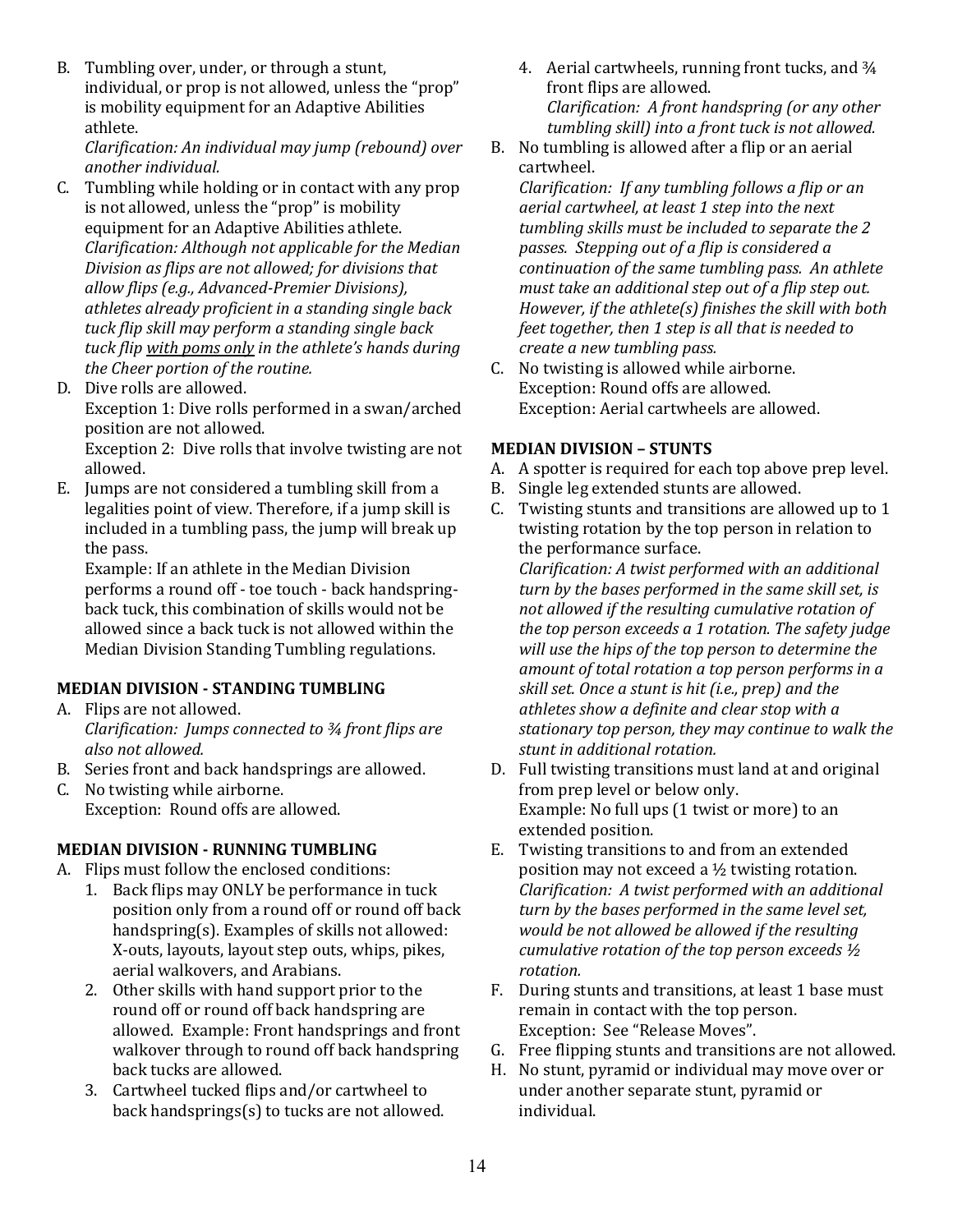*Clarification 1: This rule pertains to an athlete's torso* (midsection of an athlete's body) not moving *over or under the torso of another athlete; this does not pertain to an athlete's arms or legs.* 

*Clarification 2: A top person may not pass over or under the torso (midsection of an athlete's body)* of another top person regardless of whether the stunt *or pyramid is separate or not.*

Example: A shoulder sit walking under a prep is not allowed.

Exception: An individual may jump over another individual. 

- I. Single based split catches are not allowed.
- J. Single based stunts with multiple top persons require a separate spotter for each top person.
- K. Extended single leg top persons may not connect to any other extended single leg top person.

## L. **MEDIAN DIVISION Stunts-Release Moves**

1. Release moves are allowed but must not exceed extended arm level.

*Clarification: If the release move passes above* the bases' extended arm level, it will be *considered a toss and/or dismount and must* follow the appropriate "Toss" and/or "Dismount" *rules.* To determine the height of a release move, *at the highest point of the release, the distance from the hips to the extended arms of the bases* will be used to determine the height of the *release.* If that distance is greater than the length of the top person's legs, it will be considered a toss or dismount and must follow the *appropriate "Toss" or "Dismount" rules.*

- 5. Release moves may not land in an inverted position. Releasing from an inverted to noninverted position is not allowed.
- 6. Release moves must start at waist level or below and must be caught at prep level or below.
- 7. Release skills that land in a non-upright position must have 3 catchers for a multi-based stunt and 2 catchers for a single based stunt.
- 8. Release moves are restricted to 1 skill/trick and 0 twists. Only skills performed during the release attribute to the 1 skill/trick and 0 twists limitation. Therefore, placement to an immediate body position would not be considered a skill.

Exception: Log/barrel rolls may twist up to 1 rotation and must land in a cradle or a flat and horizontal body position. (i.e., Flat back or prone position)

*Clarification: Single based log rolls must have 2 catchers. Multi-based log rolls must have 3 catchers.* 

9. Release moves must return to original bases, unless the original base(s) are not physically capable of catching the release move as designated.

*Clarification: An individual may not land on the performing surface without assistance.* Exception 1: See Median Division Dismount "C". Exception 2: Dismounting single based stunts with multiple top persons.

- 10. Helicopters are not allowed.
- 11. Release moves may not intentionally travel.
- 12. Release moves may not pass over, under or through other stunts, pyramids, or individuals.
- 13. Top persons in separate release moves may not come in contact with each other. Exception: Dismounting single based stunts with multiple top persons.

## M. **MEDIAN DIVISION Stunts-Inversions**

1. No inverted stunts above shoulder level are allowed. The connection and support of the top person with the base(s) must be at shoulder level or below.

Exception: Multi-based suspended rolls to a cradle, load in position, flat body prep level stunt or to the performance surface are allowed. Multi-based suspended rolls must be supported by 2 hands. Both hands of the top person must be connected to a separate hand of the base $(s)$ .

2. Inversions are limited to a  $\frac{1}{2}$  twisting rotation to extended level and 1 twisting rotation to prep level and below.

Exception (a): A multi-based suspended forward roll may twist up to 1 full twisting rotation (See #1 Exception above). A Forward Suspended Roll exceeding a  $\frac{1}{2}$  twist must land in a cradle.

Exception  $(b)$ : In a multi-based suspending backward roll, the top person may not twist.

3. Downward inversions are allowed at waist level and must be assisted by at least 2 bases/catchers positioned at the waist to shoulder level to protect the head and shoulder area. The top person must maintain contact with the original base.

*Clarification 1: The stunt may not pass through prep level and then become inverted below prep level* or *below.* (The momentum of the top person *coming down is the primary safety concern.) Clarification 2: Catchers must make contact with* the waist to shoulder region to protect the head *and shoulder area of the top person. Clarification 3: Two-leg Pancake stunts are not allowed in the Median Division.*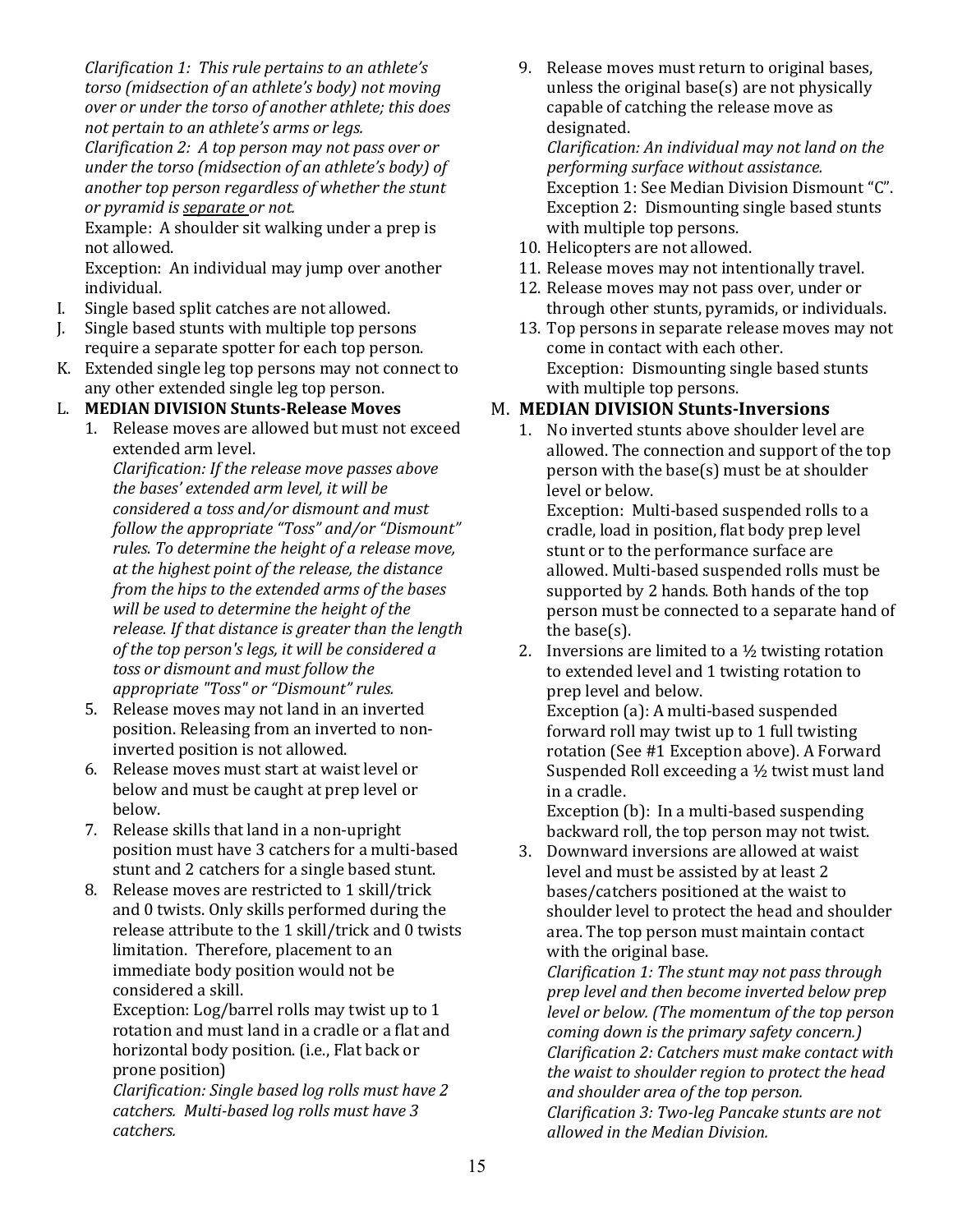- 4. Downward inversions may not come into contact with each other.
- 5. Bases may not support any weight of a top person while that base is in a backbend or inverted position. *Clarification: A person standing on the ground is not considered a top person.*

## **MEDIAN DIVISION PYRAMIDS**

- A. Pyramids must follow Median Division "Stunts" and "Dismounts" rules and are allowed up to 2 high.
- B. Top persons must receive primary support from a base.

Exception: See Median "Pyramid Release Moves"

- C. Extended single leg (1 leg) stunts may not brace or be braced by any other single  $leg(1leg)$  extended stunts.
- D. No stunt or pyramid may move over or under another separate stunt, pyramid, or individual. *Clarification: A top person may not pass over or under the torso (midsection of an athlete's body)* of another top person regardless if the stunt or pyramid *is separate or not.*

Example: A shoulder sit walking under a prep is not allowed.

E. Twisting stunts and transitions to extended skills are allowed up to 1 twist if connected to at least 1 bracer at prep level or below and at least 1 base. The connection to the bracer must be hand/arm to hand/arm. The connection must be made prior to the initiating of the skill and must remain in contact throughout the skill. A Hand/arm connection does not include the shoulder.

## F. **MEDIAN DIVISION PYRAMIDS - Release Moves**

- 1. Any skill allowed as a Median Division Release Move is also allowed if it remains connected to a base and 2 bracers.
- 2. Anytime a top person is released by the bases during a pyramid transition and does not adhere to the following rules, the top person must land in a cradle or dismount to the performance surface and must follow the Median Division dismount rules.
- 3. During a pyramid transition, a top person may pass above 2 persons high while in direct physical contact with at least 2 persons at prep level or below. Contact must be maintained with the same bracer(s) throughout the entire transition.

*Clarification 1: Twisting stunts and transitions* are allowed up to 1 twist, if connected to at least *2 bracers at prep level or below with an arm/arm connection. The connections must be* 

*made prior to the initiation of the skill and must remain in contact throughout the skill. Clarification 2: Median Division Pyramid Release Moves* may incorporate stunt release moves that *maintain contact with 1 other top person provided the release move meets the Median Division "Stunt Release Moves" or "Dismounts" criteria.* 

4. The top person must remain in direct contact with at least 2 different top persons at prep level or below. One of these top person contacts must be in a hand/arm-to-hand/arm connection; the other may be either in a hand/arm-to-hand/are connections or in a hand/arm-to-foot/lower leg (below the knee) connection. 

*Clarification 1: Pyramid Release Moves must be braced on 2 different sides (e.g., right side/left*  side or left side/back side, etc.) by 2 separate *bracers.* (*Example: 2 bracers on the same arm* are not allowed.) A top person must be braced *on 2 of the 4 sides (front, back, right, or left) of*  her/his body.

*Clarification 2: Contact must be made with a* base on the performance surface BEFORE the *contact with the bracer(s)* is *lost.* 

5. Primary weight may not be borne at the  $2^{nd}$ level.

*Clarification: The transition must be continuous.* 

- 6. These release transitions may not involve changes bases.
- 7. These transitions must be caught by at least 2 catchers (minimum of 1 catcher and 1 spotter) under the following conditions:
	- a. Both catchers must be stationary.
	- b. Both catchers must maintain visual contact with the top person throughout the entire transition.
- 8. Release moves may not be braced/connected to the top person(s) above prep level.

## G. **MEDIAN DIVISION Pyramids-Inversions**

- 1. Must follow Median Division "Stunt Inversions" rules.
- 2. A top person may pass through an inverted position during a pyramid position IF the top person remains in contact with a base(s) that is in direct weight bearing contact with the performance surface and also a bracer at prep level or below. The top person must remain in contact with both the bracer and the base throughout the transition. The base(s) that remains in contact with the top person may extend their arms during the transition if the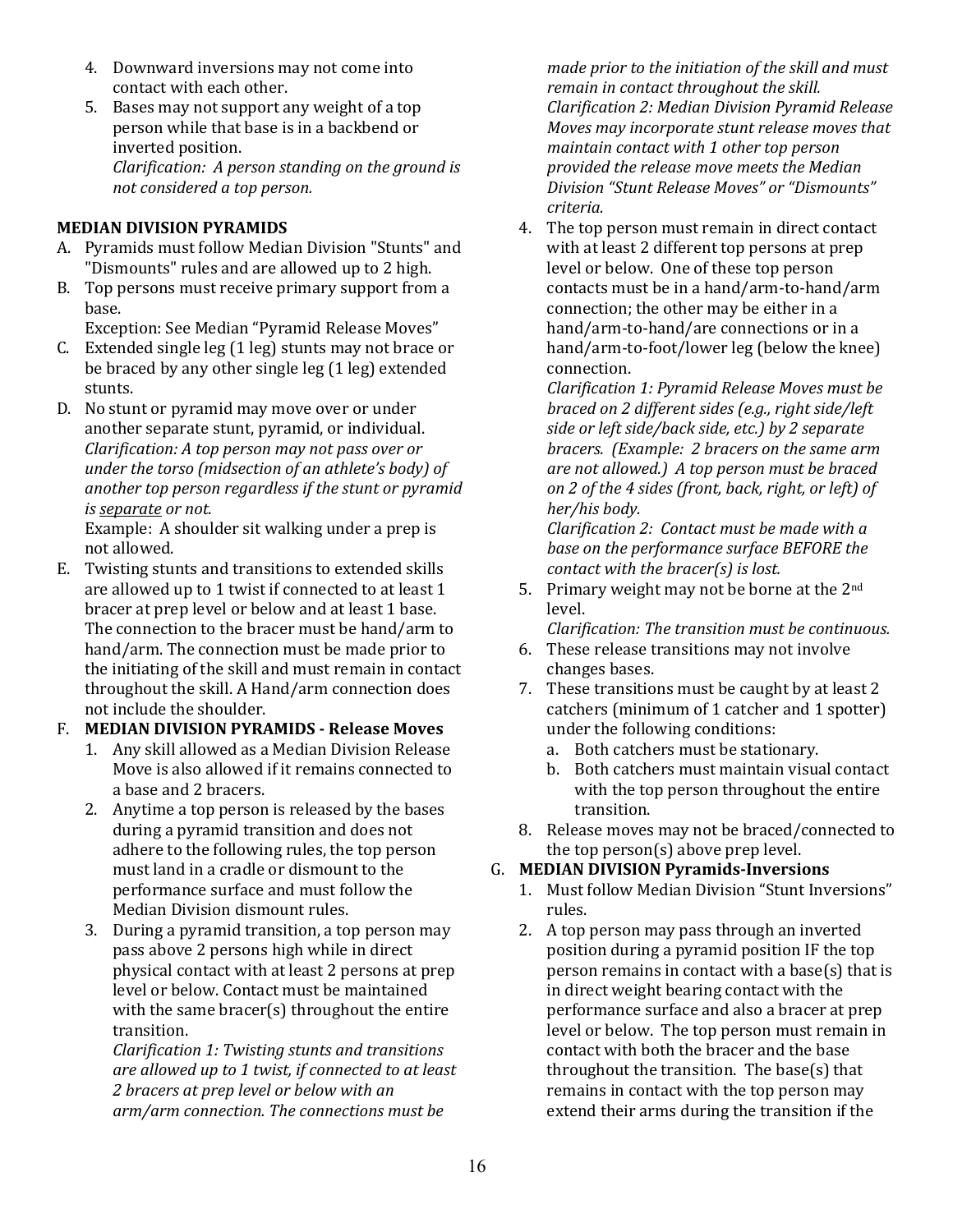$skill(s)$  starts and ends in a position at prep level or below.

Example 1: A flat back split that rolls to a load in position is allowed even if the base(s) extends their arms during the inversion skill. Example 2: A flat back that rolls into an extended position is not allowed because the skill did not first land in a position below the extended level. 

- H. **MEDIAN DIVISION Pyramids-Release Moves w/ braced inversions**
	- 1. Pyramid transitions may involve inversions while released from the bases.

## **MEDIAN DIVISION - DISMOUNTS**

*Note: Movements are only considered "Dismounts" if released to a cradle or released and assisted to the performing surface.* 

- A. Cradles from single based stunts must have a spotter with at least 1 hand/arm supporting the waist to shoulder region to protect the head and shoulder area through the cradle.
- B. Cradles from multi-based stunts must have 2 catchers and a spotter with at least 1 hand/arm supporting the waist to shoulder region to protect the head and shoulder area through the cradle.
- C. Dismounts must return to the original base(s). Exception 1: Dismounts to the performance surface must be assisted by either an original base(s) and/or a spotter(s).

Exception 2: Straight drops or small hop offs, with no additional skill(s), from the waist level or below are the only dismounts allowed to the performing surface without assistance.

*Clarification: An individual may not land on the performing surface from above waist level without assistance.*

- D. Only straight pop downs, basic straight cradles, and  $\frac{1}{4}$  turns are allowed from any single  $(1 \text{ leg})$  stunt.
- E. Up to a 1  $\frac{1}{4}$  twisting rotations are allowed from all 2 - leg stunts.

*Clarification: Twisting from a platform is not* allowed. A Platform is not considered a 2-leg stunt. *There are specific exceptions given for the platform body position within the Median Division "Stunts" regarding Twisting Stunts and Transitions specifically.* 

- F. No stunt, pyramid, individual, or prop may move over or under a dismount, and a dismount may not be thrown over, under, or through stunts, pyramids, individuals, or props. Exception: If the "prop" is a mobile device of an Adaptive Abilities athlete, then it is allowed.
- G. Up to 1 trick is allowed during a dismount from any 2-leg stunt.
- H. Any dismount from prep level and above involving a skill/trick (i.e., twist, toe touch) must be caught in a cradle.
- I. No free flipping dismounts allowed.
- J. Dismounts may not intentionally travel.
- K. Top persons in dismounts may not come in contact with each other while released from the bases.
- L. Tension drops/rolls of any kind are not allowed.
- M. When cradling single based stunts with multiple top persons, 2 catchers must catch each top person. Catchers and bases must be stationary prior to the initiation of dismount.
- N. Dismounts from an inverted position are not allowed.

## **MEDIAN DIVISION - TOSSES**

Adaptive Abilities Unified Divisions Only:

- A. Basket Tosses are not allowed.
- B. Any other tosses, that are not Basket Tosses, must follow the Median Division Tosses Rules

Youth Divisions Only:

- A. Up to 1 trick allowed (may not exceed  $1\frac{1}{4}$  twist). *Clarification: An 'arch' is not a trick.* Exception: A Ball-X toss is allowed.
- B. During a twisting toss, no skill other than the twist is allowed.

#### \_\_\_\_\_\_\_\_\_\_\_\_\_\_\_\_\_\_\_\_\_\_\_\_\_\_\_\_\_\_\_\_\_\_\_\_\_\_\_\_\_\_\_\_\_\_\_\_\_\_\_\_\_\_\_\_\_\_ **ICU ADVANCED DIVISION RULES (YOUTH, JUNIOR & ADAPTIVE\* ABILITIES ADVANCED DIVISIONS)**

\*Adaptive Abilities Advanced Divisions must follow the enclosed Advanced rules as well as the "ICU ADAPTIVE ABILITIES UNIFIED SPECIFIC DIVISION RULES" and all modifications as noted within *these ADAVNCED DIVISION rules*

## **ADVANCED DIVISION - GENERAL TUMBLING**

A. All tumbling must originate from and land on the performance surface. 

*Clarification: A tumbler may rebound from his/her feet into a transition. If the rebound from the* tumbling pass involves hip-over-head rotation, then *the tumbler/top person must be caught and stopped in a non-inverted position before continuing into the hip-over-head transition or stunt.* 

Example: Round off handspring and then a bump or contact from a base or bracer straight into a back flip would break this rule. A clear separation from the tumbling to the stunt is needed to make this legal. Catching the rebound and then dipping to create the throw for the rotation is legal. This would also be true if coming from just a standing back handspring without the round off.

B. Tumbling over, under, or through a stunt, individual, or prop, is not allowed.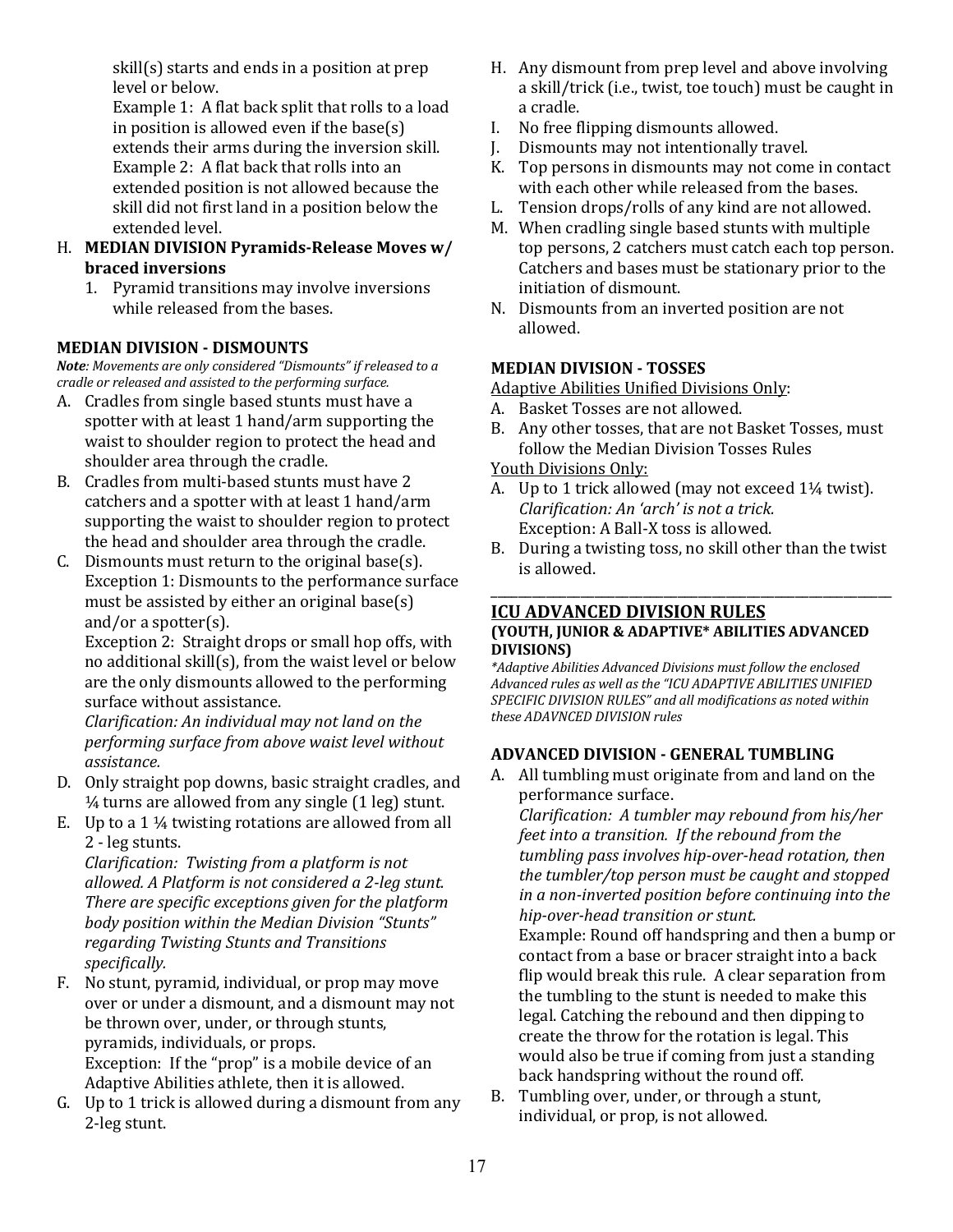*Clarification: An individual may jump over another individual.*

- C. Tumbling while holding or in contact with any prop is not allowed, unless the "prop" is mobility equipment for an Adaptive Abilities athlete. Exception: As is common with Cheerleaders at sporting events, an athlete, already proficient in a standing single back tuck flip skill, may perform a standing single back tuck flip with poms only in the athlete's hands during the Cheer portion of the routine.
- D. Dive rolls are allowed: Exception 1: Dive rolls performed in a swan/arched position are not allowed. Exception 2: Dive rolls that involve twisting are not allowed.
- E. Jumps are not considered a tumbling skill from a legalities point of view. Therefore, if a jump skill is included in a tumbling pass, the jump will break up the pass.

Example: If an athlete in Advanced performs a roundoff - toe touch - back handspring - whiplayout, this combination of skills would not be allowed since consecutive flip-flip combinations are not allowed within the Advanced Standing Tumbling regulations.

## **ADVANCED DIVISION - STANDING TUMBLING**

- A. Standing flips and flips from a back handspring entry are allowed.
- B. Skills are allowed up to 1 flipping and 0 twisting rotations. Exception: Aerial cartwheels and Onodis are
- allowed. C. Consecutive flip-flip combinations are not allowed. Example: Back tuck - back tuck, back tuck - punch front is not allowed.
- D. Jump skills are not allowed in immediate combination with a standing flip. Example: Toe touch back tucks, back tuck toe touches, pike jump front flips are not allowed. *Clarification 1: Jumps connected to 34 front flips are not allowed.*

*Clarification 2: Toe touch back handspring back* tucks are allowed because the flip skill is not *connected immediately after the jump skill.* 

## **ADVANCED DIVISION - RUNNING TUMBLING**

A. Skills are allowed up to 1 flipping and 0 twisting rotations. Exception: Aerial cartwheels and Onodis are allowed.

## **ADVANCED DIVISION – STUNTS**

- A. A spotter is required for each top above prep level.
- B. Single leg extended stunts are allowed.
- C. Twisting stunts and transitions to prep level are allowed up to 1  $\frac{1}{2}$  twisting rotations by the top person in relation to the performing surface. *Clarification: A twist performed with an additional*  turn by the bases performed in the same skill set, is *not allowed if the resulting cumulative rotation of the top person exceeds*  $1\frac{1}{2}$  rotations. The safety *judge* will use the hips of the top person to determine *the amount of total rotation a top person performs in* a skill set. Once a stunt is hit (i.e., prep) and the athletes show a definite and clear stop with a stationary top person, they may continue to walk the *stunt in additional rotation*
- D. Twisting stunts and transitions to an extended position are allowed under the following conditions:
	- 1. Extended skills up to a  $\frac{1}{2}$  twist are allowed. Example: A  $\frac{1}{2}$  up to extended single leg stunt is allowed.

*Clarification: Any additional turn performed by* the bases in the same skill set would not be allowed if the resulting cumulative rotation of *the top person exceeds*  $\frac{1}{2}$  rotation. The safety *judges* will use the hips of the top person to determine the amount of total rotation a top *person performs in a skill set. Once the stunt is* hit (i.e., a prep) and the athletes show a definite and clear stop with a stationary top person, they *may continue to walk the stunt in additional rotation.* 

2. Extended skills exceeding a  $\frac{1}{2}$  twist but not exceeding 1 twist must land in a 2 -leg stunt, platform position or a liberty (body position variations are not allowed). Example: A full up (1 twist) to an immediate extended heel stretch is not allowed, but a full up  $(1$  twist) to an extension is allowed. *Clarification 1: An extended platform position must be visibly held prior to executing a single leg* stunt other than a liberty.

*Clarification 2: Any additional turn performed*  by the bases in the same skill set would not be allowed if the resulting cumulative rotation of *the top person exceeds 1 rotation. The safety judges* will use the hips of the top person to determine the amount of total rotation a top *person performs in a skill set. Once the stunt is* hit (i.e., a prep) and the athletes show a definite and clear stop with a stationary top person, they *may continue to walk the stunt in additional rotation.*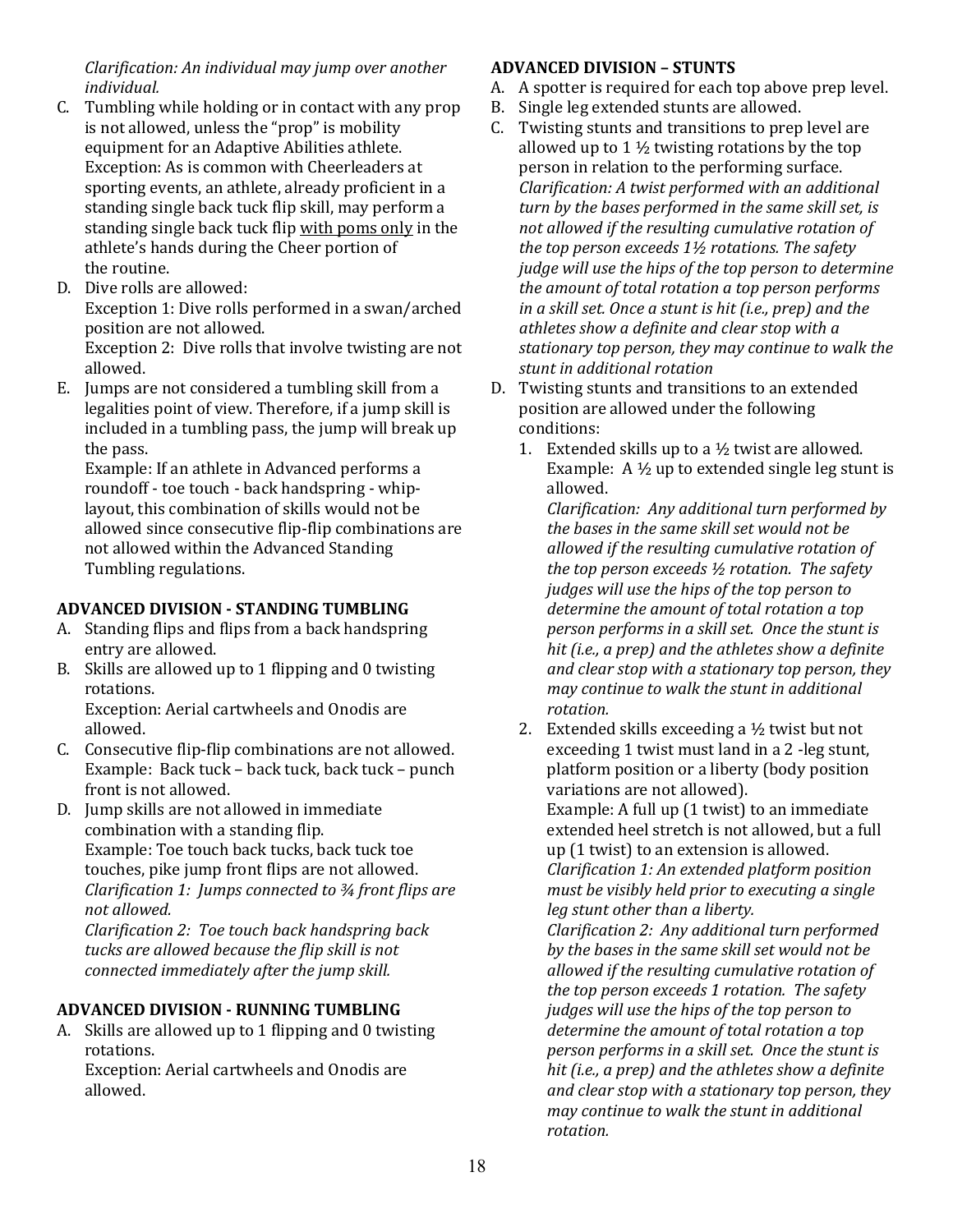- E. During transitions, at least 1 base must remain in contact with the top person. Exception: See "Release Moves".
- F. Free flipping mounts and transitions are not allowed.
- G. No stunt, pyramid or individual may move over or under another separate stunt, pyramid or individual.

*Clarification: This rule pertains to an athlete's torso (midsection of an athlete's body)* not moving over or *under the torso of another athlete; this does not pertain to an athlete's arms or legs.* 

Example: A shoulder sit walking under a prep is not allowed.

Exception 1: An individual may jump over another individual. 

Exception 2: An individual may move under a stunt, or a stunt may move over an individual.

- H. Single based split catches are not allowed.
- I. Single based stunts with multiple top persons require a separate spotter for each top person.
- J. Extended single top persons may not connect to any other extended single leg top person.
- K. **ADVANCED DIVISION Stunts-Release Moves** 
	- 1. Release moves are allowed but must not exceed extended arm level.

*Clarification: If the release move passes above* the bases' extended arm level, it will be *considered a toss and/or dismount and must*  follow the appropriate "Toss" and/or "Dismount" *rules.* To determine the height of a release move, *at the highest point of the release, the distance from the hips to the extended arms of the bases* will be used to determine the height of the *release.* If that distance is greater than the *length of the top person's legs, it will be considered a toss or dismount and must follow*  the appropriate "Toss" or "Dismount" rules.

- 2. Release moves may not land in an inverted position. When performing a release move from an inverted position to a non-inverted position, the bottom of the dip will be used to determine if the initial position was inverted. Release moves inverted to non-inverted positions may not twist. Release moved from inverted to noninverted positions landing at prep level or higher must have a spot.
- 3. Release skills that land in a non-upright position must have 3 catchers for a multi-based stunt and 2 catchers for a single based stunt.
- 4. Release moves must return to original bases. *Clarification: An individual may not land on the performing surface without assistance.*

Exception 1: See Advanced Division Dismount "C".

Exception 2: Dismounting single based stunts with multiple top persons.

- 5. Release moves that land in an extended position must originate from waist level or below and may not involve twisting or flipping.
- 6. Release moves initiating from an extended level may not twist.
- 7. Helicopters are allowed up to a 180-degree rotation and 0 twisting and must be caught by at least 3 catchers, one of which is positioned at head and shoulder area of the top person.
- 8. Release moves may not intentionally travel.
- 9. Release moves may not pass over, under or through other stunts, pyramids, or individuals.
- 10. Top persons in separate release moves may not come in contact with each other. Exception: Dismounting single based stunts with multiple top persons.

## L. **ADVANCED DIVISION Stunts-Inversions**

- 1. Extended inverted stunts are allowed. Also, see "Stunts" and "Pyramids."
- 2. Downward inversions are allowed at prep level and must be assisted by at least 3 catchers, at least 2 of which are positioned to protect the head and shoulder area.

Exception: A controlled lowering of an extended inverted stunt (example: handstand) to shoulder level is allowed.

*Clarification 1: The stunt may not pass above prep level and then become inverted at prep level*  or below. (The momentum of the top person *coming down is the primary safety concern.) Clarification 2: Catchers must make contact*  with the waist to shoulder region to protect the *head and shoulder area of the top person. Clarification 3: Downward inversions originating from below prep level do not require three (3) bases.*

Exception: Two-leg "Pancake" stunts must start at shoulder level or below and are allowed to immediately pass through the extended position during the skill.

*Clarification 4: Two-leg Pancakes cannot stop or land in an inverted position.* 

- 3. Downward inversions must maintain contact with an original base. Exception: Side rotating downward inversions. Example: In cartwheel-style transitions, the original base may lose contact with the top person when it becomes necessary to do so.
- 4. Downward inversions may not come into contact with each other.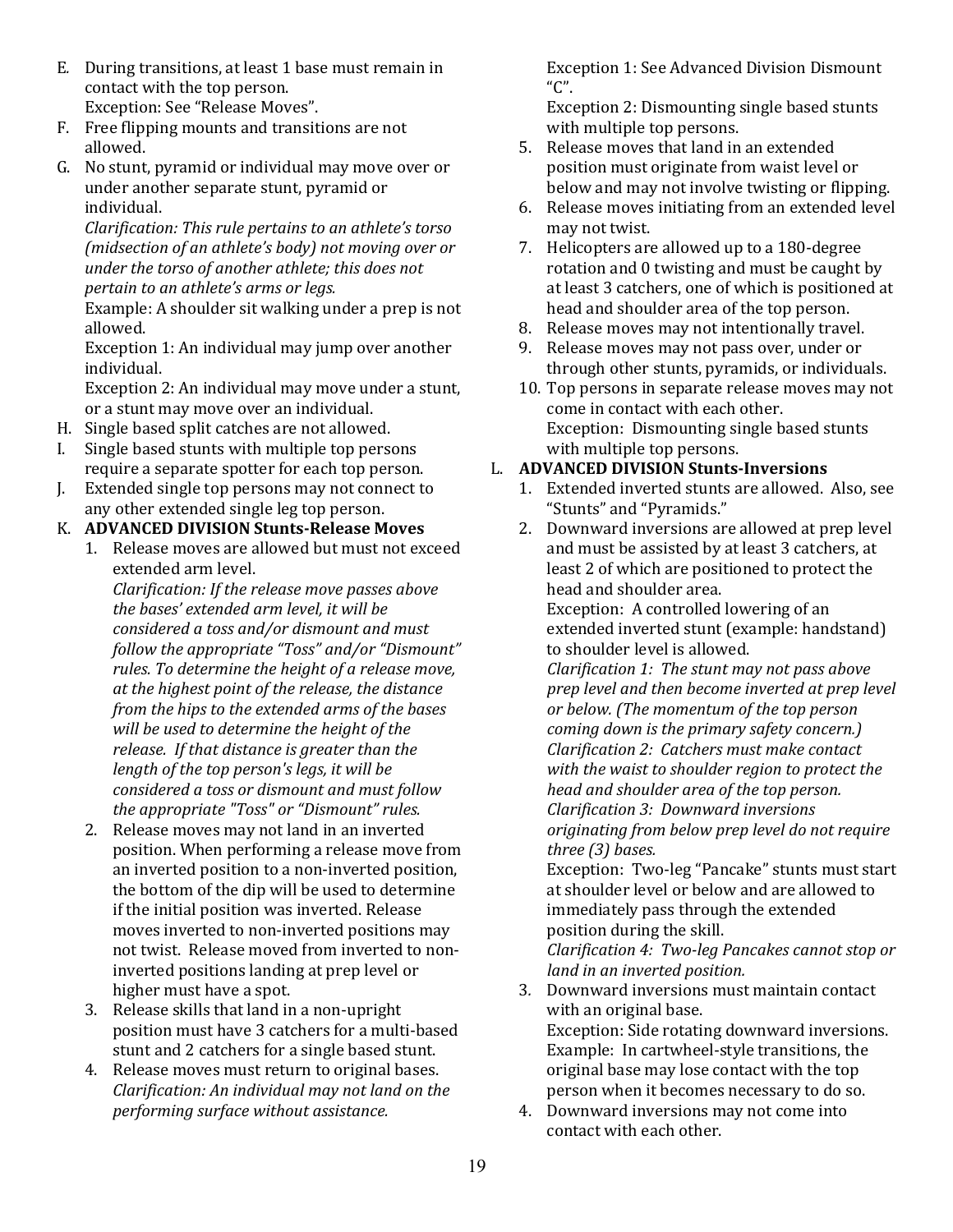M. Bases may not support any weight of a top person while that base is in a backbend or inverted position.

*Clarification: A person standing on the ground is not considered a top person.* 

## **ADVANCED DIVISION – PYRAMIDS**

A. Pyramids must follow Advanced Division "Stunts" and "Dismounts" rules and are allowed up to 2 high.

Exception: Twisting mounts and transitions to extended skills are allowed up to  $1\frac{1}{2}$  twists if connected to a bracer at prep level or below. The connection must be made prior to the initiation of the skill and must remain in contact throughout the transition. 

B. Top persons must receive primary support from a base.

Exception: See "Advanced Pyramid Release Moves"

- C. Extended single  $leg(1leg)$  stunts may not brace or be braced by any other single  $leg(1leg)$  extended stunts.
- D. No stunt or pyramid may move over or under another separate stunt or pyramid. *Clarification: A top person may not invert over or under the torso (midsection of an athlete's body)* of another top person regardless if the stunt or pyramid *is separate or not.*

Example: A shoulder sit walking under a prep is not allowed.

Exception 1: An individual may jump over another individual. 

Exception 2: An individual may move under a stunt, or a stunt may move over an individual.

E. Any skill that is allowed as an Advanced Division Release Move is also allowed if it remains connected to a base and a bracer (or 2 bracers when required).

Example: An extended Pancake would be required to remain connected to 2 bracers.

## F. **ADVANCED DIVISION PYRAMIDS - Release Moves**

1. During a pyramid transition, a top person may pass above 2 persons high while in direct physical contact with at least 1 person at prep level or below. Contact must be maintained with the same bracer(s) throughout the entire transition. 

*Clarification 1: Contact must be made with a* base on the performing surface BEFORE contact *with the bracer(s)* is lost.

Exception: While a tick-tock from prep level or higher to an extended position (e.g., low to high and high to high) is not allowed for Advanced

Division "Stunts", the same skill is allowed in Advanced Division "Pyramid Release Moves" if the skill is braced by at least 1 person at prep level or below. The top person performing the tick-tock must be braced the entire time during the release from the bases.

*Clarification 2: Advanced Division Pyramid Release Moves may incorporate stunt release*  moves that maintain contact with 1 other top *person provided the release move meets the Advanced Division "Stunt Release Moves" or "Dismounts" criteria.* 

*Clarification 3: Twisting stunts and transitions* are allowed up to 1  $\frac{1}{2}$  twists if connected to at *least 1 bracer at prep level or below.* 

- 2. In a pyramid transition, a top person may travel over another top person while connected to that top person at prep level or below.
- 3. Primary weight may not be borne at the  $2<sup>nd</sup>$ level.

*Clarification: The transition must be continuous.*

- 4. Non-inverted transitional pyramids may involve changing bases under the following conditions:
	- a. The top person must maintain physical contact with a person at prep level or below.

*Clarification: Contact must be made with a* base on the performing surface **BEFORE** *contact with the bracer(s)* is lost.

- b. The top person must be caught by at least 2 catchers (minimum of 1 catcher and 1 spotter). Both catchers must be stationary and may not be involved with any other skill or choreography when the transition is initiated. (The dip to throw the top person is considered the initiation of the skill).
- 5. Non-inverted pyramid release moves must be caught by at least 2 catchers (minimum of 1) catcher and 1 spotter) under the following conditions:
	- a. Both catchers must be stationary.
	- b. Both catchers must maintain visual contact with the top person throughout the entire transition.
- 6. Release moves may not be braced / connected to the top persons above prep level.

## G. **ADVANCED DIVISION PYRAMIDS – Inversions**

- 1. Must follow Advanced Division Stunt Inversions rules.
- **H. ADVANCED DIVISION PYRAMIDS Release Moves w/braced inversions**
	- 1. Pyramid transitions may involve braced inversions (including braced flips) while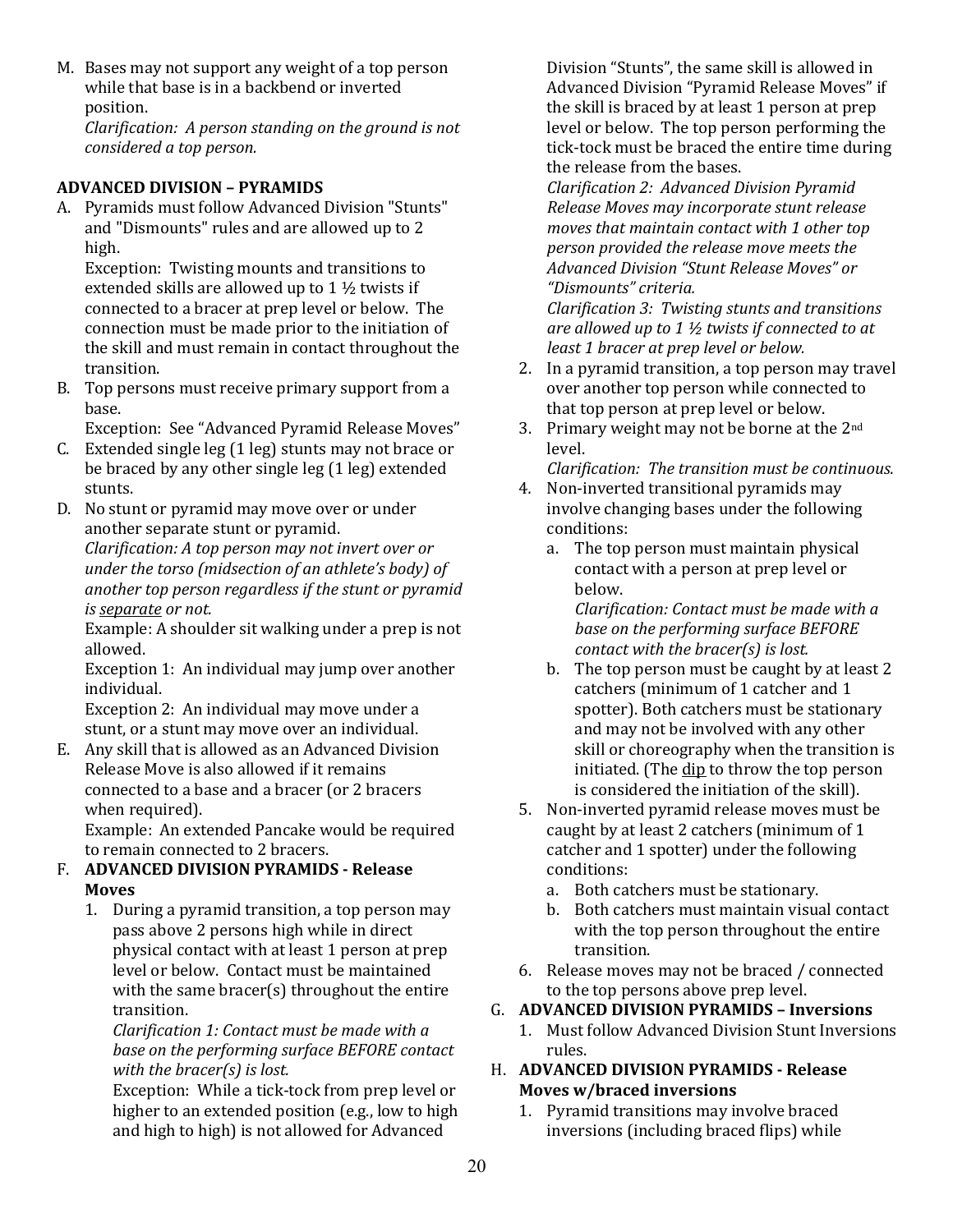released from the bases if contact is maintained with at least 2 persons at prep level or below. Contact must be maintained with the same bracer throughout entire transition.

*Clarification 1: Contact must be made with a*  base on the performing surface **BEFORE** contact *with the bracer(s)* is lost.

*Clarification 2: Braced flips must be braced on 2* separate sides (i.e., right side - left side, left side*back side, etc.) by 2 separate bracers. (Example:* Two bracers on the same arm will no longer be *permitted*). A top person must be braced on 2 of *the 4 sides (front, back, right, or left) of their body.* 

- 2. Braced inversions (including braced flips) are allowed up to 1  $\frac{1}{4}$  flipping rotations and 0 twisting rotations.
- 3. Braced inversions (including braced flips) may not involve changing bases.
- 4. Braced inversions (including braced flips) must be in continuous movement.
- 5. All braced inversions (including braced flips) that do not twist must be caught by at least 3 catchers.

Exception: Brace flips that land in an upright position at prep level or above require a minimum of 1 catcher and 2 spotters.

- a. All required catchers/spotters must be stationary.
- b. All required catchers/spotters must maintain visual contact with the top person throughout the entire transition.
- c. The required catchers/spotters may not be involved with any other skill or choreography when the transition is initiated. (The dip to throw the top person is considered the initiation of the skill.)
- 6. Braced inversions (including braced flips) may not travel downward while inverted.
- 7. Braced inversions (including braced flips) may not come in contact with other stunt/pyramid release moves.
- 8. Braced inversions (including braced flips) may not be braced/connected to top persons above prep level.

## **ADVANCED DIVISION – DISMOUNTS**

*Note: Movements are only considered "Dismounts" if released to a cradle or released and assisted to the performing surface.* 

- A. Cradles from single based stunts must have a spotter with at least 1 hand/arm supporting the waist to shoulder region to protect the head and shoulder area through the cradle.
- B. Cradles from multi-based stunts must have 2 catchers and a spotter with at least 1 hand/arm

supporting the waist to shoulder region to protect the head and shoulder area through the cradle.

C. Dismounts must return to the original base(s). Exception 1: Dismounts to the performance surface must be assisted by either an original base(s) and/or spotter(s).

Exception 2: Straight drops or small hop offs, with no additional skill(s), from the waist level or below are the only dismounts allowed to the performing surface without assistance.

*Clarification: An individual may not land on the* performing surface from above waist level without *assistance.*

D. Up to a 2  $\frac{1}{4}$  twisting rotations are allowed from all 2- leg stunts.

*Clarification: Twisting from a platform position may not exceed 1 1/4 rotations. A Platform is not considered a 2 - leg stunt. There are specific* exceptions given for the platform body position within the Advanced Division "Stunts" regarding **Twisting Stunts and Transitions specifically.** 

- E. Up to a  $1\frac{1}{4}$  twisting rotations are allowed from all single leg (1 leg) stunts. *Clarification: A Platform is not considered a 2 - leg* stunt. There are specific exceptions given for the *platform body position within the Advanced Division "Stunts" regarding Twisting Stunts and Transitions specifically.*
- F. No stunt, pyramid, individual, or, prop may move over or under a dismount, and a dismount may not be thrown over, under, or through stunts, pyramids, individuals, or prop.
- G. During a cradle that exceeds  $1\frac{1}{4}$  twists, no skill other than the twist is allowed.
- H. No free flipping dismounts allowed.
- I. Dismounts may not intentionally travel.
- J. Top persons in dismounts may not come in contact with each other while released from the bases.
- K. Tension drops/rolls of any kind are not allowed.
- L. When cradling single based stunts with multiple top persons, 2 catchers must catch each top person. Catchers and bases must be stationary prior to the initiation of dismount.
- M. Dismounts from an inverted position may not twist.

#### **ADVANCED DIVISION - TOSSES Adaptive Abilities Unified Divisions**

- A. Basket Tosses are not allowed
- B. Any other tosses, that are not Basket Tosses, must follow the Advanced Division Tosses Rules

## Youth & Junior Divisions

A. Tosses are allowed up to a total of 4 tossing bases. One  $(1)$  base must be behind the top person during the toss and may assist the top person into the toss.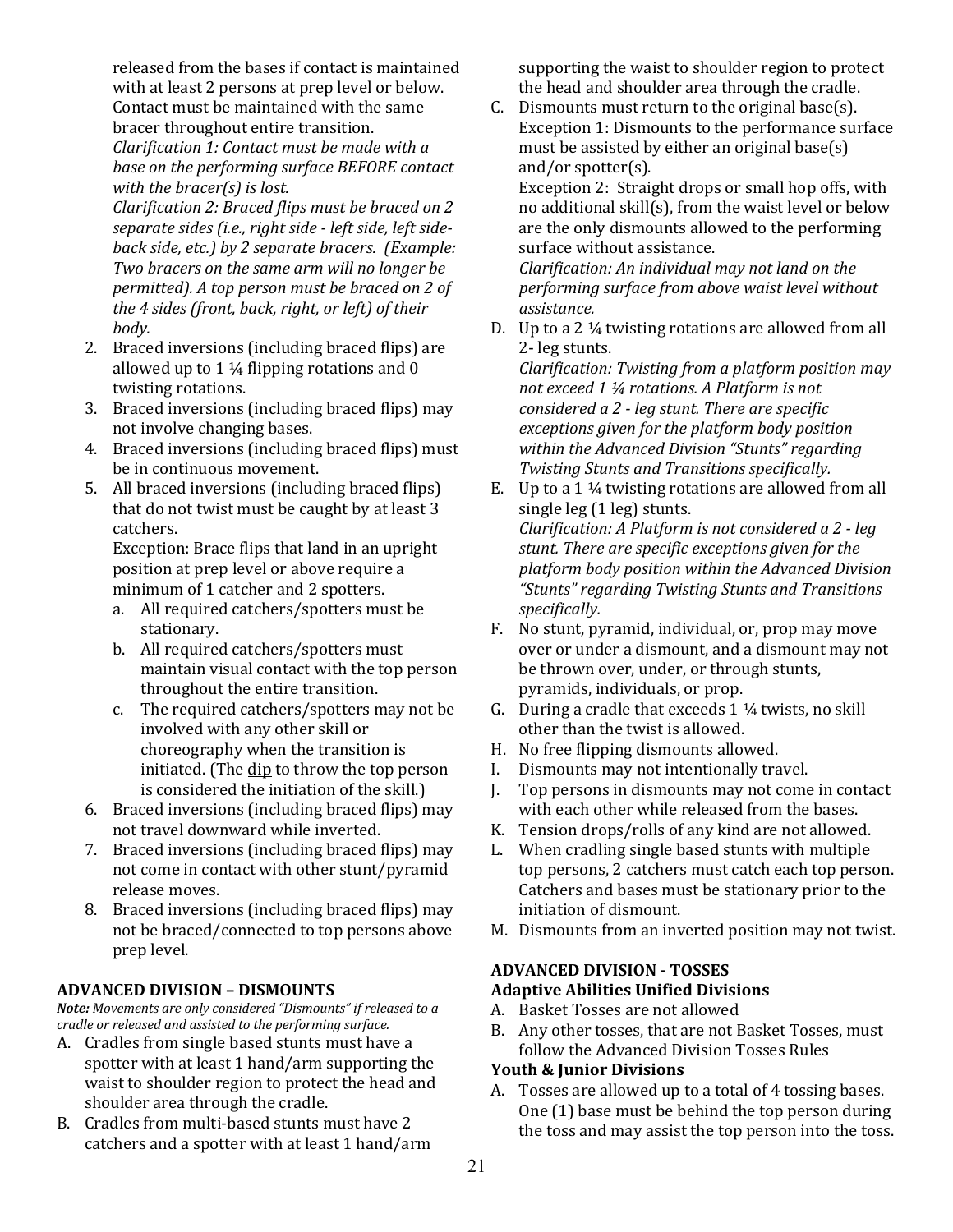B. Tosses must be performed with all bases having their feet on the performing surface and must land in a cradle position. Top person must be caught in a cradle position by at least 3 original bases one of which is positioned at the head and shoulder area of the top person. Bases must remain stationary during the toss.

Example: No intentional traveling tosses. Exception: A  $\frac{1}{2}$  turn is allowed by bases as in a kick full basket.

- C. The top person in a toss must have both feet in/on the hands of the bases when the toss is initiated.
- D. Flipping, inverted, or traveling tosses are not allowed.
- E. No stunt, pyramid, individual, or prop may move over or under a toss, and a toss may not be thrown over, under, or through stunts, pyramids, individuals, or props.
- F. Up to 2 tricks are allowed during a toss. Example: Kick full, full up toe touch.
- G. During a toss that exceeds  $1\frac{1}{2}$  twisting rotations, no skill other than the twist is allowed. Example: No kick double tosses.
- H. Tosses may not exceed  $2\frac{1}{4}$  twisting rotations.
- I. Top persons in separate basket tosses may not come in contact with each other and must become free of all contact from bases, bracers and/or other top persons.
- J. Only a single top person is allowed during a toss.

\_\_\_\_\_\_\_\_\_\_\_\_\_\_\_\_\_\_\_\_\_\_\_\_\_\_\_\_\_\_\_\_\_\_\_\_\_\_\_\_\_\_\_\_\_\_\_\_\_\_\_\_\_\_\_\_\_\_\_\_\_\_\_\_

## **ICU ELITE DIVISION RULES (JUNIOR & SENIOR ELITE DIVISIONS) ELITE DIVISION - GENERAL TUMBLING**

A. All tumbling must originate from and land on the performance surface. 

*Clarification: A tumbler may rebound from his/her feet into a transition. If the rebound from the* tumbling pass involves hip-over-head rotation, then the tumbler/top person must be caught and stopped *in a non-inverted position before continuing into the hip-over-head transition or stunt.* 

Example: Round off handspring and then a bump or contact from a base or bracer straight into a back flip would break this rule. A clear separation from the tumbling to the stunt is needed to make this legal. Catching the rebound and then dipping to create the throw for the rotation is legal. This would also be true if coming from just a standing back handspring without the round off.

B. Tumbling over, under, or through a stunt, individual, or prop, is not allowed. *Clarification: An individual may jump over another individual.*

C. Tumbling while holding or in contact with any prop is not allowed.

Exception: As is common with Cheerleaders at sporting events, an athlete, already proficient in a standing single back tuck flip skill, may perform a standing single back tuck flip with poms only in the athlete's hands during the Cheer portion of the routine.

- D. Dive rolls are allowed: Exception: Dive rolls that involve twisting are not allowed.
- E. Jumps are not considered a tumbling skill from a legalities point of view. Therefore, if a jump skill is included in a tumbling pass, the jump will break up the pass.

## **ELITE DIVISION - STANDING TUMBLING**

A. Skills are allowed up to 1 flipping and 1 twisting rotation.

## **ELITE DIVISION - RUNNING TUMBLING**

A. Skills are allowed up to 1 flipping and 1 twisting rotation.

## **ELITE DIVISION – STUNTS**

- A. A spotter is required for each top above prep level.
- B. Single leg extended stunts are allowed.
- C. Twisting stunts and transitions are allowed up to 2  $\frac{1}{4}$  twisting rotations by the top person in relation to the performance surface.

*Clarification: A twist performed with an additional* turn by the bases performed in the same skill set, *would be illegal if the resulting cumulative rotation* of the top person exceeds 2  $\frac{1}{4}$  rotations. The safety *judge* will use the hips of the top person to determine *the amount of total rotation a top person performs in a skill set. Once a stunt is hit (i.e., prep)* and the *athletes show a definite and clear stop with a*  stationary top person, they may continue to walk the *stunt in additional rotation.*

- D. Free flipping stunts and transitions are not allowed.
- E. Single based split catches are not allowed.
- F. Single based stunts with multiple top persons require a separate spotter for each top person.

## G. **ELITE DIVISION Stunts-Release Moves**

1. Release moves are allowed but must not exceed more than 18 inches/46 centimeters above extended arm level.

*Clarification: If the release move exceeds more than 18 inches/46 centimeters above the bases'*  extended arm level, it will be considered a toss, *and must follow the appropriate "Toss" rules. To determine the height of a release move, at the* highest point of the release, the distance from the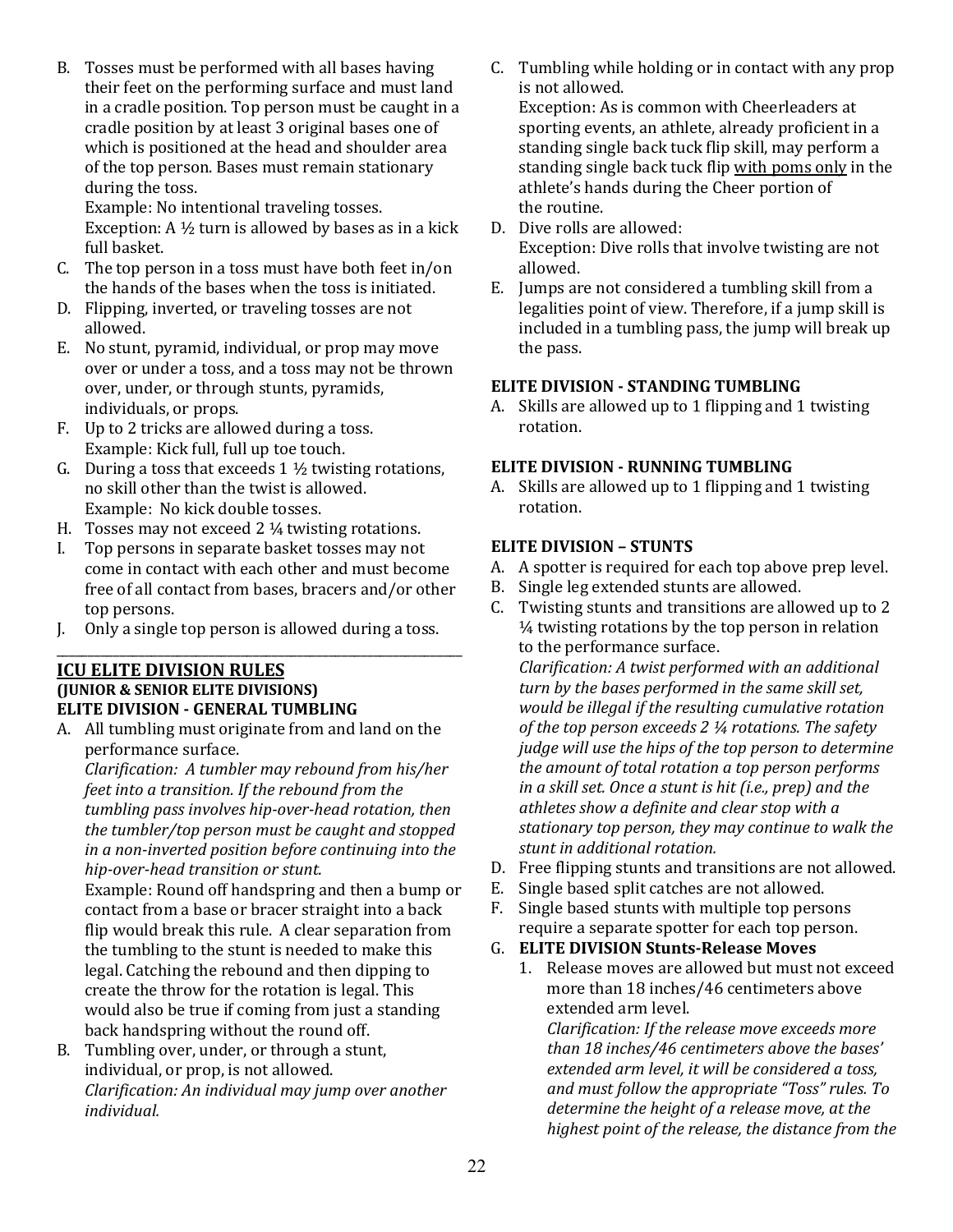hips to the extended arms of the bases will be *used to determine the height of the release.* If that distance is greater than the length of the top person's legs plus an additional 18 inches/46 *centimeters, it will be considered a toss or* dismount and must follow the appropriate "Toss" *or "Dismount" rules.*

2. Release moves may not land in an inverted position. When performing a release move from an inverted position to a non-inverted position, the bottom of the dip will be used to determine if the initial position was inverted. Release moves inverted to non-inverted positions may not twist.

Exception: Front handspring up to an extended stunt may include up to a 1/2 twist. Release moves from inverted to non-inverted positions landing at prep level or higher must have a spot.

- 3. Release skills that land in a non-upright position must have 3 catches for a multi-based stunt and 2 catchers for a single based stunt.
- 4. Release moves must return to original bases. *Clarification: An individual may not land on the performance surface without assistance.* Exception 1: See Elite Division Dismount "C". Exception 2: Dismounting single based stunts with multiple top persons.
- 5. Helicopters are allowed up to a 180-degree rotation and must be caught by at least 3 catchers, one  $(1)$  of which is positioned at head and shoulder area of the top person.
- 6. Release moves may not intentionally travel.
- 7. Release moves may not pass over, under or through other stunts, pyramids, or individuals.
- 8. Top persons in separate release moves may not come in contact with each other. Exception: Dismounting single based stunts with multiple top persons.

## H. **ELITE DIVISION Stunts-Inversions**

- 1. Extended inverted stunts are allowed. Also, see "Stunts" and "Pyramids."
- 2. Downward inversions are allowed from prep level and above and must be assisted by at least 3 catchers, at least 2 of which are positioned to protect the head and shoulder area. Contact must be initiated at the shoulder level (or above) of the bases.

*Clarification 1: Catchers must make contact with*  the waist to shoulder region to protect the head and shoulder area.

*Clarification 2: Downward inversion originating from prep level or below do not require 3 catchers.* If the stunt begins at prep level or

below and passes above prep level it requires 3 catchers. (The momentum of the top person *coming down is the primary safety concern.)* Exception: A controlled lowering of an extended inverted stunt (example: Handstand) to shoulder level is allowed.

3. Downward inversions must maintain contact with an original base. Exception: The original base may lose contact with the top person when it becomes necessary to do so.

Example: Cartwheel-style transition dismounts.

- 4. Downward inversions from above prep level:
	- a. May not stop in an inverted position. Example: A cartwheel roll off would be legal because the top person is landing on their feet.

Exception: A controlled lowering of an extended inverted stunt (example: handstand) to shoulder level is allowed.

b. May not land on or touch the ground while inverted. 

*Clarification: Prone or supine landings from* an extended stunt must visibly stop in a non*inverted position and be held before any inversion to the ground.* 

- 5. Downward inversions may not come in contact with each other.
- I. Bases may not support any weight of a top person while that base is in a backbend or inverted position.

*Clarification: A person standing on the ground is not considered a top person.* 

## **ELITE DIVISION - PYRAMIDS**

- A. Pyramids must follow Elite Division "Stunts" and "Dismounts" rules and are allowed up to 2 high.
- B. Top persons must receive primary support from a base. Exception: See Elite Division "Pyramids Release

Moves".

## C. **ELITE DIVISION Pyramids- Release Moves**

1. During a pyramid transition, a top person may pass above 2 persons high while in direct physical contact with at least 1 person at prep level or below. Contact must be maintained with the same bracer throughout the entire transition.

*Clarification: Contact must be made with a base on the performing surface BEFORE contact with the bracer(s)* is lost.

2. Primary weight may not be borne at the 2<sup>nd</sup> level.

*Clarification: The transition must be continuous.*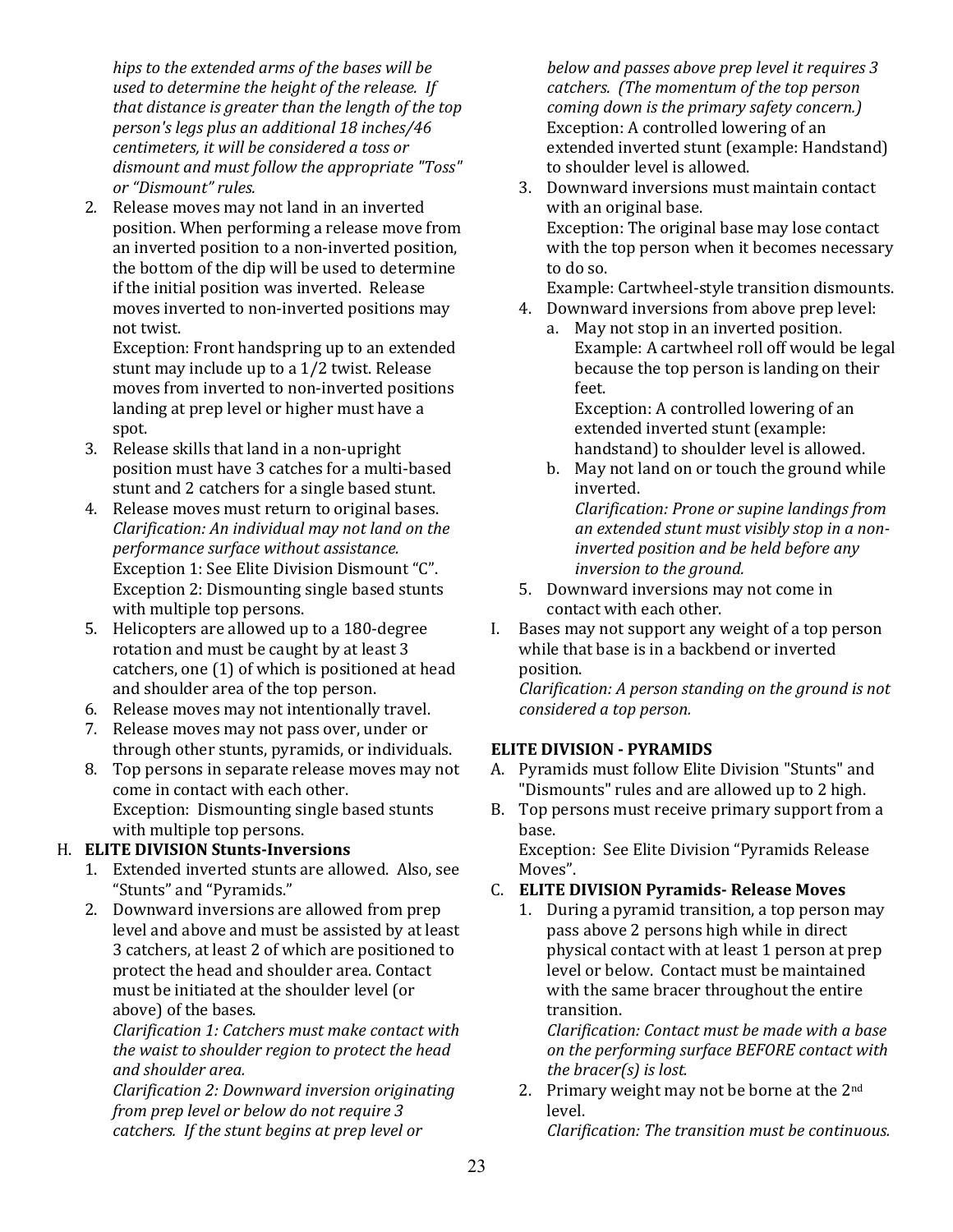- 3. Non-inverted pyramid release moves must be caught by at least 2 catchers (minimum of 1 catcher and 1 spotter) under the following conditions:
	- a. Both catchers must be stationary.
	- b. Both catchers must maintain visual contact with the top person throughout the entire transition.
- 4. Non inverted transitional pyramids may involve changing bases. When changing bases:
	- a. The top person must maintain physical contact with a person at prep level or below.

*Clarification: Contact must be made with a* **base** on the performing surface **BEFORE** *contact with the bracer(s)* is lost.

- b. The top person must be caught by at least 2 catchers (minimum of 1 catcher and 1 spotter). Both catchers must be stationary and may not be involved with any other skill or choreography when the transition is initiated. (The  $\frac{dip}{dp}$  to throw the top person is considered the initiation of the skill.)
- 5. Release moves may not be braced / connected to the top persons above prep level.

## D. **ELITE DIVISION Pyramids-Inversions**

- 1. Must follow Elite Division "Stunt Inversions" rules.
- E. **ELITE DIVISION Pyramids-Release moves w/ braced inversions**
	- 1. Pyramid transitions may involve braced inversions (including braced flips) while released from the bases if contact is maintained with at least 1 person at prep level or below. Contact must be maintained with the same bracer throughout entire transition. *Clarification: Contact must be made with a base on the performing surface BEFORE contact with the bracer(s)* is lost.
	- 2. Braced inversions (including braced flips) are allowed up to 1  $\frac{1}{4}$  flipping rotations and  $\frac{1}{2}$ twisting rotations.
	- 3. Braced inversions (including braced flips) that exceed  $\frac{1}{2}$  twisting rotations are only allowed up to a  $\frac{3}{4}$  flipping rotation provided release is initiated from an upright, non-inverted position, doesn't transition past a horizontal position (i.e., cradle, flat back, prone) and doesn't exceed 1 twisting rotation. *Clarification: ALLOWED - An athlete tossed from an upright, non-inverted position (i.e., basket toss or sponge)* performing a full twist and a *backward*  $\frac{3}{4}$  rotation to a prone position while in *contact with 1 bracer.*
- 4. Inverted transitional pyramids may involve changing bases.
- 5. Braced inversions (including braced flips) must be in continuous movement.
- 6. All braced inversions (including braced flips) that do not twist must be caught by at least 3 catchers.

Exception: Brace flips that land in an upright position at prep level or above require a minimum of 1 catcher and 2 spotters.

- a. The 3 catchers/spotters must be stationary.
- b. The 3 catchers/spotters must maintain visual contact with the top person throughout the entire transition.
- c. The 3 catchers/spotters may not be involved with any other skill or choreography when the transition is initiated. (The dip to throw the top person is considered the initiation of the skill.)
- 7. All braced inversions (including braced flips) that twist (including  $\frac{1}{4}$  twist or more) must be caught by at least 3 catchers. All 3 catchers must make contact during the catch.
	- a. The catchers must be stationary.
	- b. The catchers must maintain visual contact with the top person throughout the entire transition.
	- c. The catchers may not be involved with any other skill or choreography when the transition is initiated. (The dip to throw the top person is considered the initiation of the skill.)
- 8. Braced inversions (including braced flips) may not travel downward while inverted.
- 9. Braced flips may not come in contact with other stunt/pyramid release moves.
- 10. Braced inversions (including braced flips) may not be braced/connected to top persons above prep level.

## **ELITE DIVISION - DISMOUNTS**

*Note:* Movements are only considered "Dismounts" if released to a *cradle or released and assisted to the performance surface.* 

- A. Cradles from single based stunts must have a separate spotter with at least 1 hand/arm supporting the waist to shoulder region to protect the head and shoulder area through the cradle.
- B. Cradles from multi-based stunts must have 2 catchers and a separate spotter with at least 1 hand/arm supporting the waist to shoulder region to protect the head and shoulder area through the cradle.
- C. Dismounts must return to the original base(s).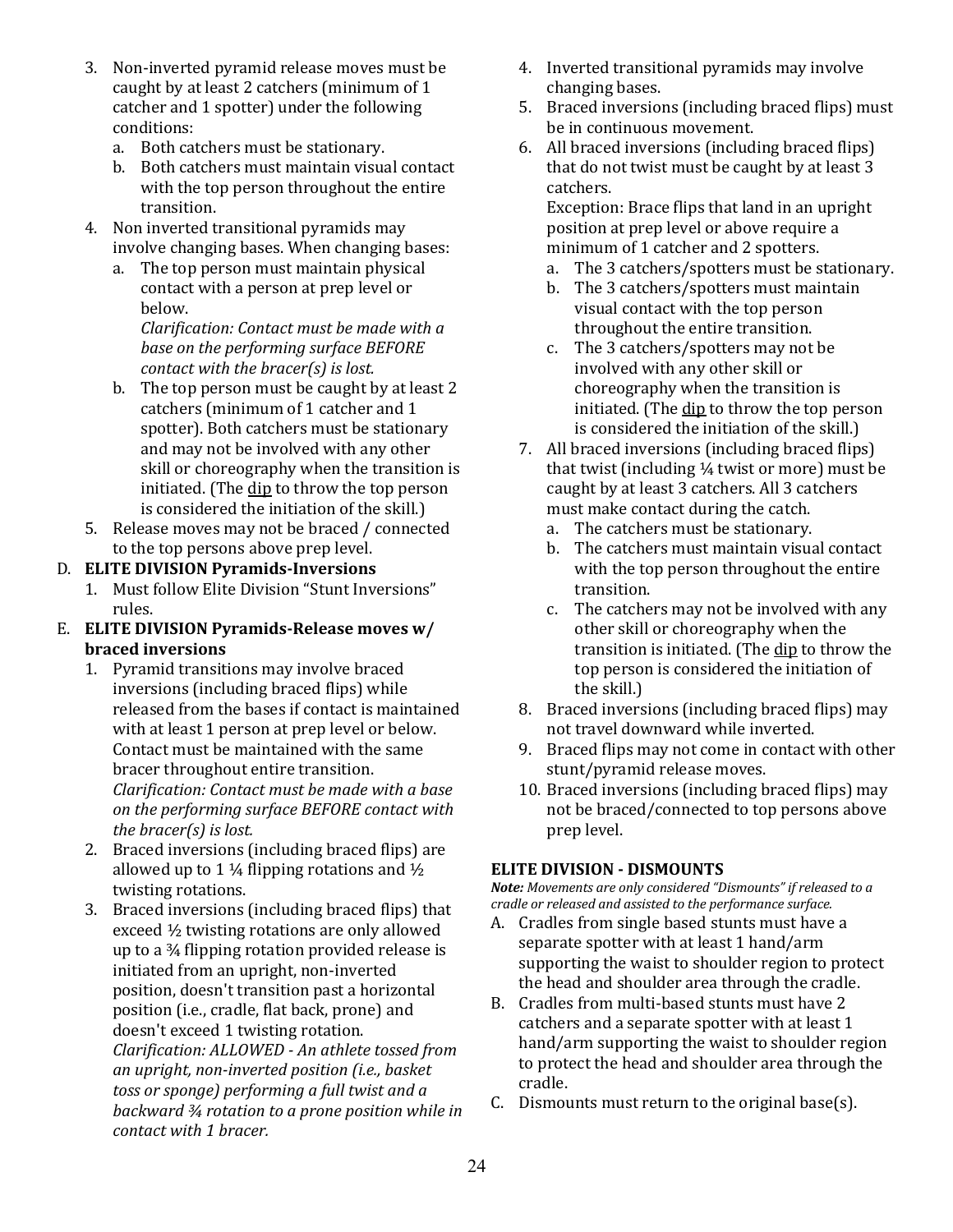Exception 1: Dismounts to the performance surface must be assisted by either an original base(s) and/or spotter(s).

Exception 2: Straight drops or small hop offs, with no additional skill(s), from the waist level or below are the only dismounts allowed to the performing surface without assistance.

*Clarification: An individual may not land on the performing surface from above waist level without assistance.*

- D. Up to a 2  $\frac{1}{4}$  twisting rotations are allowed from all stunts.
- E. No stunt, pyramid, individual, or prop may move over or under a dismount, and a dismount may not be thrown over, under, or through stunts, pyramids, individuals, or prop.
- F. No free flipping dismounts allowed.
- G. Dismounts may not intentionally travel.
- H. Top persons in dismounts may not come in contact with each other while released from the bases.
- I. Tension drops/rolls of any kind are not allowed.
- J. When cradling single based stunts with multiple top persons, 2 catchers must catch each top person. Catchers and bases must be stationary prior to the initiation of dismount.
- K. Dismounts from an inverted position may not twist.

## **ELITE DIVISION - TOSSES**

- A. Tosses are allowed up to a total of 4 tossing bases. One  $(1)$  base must be behind the top person during the toss and may assist the top person into the toss.
- B. Tosses must be performed with all bases having their feet on the performing surface and must land in a cradle position. Top person must be caught in a cradle position by at least 3 original bases one of which is positioned at the head and shoulder area of the top person. Bases must remain stationary during the toss.

Example: No intentional traveling tosses. Exception: A  $\frac{1}{2}$  turn is allowed by bases as in a kick full basket.

- C. The top person in a toss must have both feet in/on the hands of the bases when the toss is initiated.
- D. Flipping, inverted, or traveling tosses are not allowed.
- E. No stunt, pyramid, individual, or prop may move over or under a toss, and a toss may not be thrown over, under, or through stunts, pyramids, individuals, or props.
- F. Up to 2  $\frac{1}{2}$  twisting rotations allowed.
- G. Top persons in separate basket tosses may not come in contact with each other and must become free of all contact from bases, bracers and/or top persons.

H. Only a single top person is allowed during a basket toss.

\_\_\_\_\_\_\_\_\_\_\_\_\_\_\_\_\_\_\_\_\_\_\_\_\_\_\_\_\_\_\_\_\_\_\_\_\_\_\_\_\_\_\_\_\_\_\_\_\_\_\_\_\_\_\_\_\_\_

## **ICU PREMIER DIVISION RULES (SENIOR PREMIER DIVISIONS) PREMIER DIVISION - GENERAL TUMBLING**

A. All tumbling must originate from and land on the performing surface.

Exception 1: A tumbler may rebound from his/her feet into a stunt transition. If the rebound from the tumbling pass involves hip-over head rotation, then the tumbler/top person must be caught and stopped in a non-inverted position before continuing into the hip-over head transition or stunt. 

Exception 2: Round off rewinds and standing single back handspring rewinds are allowed. No tumbling skills prior to the round-off or standing back handspring are permitted.

- B. Tumbling over, under, or through a stunt, individual, or prop, is not allowed. *Clarification: An individual may jump over another individual.*
- C. Tumbling while holding or in contact with any prop is not allowed.

Exception: As is common with Cheerleaders at sporting events, an athlete, already proficient in a standing single back tuck flip skill, may perform a standing single back tuck flip with poms only in the athlete's hands during the Cheer portion of the routine.

D. Dive rolls are allowed: Exception: Dive rolls that involve twisting are not allowed.

## **PREMIER DIVISION - STANDING/RUNNING TUMBLING**

A. Skills are allowed up to 1 flipping and 1 twisting rotations.

## **PREMIER DIVISION - STUNTS**

- A. A spotter is required:
	- 1. During one- arm (1 arm) stunts above prep level, other than cupies or liberties. *Clarification: A one-arm heel stretch, arabesque,*  high torch, scorpions, bow and arrow, etc. *require a spotter.*
	- 2. When the load/transition involves:
		- a. A release move with a twist greater than 360 degrees.
		- b. A release move with an inverted position landing at prep level or below.
		- c. A free flip.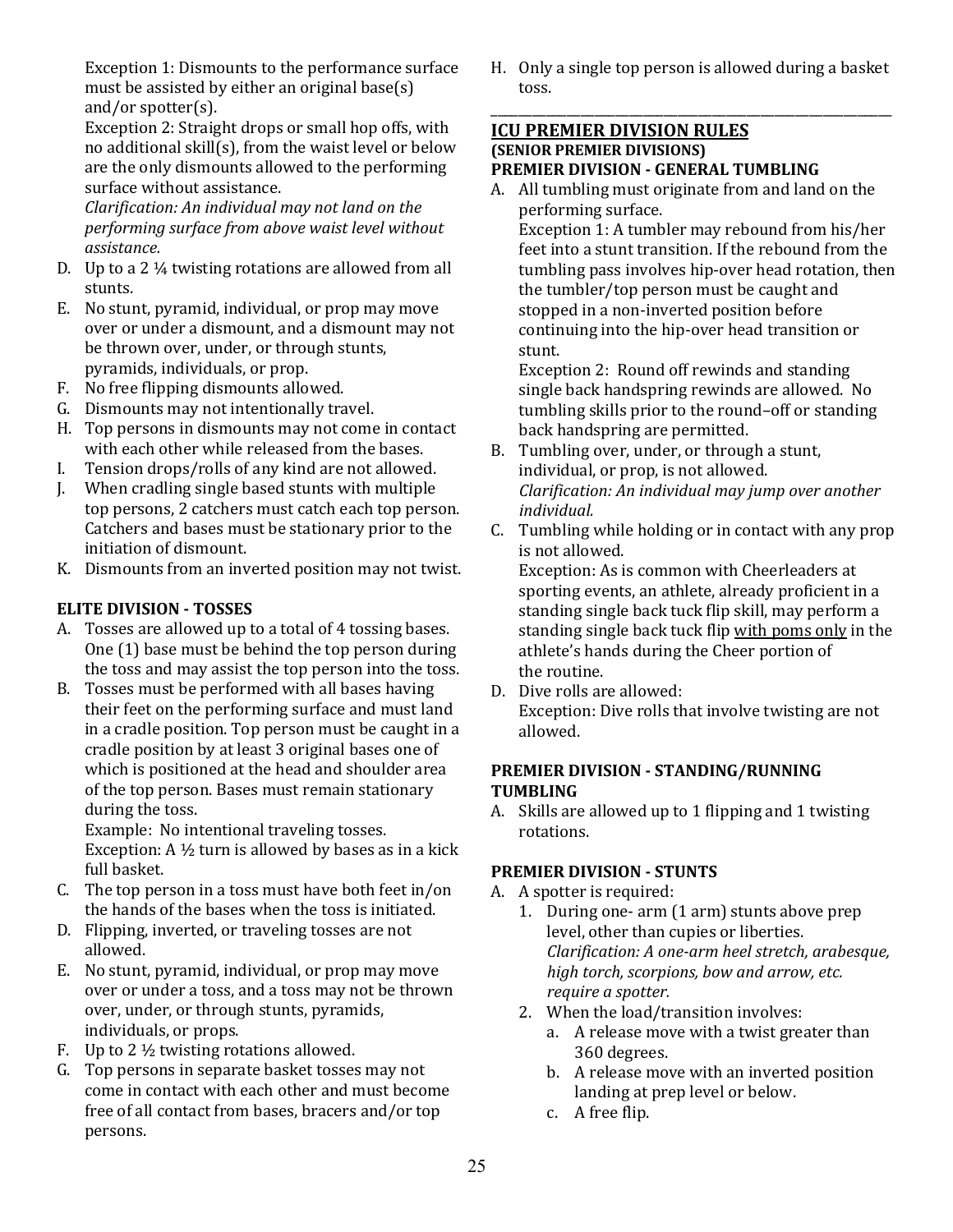- 3. During stunts in which the top person is in an inverted position above prep level.
- 4. When the top person is released from above ground level to a one-arm (1 arm) stunt.

## B. Stunt levels:

- 1. Single leg (1 leg) extended stunts are allowed.
- C. Twisting stunts and transitions are allowed up to 2  $\frac{1}{4}$  twisting rotations by the top person in relation to the performance surface.

*Clarification: A twist performed with an additional* turn by the bases performed in the same skill set, *would be illegal if the resulting cumulative rotation of the top person exceeds 2 1/4 rotations. The safety judge* will use the hips of the top person to determine *the amount of total rotation a top person performs in a skill set. Once a stunt is hit (i.e., prep)* and the *athletes show a definite and clear stop with a*  stationary top person, they may continue to walk the *stunt in additional rotation.*

D. Rewinds (Free flipping) and assisted flipping stunts and transitions are allowed. Rewinds must originate from ground level only and are allowed up to 1 flipping and  $1\frac{1}{4}$  twisting rotations. Exception 1: Rewinds to a cradle position are  $1\frac{1}{4}$ flips. All rewinds caught below shoulder level must use 2 catchers. (Example: a rewind that lands in a cradle position)

Exception 2: Round off rewinds and standing single back handspring rewinds are allowed. No tumbling skills prior to the round-off or standing back handspring are permitted.

*Clarification: Free flipping stunts and transitions* that do not start on the performing surface are not *allowed.* 

*Clarification: Toe pitch, leg pitch and similar types* of tosses are not allowed in initiating free flipping *skills.*

- E. Single based split catches are not allowed.
- F. Single based stunts with multiple top persons require a separate spotter for each top person.

## G. **PREMIER DIVISION Stunts-Release Moves**

1. Release moves are allowed but must not exceed more than 18 inches / 46 centimeters above extended arm level.

*Clarification: If the release move exceeds more than 18 inches/46 centimeters above the bases' extended arm level, it will be considered a toss or a dismount, and must follow the appropriate "Toss" or "Dismount" rules.*

- 2. Release moves may not land in an inverted position.
- 3. Release moves must return to original bases. Exception 1: Coed style tosses to a new base are allowed if the stunt is thrown by a single base

and caught by at least one base and an additional spotter who are not involved in any other skill or choreography when the transitions is initiated.

Exception 2: Toss single based stunts with multiple top persons are allowed without returning to original base(s). The original base may become a required spotter in toss single based stunt with multiple top persons. *Clarification: An individual may not land on the performing surface without assistance from above waist level.*

- 4. Helicopters are allowed up to a 180-degree rotation must be caught by at least 3 catchers, one (1) of which is positioned at head and shoulder area of the top person.
- 5. Release moves may not intentionally travel. See exception in #3 herein.
- 6. Release moves may not pass over, under or through other stunts, pyramids, or individuals.
- 7. Top persons in separate release moves may not come in contact with each other. Exception: Single based stunts with multiple top persons.

## H. **PREMIER DIVISION Stunts -Inversions**

1. Downward inversions from above prep level must be assisted by at least 2 catchers. Top person must maintain contact with a base.

## **PREMIER DIVISION - PYRAMIDS**

- A. Pyramids are allowed up to  $2\frac{1}{2}$  high.
- B. For 2  $\frac{1}{2}$  high pyramids, there must be at least 2 spotters, one providing additional pyramid support, and both designated for each person who is above 2 persons high and whose primary support does not have at least 1 foot on the ground. Both spotters must be in position as the top person is loading onto the pyramid. One spotter must be behind the top person and the other spotter must be in front of the top person or at the side of the pyramid in a position to get to the top person if they were to dismount forward. Once a pyramid shows adequate stability and just prior to the dismount, this spotter can move back to catch the cradle. As pyramid design varies greatly, we recommend a review of any new pyramids where the spotting position may be in question. *Clarification: For all tower pyramids, there must be a spotter who is not in contact with the pyramid in place behind the top person and one bracer to assist*  the thigh stand middle layer.
- C. Free-flying mounts originating from ground level may not originate in a handstand position and are allowed up to 1 flipping  $(3/4)$  maximum free flip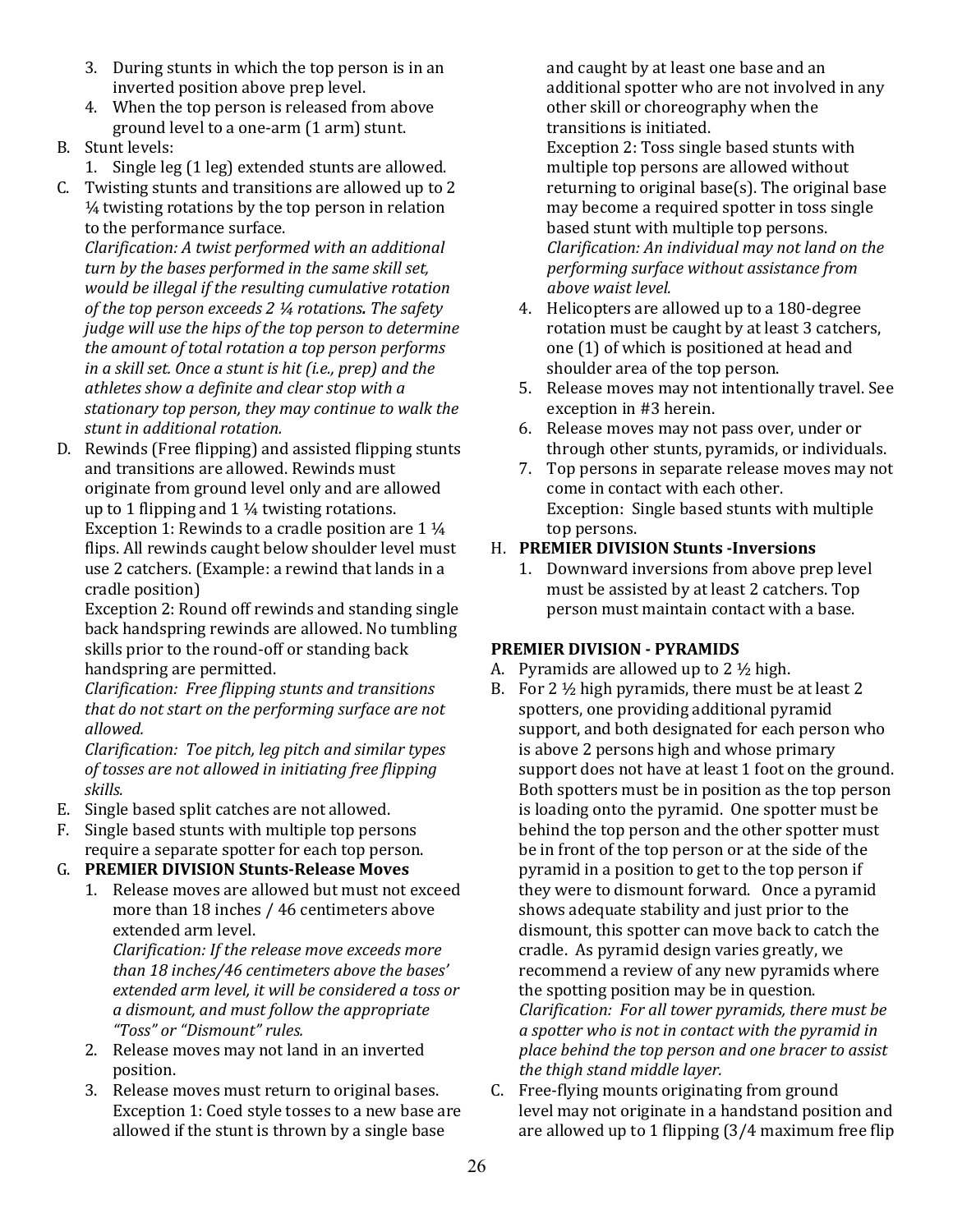between release and catch) and 1 twisting rotation, or 0 flipping and 2 twisting rotations.

*Clarification: Free-flying mounts may not*  significantly exceed the height of the intended skill and may not pass over, under or through other stunts, *pyramids*, *or individuals.* 

## D. **PREMIER DIVISION Pyramids-Release Moves**

- 1. During a pyramid transition, a top person may pass above  $2 \frac{1}{2}$  high under the following conditions:
	- a. Anytime a pyramid release moved is released from a second layer base and is caught by a second layer base, the second layer base that is catching the top person must also be the second layer base that originally released the top person. (i.e., tower tick-tocks)
	- b. Free release moves from 2  $\frac{1}{2}$  high pyramids may not land in a prone or inverted position.

## E. **PREMIER DIVISION Pyramids-Inversions**

- 1. Inverted stunts are allowed up to  $2\frac{1}{2}$  persons high.
- 2. Downward inversions from above prep level must be assisted by at least 2 bases. Top person must maintain contact with a base or another top person.
- F. **PREMIER DIVISION Pyramids-Release Moves w/Braced Inversions**
	- 1. Braced flips are allowed up to up to 1  $\frac{1}{4}$ flipping and 1 twisting rotation.
	- 2. Braced flips are allowed if direct physical contact is maintained with at least 1 top person at prep level or below and must be caught by at least 2 catchers. Exception: Braced inversions to  $2 \frac{1}{2}$  high

pyramids may be caught by 1 person.

- 3. All braced inversions (including braced flips) that land in an upright position at prep level or above require at least 1 base and 1 additional spotter under the following conditions:
	- a. The base/spotter must be stationary.
	- b. The base/spotter must maintain visual contact with the top person throughout the entire transition.
	- c. The base/spotter may not be involved with any other skill or choreography when the transition is initiated. (The dip to throw of the top person is considered the initiation of the skill.)
- G. Free released moves from  $2 \frac{1}{2}$  high pyramids:
	- 1. May not land in a prone or inverted position.
	- 2. Are limited to 0 flipping and 1 twisting rotation.

H. One arm (1 arm) extended Paper Dolls require a spotter for each top person.

## **PREMIER DIVISION - DISMOUNTS**

*Note: Movements are only considered "Dismounts" if released to a cradle or released and assisted to the performance surface.* 

- A. Single based cradles that exceed  $1\frac{1}{4}$  twisting rotations must have a spotter assisting the cradle with at least 1 hand/arm supporting the head and shoulder of the top person.
- B. Dismounts to the performance surface must be assisted by an original base or spotter. Exception: Straight drops or small hop offs, with no additional skills, from waist level or below are the only dismounts allowed to the performance surface that do not require assistance. *Clarification: An individual may not land on the performance surface from above waist level without assistance.*
- C. Up to a 2  $\frac{1}{4}$  twist cradle is allowed from all stunts and pyramids up to 2 persons high and requires at least 2 catchers. Cradles from  $2 \frac{1}{2}$  high pyramids are allowed up to 1  $\frac{1}{2}$  twist and require 2 catchers, 1 of which must be stationary at the initiation of the cradle.

Exception:  $2-1-1$  thigh stands may perform  $2$ twists from a forward-facing stunt only (example: extension, liberty, heel stretch).

- D. Free released dismounts from  $2 \frac{1}{2}$  high pyramids may not land in a prone or inverted position.
- E. Free flipping dismounts to a cradle:
	- 1. Are allowed up to 1  $\frac{1}{4}$  flipping and  $\frac{1}{2}$  twisting rotations (Arabians).
	- 2. Require at least 2 catchers, 1 of which is an original base.
	- 3. May not intentionally travel.
	- 4. Must originate from prep level or below. (May not originate from  $2 \frac{1}{2}$  pyramids.) Exception:  $\frac{3}{4}$  front flip to cradle may occur from a 2  $\frac{1}{2}$  high pyramid and requires 2 catchers, 1 on each side of the top person and 1 of which must be stationary when the cradle is initiated,  $\frac{3}{4}$  front flip to cradle from 2  $\frac{1}{2}$  high may not twist.
- F. Free flipping dismounts to the performance surface are only allowed in front flipping rotation: *Clarification: Back-flipping dismounts must go to cradle.*
	- 1. Allowed up to 1 front flipping and 0 twisting rotations.
	- 2. Must return to an original base.
	- 3. Must have a spotter.
	- 4. May not intentionally travel.
	- 5. Must originate from prep level or below. (May not originate from  $2 \frac{1}{2}$  high pyramids.)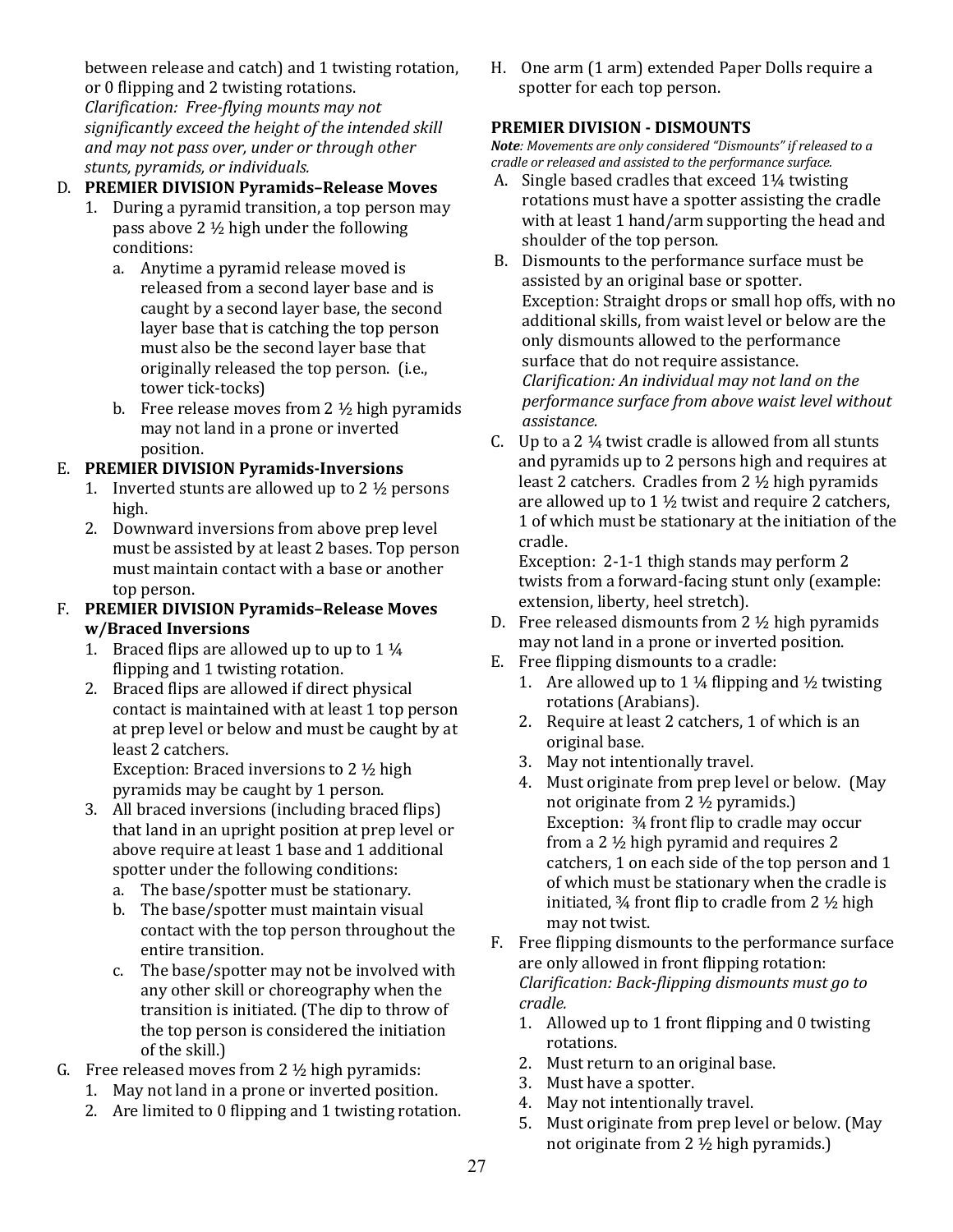- G. Tension drops/rolls of any kind are not allowed.
- H. When cradling single based stunts with multiple top persons, 2 catchers must catch each top person. Catchers and bases must be stationary prior to the initiation of the dismount.
- I. Cradles from 1 arm stunt that involve a twist must have a spotter assisting the cradle with at least 1 hand/arm supporting the head and shoulder of the top person.
- J. Dismounts may not pass over, under or through other stunts, pyramids, or individuals.
- K. Dismounts must return to original base(s). Exception: Single based stunts with multiple top persons do not need to return to original base(s).
- L. Dismounts may not intentionally travel.
- M. Top persons in dismounts may not come in contact with each other while released from the bases.

## **PREMIER DIVISION - TOSSES**

A. Tosses are allowed up to a total of 4 tossing bases. One base must be behind the top person during the toss and may assist the top person into the toss. Exception 1: Fly away tosses that would go over the back person.

Exception 2: Arabians in which the  $3<sup>rd</sup>$  person would need to start in front to be in position to catch a cradle.

- B. Tosses must be performed from ground level and must land in a cradle position. Top person must be caught in a cradle position by at least 3 bases 1 of which is positioned at the head and shoulder area of the top person. Tosses may not be directed so that the bases must move to catch the top person.
- C. The top person in a toss must have both feet in  $/$  on hands of bases when the toss is initiated.
- D. Flipping tosses are allowed up to  $1\frac{1}{4}$  flipping rotation and 2 additional skills. A tuck, pike or lay out are not counted in the 2 additional skills. A pike open double full is legal. A tuck X-out double full is illegal because the X-out is considered a skill.

## **Legal (Two Skills) Illegal (Three Skills)** Kick, Full-Twisting Layout Kick, Full-Twisting Layout, Kick Pike, Open, Double Full-Twist Pike, Split, Double Full-Twist

Tuck flip, X-Out, Full Twist Tuck flip, X-Out, Double Full Twist<br>Double Full-Twisting Layout Kick, Double Full-Full Twisting Lay Kick, Double Full-Full Twisting Layout Arabian Front, Full-Twist Full-Twisting Layout, Split, Full-Twist

**NOTE: An Arabian Front followed by a 1½ twist is** considered to be a legal skill.

- E. No stunt, pyramid, individual, or prop may move over or under a toss, and a toss may not be thrown over, under, or through stunts, pyramids, individuals, or props.
- F. Non-flipping tosses may not exceed  $3\frac{1}{2}$  twists.
- G. Top persons tossed to another set of bases must be. caught in a cradle position by at least 3 stationary catchers. Catchers may not be involved in any other

choreography and must have visual contact with top person when the toss is initiated and must maintain visual contact throughout the entire toss. The toss is allowed up to 0 flipping and 1  $\frac{1}{2}$ twisting rotations or  $\frac{3}{4}$  front flips with 0 twists. The bases involved in the toss must be stationary while tossing. 

- H. Top persons in separate basket tosses may not come in contact with each other and must become free of all contact from the bases, bracers and / or other top persons.
- I. Only a single top person is allowed during a basket toss.

## **XIV. GLOSSARY OF TERMS**

**1/2 Wrap around:** A stunt skill that involves a single base holding a top person usually in a cradle position (as seen in "Swing Dancing"). The base then releases the legs of the top person and swings the legs (which are together) around the back of the base. The base then wraps their free arm around the legs of the top person with the top person's body wrapped around the back or the base.

Aerial (noun): Cartwheel or walkover executed without placing hands on the ground.

**Airborne/Aerial (adjective):** To be free of contact with a person or the performing surface.

**Airborne Tumbling Skill:** An aerial maneuver involving hip-over-head rotation in which a person uses their body and the performance surface to propel himself/herself away from the performance surface.

**All 4s Position:** An "All 4s Position" is when an athlete is on their hands and knees on the performance surface but not in a tucked (nugget) position. When this person is supporting a top person, the "All 4s" position is a waist level stunt.

**Assisted-Flipping Stunt:** A stunt in which a top person performs a hip-over-head rotation while in direct physical contact with a base or top person when passing through the inverted position. (See "Suspended Flip", "Braced Flip")

**Atlantoaxial Instability (AAI):** A potential condition for an athlete with an intellectual disability or neurological symptom that is characterized by excessive movement at the junction between the atlas  $(C1)$  and axis  $(C2)$  cervical vertebra of the spine as a result of either a bony or ligamentous abnormality. *Note: AAI is referenced herein as a precaution for Special Olympic, Special Abilities and/or Adaptive Abilities* Teams or any athlete that may potentially have AAI or *any physical condition associated with spinal cord compression.* Any *skills* that may pose a danger to an athlete with AAI or any physical condition associated with spinal cord compression (including but not limited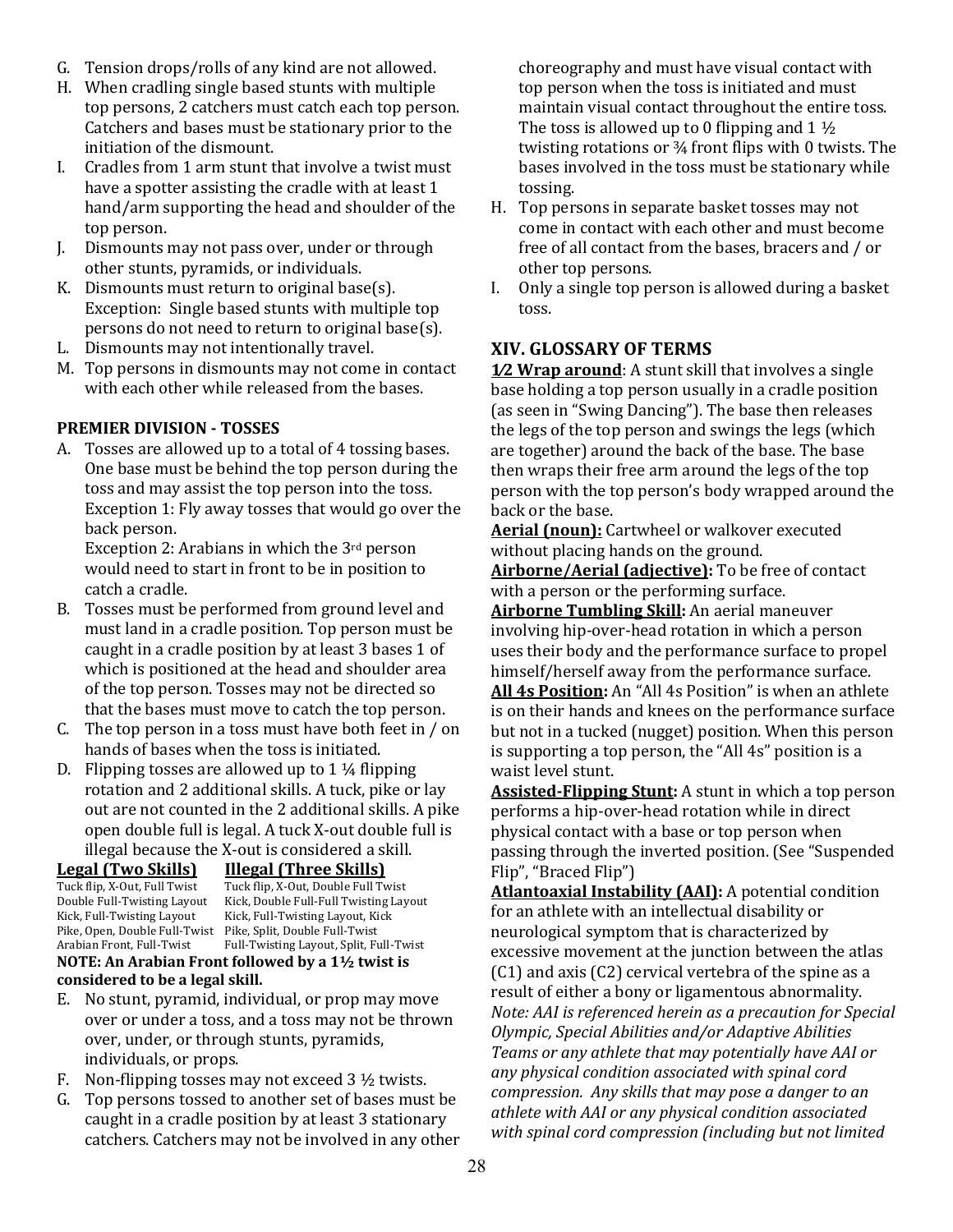to forward rolls, backward rolls and any skill that may put an athlete with AAI or any spinal cord compression *condition at risk, etc.)* are prohibited without the written approval/clearance by a medical professional and proof of all waivers and documentation, prior to any physical activity, is the direct responsibility of the Team Director *and Coach. For Special Olympic teams specifically, additionally - approval/clearance by a medical professional (via official medical waivers and*  documentation) must also be cleared and approved by the respective Special Olympics program or by Special *Olympics.*

Backbend: An athlete's body position created when an athlete bends forming a backward arched body position, typically supported by the athlete's hands and feet with the abdomen facing upward.

**Back Walkover:** A non-aerial tumbling skill where the athlete moves backward into an arched body position, with the hands making contact with the ground first, then the athlete rotates the hips over the head and lands on one foot/leg at a time.

**Backward Roll:** A non-aerial tumbling skill where the athlete rotates backward into/or through an inverted position by lifting the hips over the head and shoulders while curving the spine (a tucked position) to create a motion similar to a ball "rolling" across the floor.

**Ball – X:** A body position (usually during a toss) where the top person goes from a tucked position to a straddle/x-position with the arms and legs or just the legs. 

#### **Barrel Roll:** See "Log Roll".

**Base:** A person who is in direct weight-bearing contact with the performance surface who provides support for another person. The person(s) that holds, lifts or tosses a top person into a stunt. (See also: "New Base" and/or "Original Base"). If there is only 1 person under a top person's foot, regardless of hand placement, that person is considered a base.

**Basket Toss:** A toss involving 2 or 3 bases and a spotter - 2 of the bases use their hands to interlock wrists. 

**Block:** A tumbling term referring to the increase in height created by using one's hand(s) and upper body power to push off the performing surface during a tumbling skill.

**Block Cartwheel:** A momentarily airborne cartwheel created by the athlete "blocking" through the shoulders against the performance surface during the execution of the skill.

**Brace**: A physical connection that helps to provide stability from one top person to another top person. A top person's hair and/or uniform is not an appropriate or legal body part to use while bracing a pyramid or pyramid transition.

**Braced Flip**: A stunt in which a top person performs a hip-over-head rotation while in constant physical contact with another top person(s).

**Bracer**: A person in direct contact with a top person that helps to provide stability to the top person. This person is separate from a base or spotter.

**Cartwheel:** A non-aerial tumbling skill where the athlete supports the weight of their body with their  $arm(s)$  while rotating sideways through an inverted position landing on one foot at a time.

**Catcher:** Person(s) responsible for the safe landing of a top person during a stunt/dismount/toss/release. All catchers: 

- 1. must be attentive
- 2. must not be involved in other choreography
- 3. must make physical contact with the top person upon catching
- 4. must be on the performing surface when the skill is initiated

**Chair:** A prep level stunt in which the base(s) supports the ankle of the top person with one hand and underneath the seat of the top person with the other hand. The supported leg must be in a vertical position underneath the torso of the top person.

**Coed Style Toss:** A toss skill that involves a single base grabbing the top person at the waist and tossing the top person from ground level.

**Cradle:** A dismount in which the top person is caught in a cradle position.

**Cradle Position**: Base(s) supporting a top person by placing arms wrapped under the back and under the legs of the top person. The top person must land in a "V"/pike/hollow body position (face up, legs straight) and together) below prep level.

**Cupie**: A stunt where a top person is in an upright (standing) position and has both feet together in the hand(s) of the base(s). Also referred to as an "Awesome." 

**Dismount**: The ending movement from a stunt or pyramid to a cradle or the performing surface. Movements are only considered "Dismounts" if released to a cradle or released and assisted to the performing surface. Movement from a cradle to the ground is not considered a "Dismount". When/if performing a skill from the cradle to the ground the skill will follow stunt rules (twisting, transitions, etc.). **Dive Roll**: An airborne tumbling skill with a forward roll where the athlete's feet leave the ground before the athlete's hands reach the ground.

**Double-Leg Stunt**: See "Stunt". 

**Double Cartwheel:** An inverted stunt with partnered or paired cartwheel with hand/ankle or arm/thigh connection done simultaneously.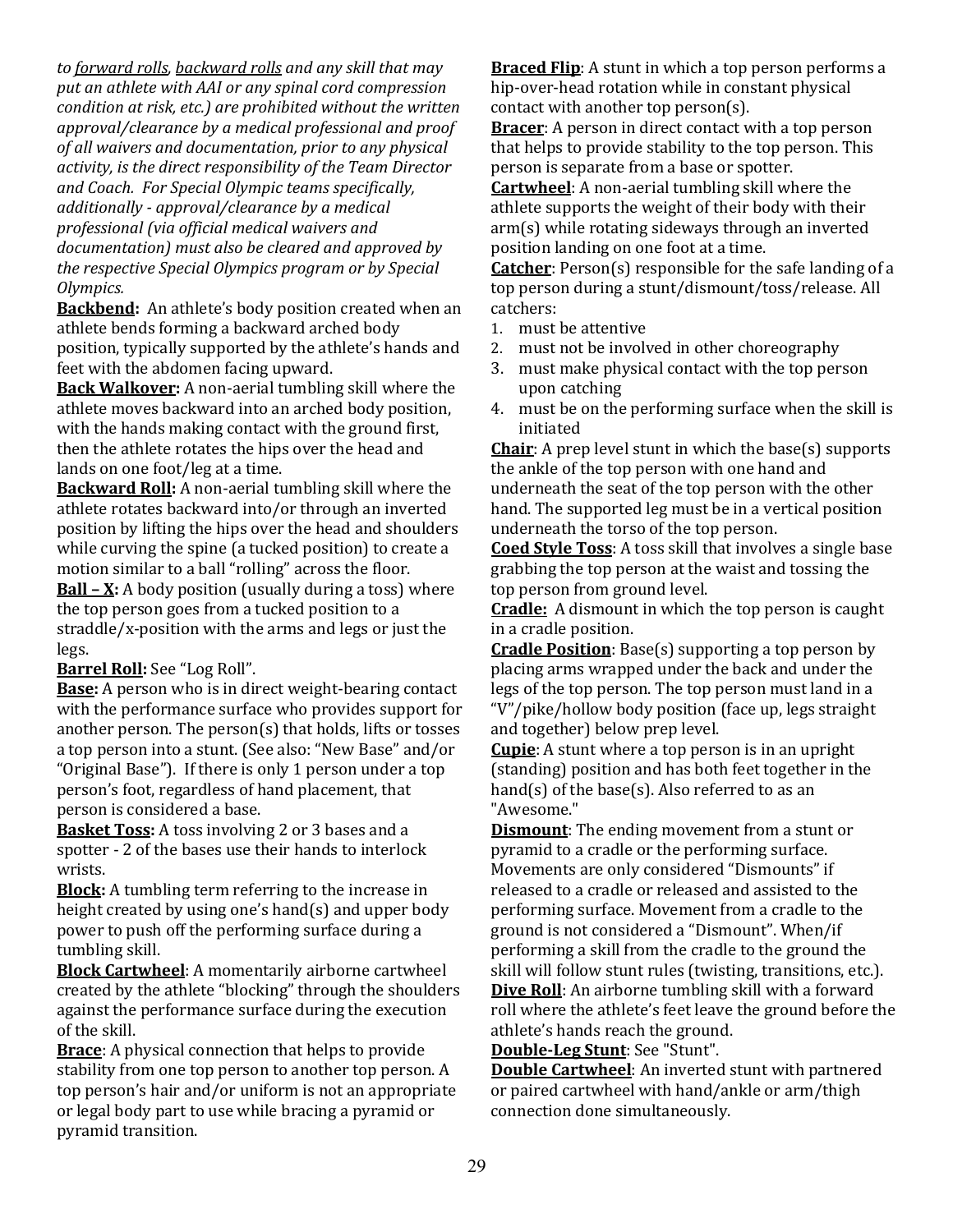**Downward Inversion**: A stunt or pyramid in which an inverted person's center of gravity is moving towards the performing surface.

**Drop**: Dropping to the knee, thigh, seat, front, back or split position onto the performing surface from an airborne position or inverted position without first bearing most of the weight on the hands/feet which breaks the impact of the drop.

**Extended Arm Level**: The highest point of a base's  $arm(s)$ (not spotter's arms) when standing upright with the  $arm(s)$  fully extended over the head. Extended arms do not necessarily define an "extended stunt". See "Extended Stunt" for further clarification.

**Extended Position:** A top person, in an upright position, supported by a base(s) with the base(s) arms fully extended. Extended arms do not necessarily define an "extended stunt". See "Extended Stunt" for further clarification.

**Extended Stunt:** When the entire body of the top person is extended in an upright position over the base(s). Examples of "Extended Stunts": Extension, Extended Liberty, Extended Cupie. Examples of stunts that are not considered "Extended Stunts": Chairs, torches, flat backs, arm-n-arms and straddle lifts. (These are stunts where the base(s)  $arm(s)$  are extended overhead but are NOT considered "Extended Stunts" since the height of the body of the top person is similar to a shoulder/prep level stunt.)

**Extension Prep**: See "Prep".

**Flat Back:** A stunt in which the top person is lying horizontal, face-up, and is usually supported by two or more bases.

**Flip (Stunting)**: A stunting skill that involves hip-overhead rotation without contact with the performing surface or base(s) as the body passes through the inverted position.

**Flip (Tumbling)**: A tumbling skill that involves hipover-head rotation without contact with the performing surface as the body passes through the inverted position.

**Flipping Toss:** A toss where the top person rotates through an inverted position.

**Floor Stunt**: Base lying on performance surface on their back with  $arm(s)$  extended. A "Floor Stunt" is a waist level stunt.

Flver: See "Top Person".

**Forward Roll**: A non-airborne tumbling skill where one rotates forward through an inverted position by lifting the hips over the head and shoulders while curving the spine to create a motion similar to a ball "rolling" across the floor.

**Free Flipping Stunt:** A Stunt Release Move in which the top person passes through an inverted position without physical contact with a base, brace, or the

performing surface. (This does not include Release *Moves that start in an inverted body position and rotate to a non-inverted body position*.)

**Free Release Move**: A release move in which the top person becomes free of contact with all bases, bracers, or the performance surface.

**Front Limber:** A non-aerial tumbling skill where the athlete rotates forward through an inverted position to a non-inverted position by arching the legs and hips over the head and down to the performance surface landing on both feet/legs at the same time.

**Front Tuck:** A tumbling skill in which the athlete generates momentum upward to perform a forward flip. 

**Front Walkover:** A non-aerial tumbling skill in which an athlete rotates forward through an inverted position to a non-inverted position by arching the legs and hips over the head and down to the performing surface landing one foot/leg at a time.

**Full**: A 360 degree twisting rotation.

**Ground Level**: To be on the performance surface. Half (Stunt): See "Prep".

**Hand/Arm Connection**: The physical contact between 2 or more athletes using the hand(s)/arm(s). The shoulder is not considered a legal connection when hand/arm connection is required.

**Handspring:** An airborne tumbling skill in which an athlete starts from the feet and jumps forwards or backwards rotating through a handstand position. The athlete then blocks off the hands by putting the weight on the arms and using a push from the shoulders to land back on the feet, completing the rotation.

Handstand: A straight body inverted position where the arms of the athlete are extended straight by the head and ears.

**Hanging Pyramid:** A pyramid in which 1 or more persons are suspended off the performing surface by one or more top persons. A "Hanging Pyramid" would be considered a 2 and  $1/2$  high pyramid due to the weight of the top person being borne at the 2nd level. **Helicopter Toss ("Helicopter")**: A stunt where a top person in a horizontal position is tossed to rotate around a vertical axis (like helicopter blades) before being caught by original bases.

**Horizontal Axis (Twisting in Stunts)**: An invisible line drawn from front to back through belly button of the top person.

**Initiation/Initiating**: The beginning of a skill; the point from which it originates. The point of initiation for a stunt is the bottom of the dip from which the skill originates. 

**Inversion**: See "Inverted"; it is the act of being inverted.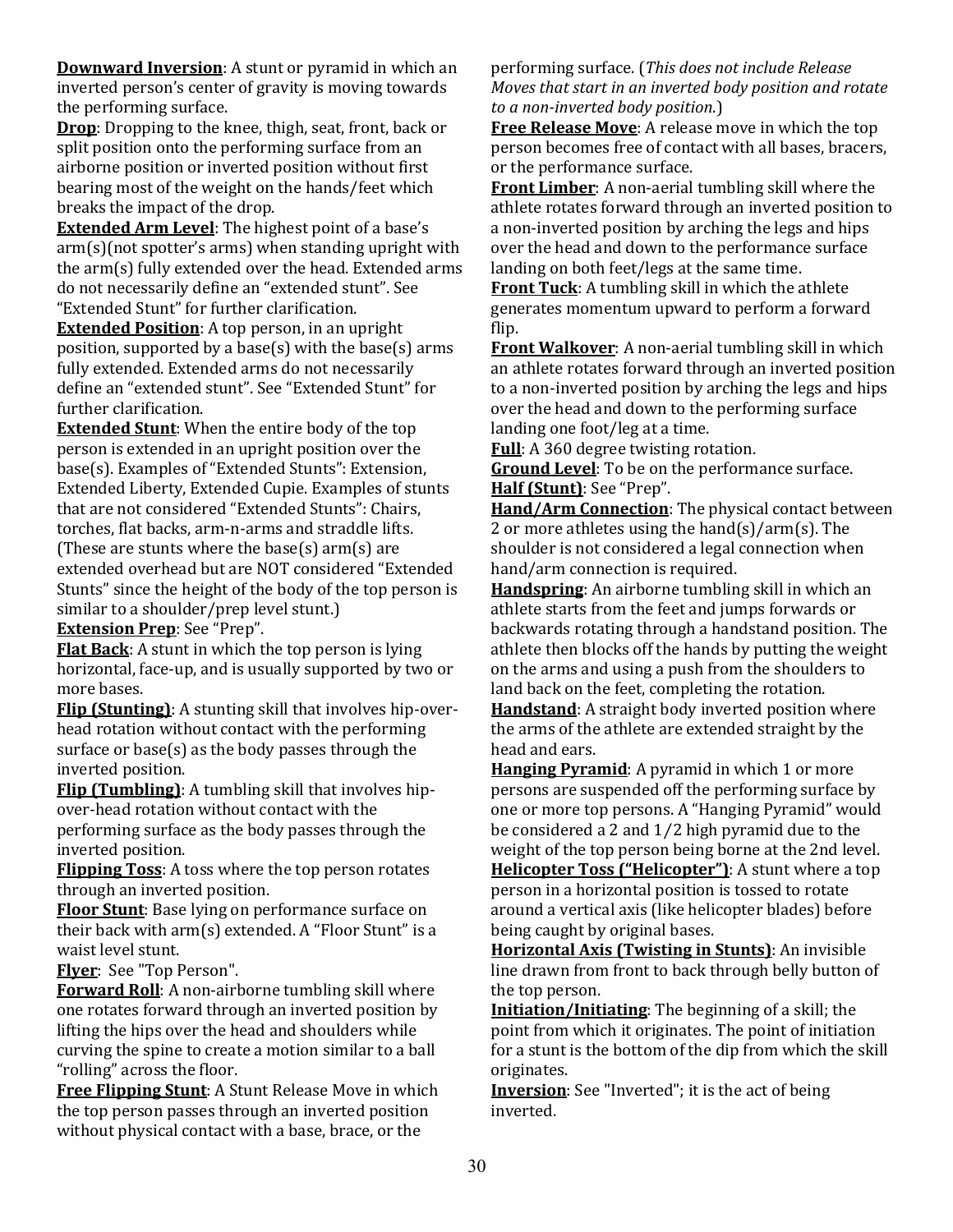**Inverted:** When the athlete's shoulders are below her/his waist and at least one foot is above her/his head. 

**Jump**: An airborne position not involving hip-overhead rotation created by using one's own feet and lower body power to push off the performance surface.

**Jump Skill**: A skill that involves a change in body position during a jump. (e.g., a toe touch, pike, etc.) **Jump Turn:** Any turn that is added to a jump. A "straight jump" with a turn does not make the jump a "jump skill".

**Kick Double Full ("Kick Double")**: A skill, typically from a toss, which involves a kick and a 720-degree twisting rotation. A quarter turn performed by the top person during the kick portion is customary and permitted to initiate the twists.

**Kick Full**: Skill, typically from a toss, which involves a kick and a 360-degree twisting rotation. A quarter turn performed by the top person during the kick portion is customary and permitted to initiate the twist.

Knee (Body) Drop: See "Drop".

**Lavout**: An airborne tumbling skill that involves a hip over-head rotation in a stretched, hollow body position. **Leap Frog:** A stunt in which a top person is transitioned from one set of bases to another, or back to the original bases, by passing over the torso and through the extended arms of the base. The top person remains upright and stays in continuous contact with the base while transitioning.

**(Second Level) Leap Frog:** Same as a "Leap Frog" but the top person is supported by bracer(s) instead of  $base(s)$  when traveling from one set of base(s) to another (or same) set of bases.

**Leg/Foot Connection**: The physical contact between two or more athletes using the  $leg(s)/foot$  (feet). Any connection from the shin to the toe is considered a legal connection when leg/foot connection is allowed. **Liberty:** A stunt in which the base(s) hold 1 foot of the top person while the top person's other leg is bent placing the bent leg foot next to the supporting leg knee. 

**Load-In:** A stunting position in which the top person has at least one foot in the base(s) hands. The base(s) hands are at waist level.

Log Roll: A release move in which the top person's body rotates at least 360 degrees while remaining parallel to the performing surface. An "Assisted Log Roll" would be the same skill, with assistance from an additional base that maintains contact throughout the transition. 

**Mount**: See "Stunt". 

**Multi-Based Stunt**: A stunt having 2 or more bases not including the spotter.

New Base(s): Bases previously not in direct contact with the top person of a stunt.

**Non-Inverted Position:** A body position in which either of the conditions below are met:

- 1. The top person's shoulders are at or above their waist.
- 2. The top person's shoulders are below their waist and both feet are below their head.

**Nugget:** A body position in which an athlete is in a tucked position on their hands and knees on the performing surface. When an athlete in a nugget position is supporting a top person, they are considered a base of a waist level stunt.

**Onodi**: Starting from a back handspring position after pushing off, the athlete performs a  $1/2$  twist to the hands, ending the skill as a front handspring step out. **Original Base(s)**: Base(s) that is/are in contact with the top person during the initiation of the skill/stunt. **Pancake**: A downward inversion stunt in which both of the top person's legs/feet remain in the grip of a  $base(s)$  while performing a fold over/pike forward rotation to be caught on the top person's back.

**Paper Dolls**: Single-leg stunts bracing each other while in the single leg position. The stunts may or may not be extended. 

**Pike**: Body position with the body bent forward at the hips with legs straight and together.

**Platform Position:** A single leg stunt where the top person's non-supported leg is held straight next to the supporting leg. Also known as a "dangle" or "target position". 

**Power Press:** When bases bring the top person from an extended position, down to prep level or below, and then immediately re-extend the top person.

**Prep (stunt)**: A multi base, two leg stunt in which the top person is being held at shoulder level by the bases in an upright position.

**Prep-Level**: The lowest connection between the  $base(s)$  and the top person is above waist level and below extended level (e.g., prep, shoulder level hitch, shoulder sit, etc.). A stunt may also be considered at prep-level if the  $arm(s)$  of the base(s) are extended overhead but are not considered "Extended Stunts" since the height of the body of the top person is similar to a shoulder/prep level stunt. (e.g., flatback, straddle lifts, chair, t-lift, etc.). *Clarification: A stunt is considered below prep level if at least 1 foot of the top person is at waist level, as determined by the height/positioning of the base.* (Exception: chair, t-lift and shoulder sits are prep level stunts)

**Primary Support:** Supporting a majority of the weight of the top person.

**Prone Position**: A face down, flat body position.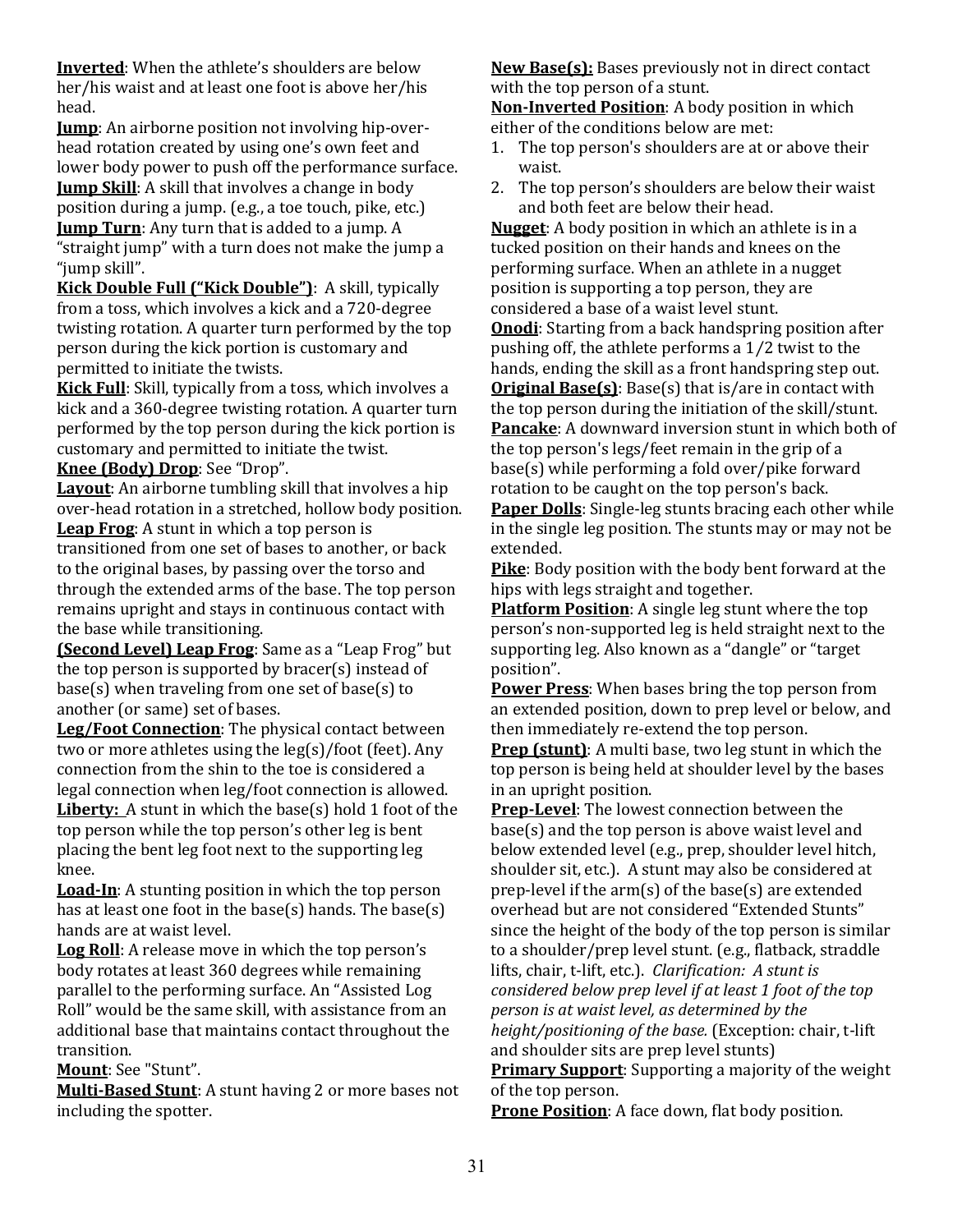**Prop**: An object that can be manipulated. Flags, banners, signs, pom pons, megaphones, and pieces of cloth are the only props allowed. Any uniform piece purposefully removed from the body and used for visual effect will be considered a prop. Punch: See "Rebound".

Punch Front: See "Front Tuck".

**Pyramid:** Two or more connected stunts.

**Rebound:** An airborne position not involving hip-overhead rotation created by using one's own feet and lower body power to propel off the performance surface - typically performed from or into a tumbling skill. 

**Release Move**: When the top person becomes free of contact with all people on the performance surface; see "Free Release Move"

**Rewind:** A free-flipping release move from ground level used as an entrance skill into a stunt.

**Round Off:** Similar to a cartwheel except the athlete lands with 2 feet placed together on the ground instead of 1 foot at a time, facing the direction from which they arrived. 

**Running Tumbling:** Tumbling that involves a forward step or a hurdle used to gain momentum as an entry to a tumbling skill.

**Second Level:** Any person being supported above from the performance surface by one or more bases.

**Second Level Leap Frog:** Same as "Leap Frog" but the top person is supported by bracer(s) instead of base(s) when traveling from one set of base(s) to another (or same) set of bases.

**Series Front or Back Handsprings**: Two (2) or more front or back handsprings performed consecutively by an athlete. 

**Shoulder Level:** A stunt in which the connection between the base(s) and top person is at shoulder height of the base(s).

**Shoulder Sit:** A stunt in which a top person sits on the shoulder(s) of a base(s). This is considered a prep level stunt. 

**Shoulder Stand:** A stunt in which an athlete stands on the shoulder(s) of a base(s).

**Show and Go:** A transitional stunt in which a stunt passes through an extended level and returns to a nonextended stunt.

**Shushunova**: A straddle jump (toe touch) landing on the performing surface in a prone/push-up position.

**Single-Based Double Cupie:** A single base supporting 2 top persons who each have both feet in a separate hand of the base; see "Cupie"

**Single-Based Stunt:** A stunt using a single base for support. 

Single-Leg Stunt: See "Stunt".

**Split Catch:** A stunt with a top person who is in an upright position having knees forward. The base(s) is holding both inner thighs as the top person typically performs a high "V" motion, creating an "X" with the body. 

**Sponge Toss:** A stunt similar to a basket toss in which the top person is tossed from the "Load In" position. The top person has both feet in the bases' hands prior to the toss.

**Spotter**: A person whose primary responsibility is to prevent injuries by protecting the head, neck, back and shoulders area of a top person during the performance of a stunt, pyramid, or toss. All "Spotters" must be trained in proper spotting techniques. The spotter:

- must be standing to the side or the back of the stunt, pyramid or toss.

- must be in direct contact with the performing surface.
- must be attentive to the stunt being performed.
- must be able to touch the base of the stunt in which they are spotting but does not have to be in direct physical contact with the stunt.
- cannot stand so that their torso is under a stunt.
- may grab the wrist(s) of the base(s), other parts of the base(s) arms, the top person(s)  $\log s$ /ankles, or does not have to touch the stunt at all.
- may not have both hands under the sole of the top person's foot/feet or under the hands of the bases.
- may not be considered both a base and the required spotter at the same time. If there is only 1 person under a top person's foot, regardless of hand placement, that person is considered a base. Example: In a 2-leg stunt, the base of 1 of the legs is not allowed to also be considered the required spotter (regardless of the grip).

NOTE: If the spotter's hand is under the top person's foot it must be their front hand, the spotter's back hand MUST be placed at the back of the ankle/leg of the top person or on the back side of the back wrist of the base.

**Standing Tumbling:** A tumbling skill (series of skills) performed from a standing position without any previous forward momentum. Any number of steps backward prior to execution of tumbling skill(s) is still defined as "standing tumbling."

**Step Out:** A tumbling skill that lands on 1 foot at a time as opposed to landing on both feet simultaneously. **Straight Cradle:** A release move/dismount from a stunt to a cradle position where the top person keeps their body in a "Straight Ride" position -- no skill (i.e., turn, kick, twist, pretty girl, etc.) is performed.

**Straight Ride:** The body position of a top person performing a toss or dismount that doesn't involve any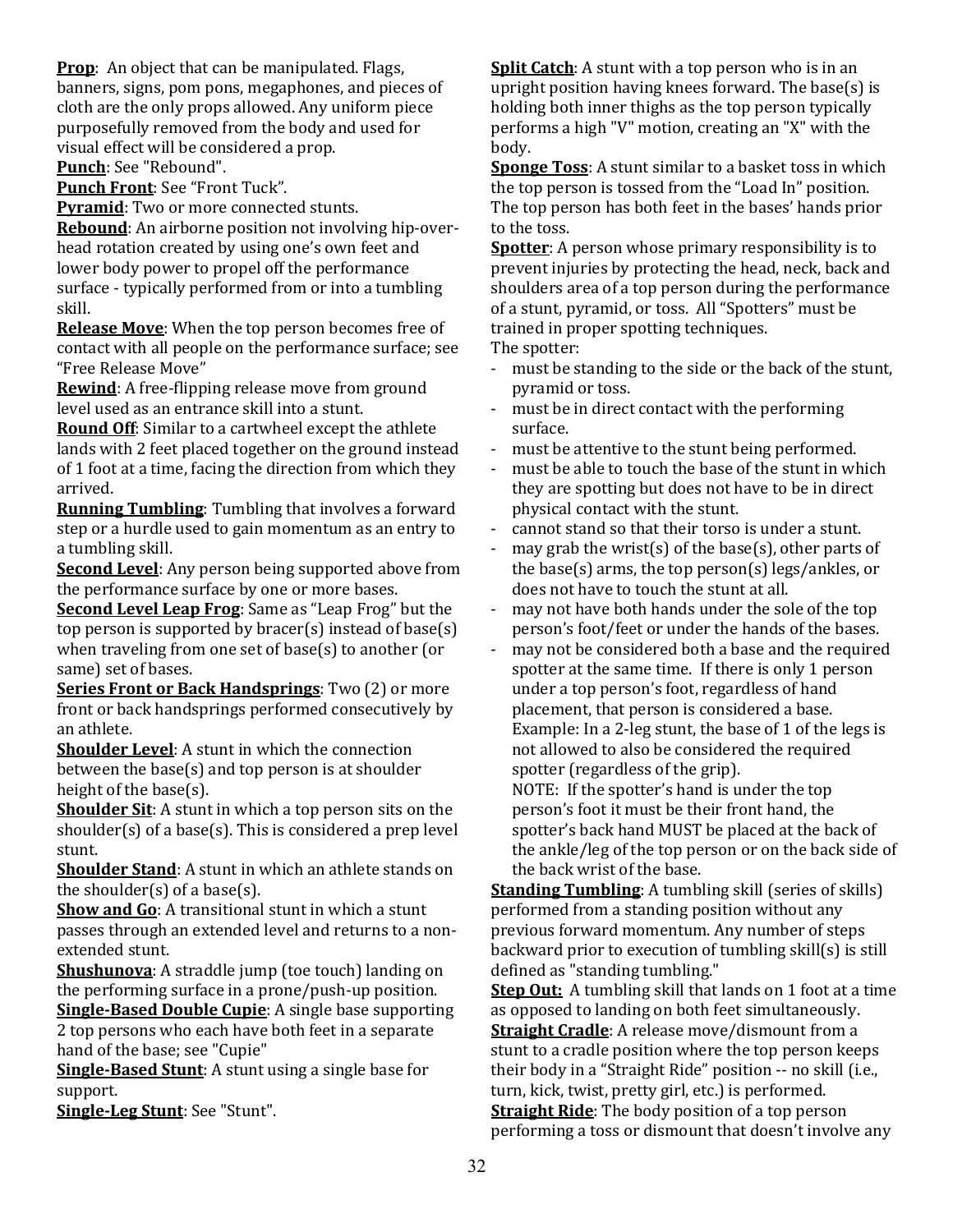trick in the air. It is a straight-line position that teaches the top to reach and to obtain maximum height on toss. **Stunt:** Any skill in which a top person is supported above the performance surface by 1 or more persons. A stunt is determined to be "One (1) Leg" or "Two (2) Leg" by the number of feet that the top person has being supported by a base(s). If the top person is not supported under any foot than the skill will be considered a "Two (2) Leg" stunt.

**Suspended Roll:** A stunt skill that involves hip overhead rotation from the top person while connected with hand/wrist to hand/wrist of the base(s) that is on the performing surface. The base(s) will have their arms extended during the rotation of the skill. The rotation of the top person is limited to either forward or backward.

**Suspended Forward Roll:** A suspended roll that rotates in a forward rotation. See "Suspended Roll". **Suspended Backward Roll:** A suspended roll that rotates in a backward rotation. See "Suspended Roll". **T-Lift**: A stunt in which a top person with arms in a tmotion is supported on either side by 2 bases that connects with each of the hands and under the arms of the top person. The top person remains in a noninverted, vertical position while being supported in the stunt. 

**Tension Roll/Drop:** A pyramid/stunt in which the  $base(s)$  and  $top(s)$  lean forward in unison until the top  $person(s)$  leaves the base(s) without assistance. Traditionally the top person(s) and/or base(s) perform a forward roll after becoming free from contact from each other.

**Three Quarter (3/4) Front Flip (stunt)**: A forward hip-over-head rotation in which a top person is released from an upright position to a cradle position. **Three Quarter (3/4) Front Flip (tumble):** A forward hip-over-head rotation from an upright position to a seated position on the ground, with the hands and/or feet landing first.

**Tick-Tock:** A stunt that is held in a static position on 1  $leg, base(s)$  dip and release top person in an upward fashion, as the top person switches their weight to the other leg and lands in a static position on their opposite leg. 

Toe/Leg Pitch: A single or multi-based stunt in which the base(s) toss upward traditionally using a single foot or leg of the top person to increase the top person's height. 

**Torso**: The midsection/waist area of an athlete's body. **Toss**: An airborne stunt where base(s) execute a throwing motion initiated from waist level to increase the height of the top person. The top person becomes free from all contact of bases, bracers and/or other top persons. The top person is free from the performance

surface when toss is initiated (ex: basket toss or sponge toss). Note: Toss to hands, toss to extended stunts and toss chair are NOT included in this category. (See "Release Moves")

**Top Person**: The athlete(s) being supported above the performance surface in a stunt, pyramid, or toss.

**Tower Pyramid:** A stunt on top of a waist level stunt. **Transitional Pyramid:** A top person moving from 1 position to another in a pyramid. The transition may involve changing bases provided at least 1 athlete at prep level or below maintains constant contact with the top person.

**Transitional Stunt:** Top person or top persons moving from 1 stunt position to another thereby changing the configuration of the beginning stunt. Each point of initiation is used in determining the beginning of a transition. The end of a transition is defined as a new point of initiation, a stop of movement, and/or the top person making contact with the performance surface. **Traveling Toss:** A toss which intentionally requires the bases or catchers to travel in a certain direction to catch the top person. (This does not include a  $\frac{1}{4}$  or  $\frac{1}{2}$ turn by the bases in tosses such as a "Kick Full"). **Tuck Position:** A position in which the body is bent at the waist/hips with the knees drawn into the torso. **Tumbling:** Any hip over-head skill that is not supported by a base that begins and ends on the performance surface. 

**Twist**: An athlete performing a rotation around their body's vertical axis. (vertical axis=head to toe axis) **Twisting Stunt:** Any twisting transition involving a top person and a base(s). The degree of twist is generally determined by the total continuous rotation(s) of the top person's hips in relation to the performance surface. Twisting will be measured by using both the "Vertical Axis" (head-to-toe) and "Horizontal Axis" (through belly button in a non-upright position). Simultaneous rotation on the Vertical and Horizontal axes should be considered separately, not cumulatively. when determining the degree of twist. A dip by the bases and/or change in direction of the twist/rotation, starts a new transition.

**Twisting Toss:** A toss in which the athlete rotates around their body's "Vertical Axis"

**Twisting Tumbling:** A tumbling skill involving hip overhead rotation in which an athlete rotates around their body's "Vertical Axis".

**Two (2) High Pyramid:** A pyramid in which all top persons are primarily supported by a base(s) who is in direct weight- bearing contact with the performance surface. Any time a top person is released from their  $base(s)$  in a "Pyramid Release Move", regardless of the height of the release, this top person would be considered "passing above 2 persons high". "Passing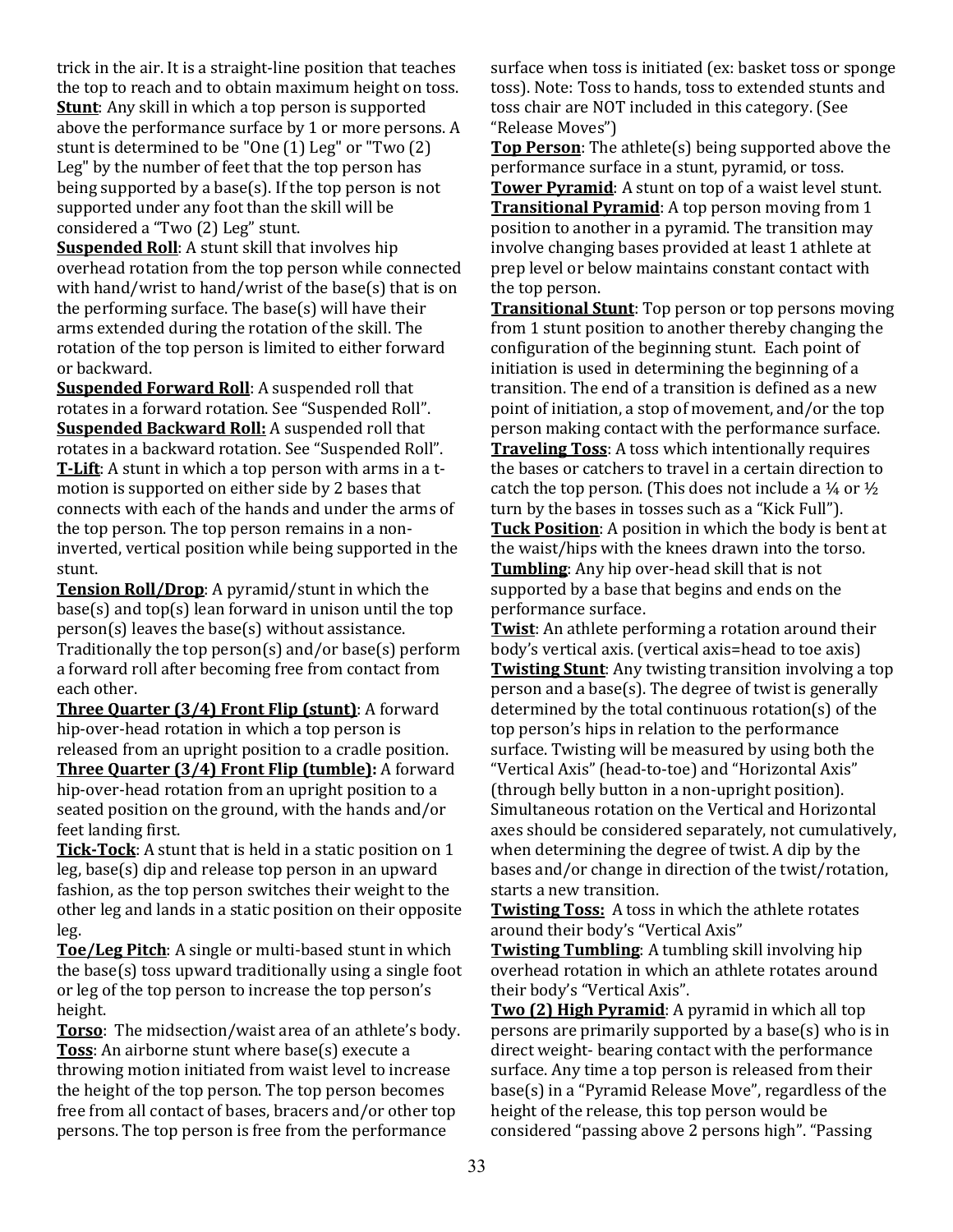above 2 persons high" does not relate to the actual height of the top person but to the number of layers to which they are connected.

## **Two and One Half (2 and**  $\frac{1}{2}$ **) High Pyramid:** A

pyramid in which the top person(s) has weight bearing support (not braced) by at least 1 other top person and is free of contact from the base(s). Pyramid height for a

"Two and One Half  $(2 \text{ and } \frac{1}{2})$  High Pyramid" is measured by body lengths as follows: chairs, thigh stands, and shoulder straddles are 1 and  $\frac{1}{2}$  body lengths; shoulder stands are 2 body lengths. **Unified Partner:** An Athlete without an intellectual

disability competing on a Special Abilities Unified or Special Olympics Unified Team.

**Upright**: A body position of a top person in which the athlete is in a standing position on at least 1 foot while being supported by a base(s).

**<u>V-Sit</u>**: A top person's body position when sitting in a stunt with straight legs parallel to the performing surface in a "V" position.

**Vertical Axis (Twisting in Stunts or Tumbling)**: An invisible line drawn from head to toe through the body of the tumbling athlete or top person.

**Waist Level:** A stunt in which the lowest connection between the base(s) and the top person is above ground level and below prep level and/or at least one foot of the top person is below prep level, as determined by the height/positioning of the base. Examples of stunts that are considered waist level: All 4s position based stunts, a nugget-based stunt. A chair and a shoulder sit are considered prep level stunts, based on the point of connection to the base(s), and are not considered a Waist Level stunts.

**Walkover**: A non-aerial tumbling skill involving hipover-head rotation in which a person rotates forward/backward (usually performed with the legs in a split position) with support from 1 or both hands. **Whip**: A non-twisting, backward-traveling, aerial tumbling skill in which the athlete's feet rotate over their head and body, while the body remains in a stretched upper back position. A "Whip" has the look of a back handspring without the hands contacting the ground. 

**X-Out:** A tumbling skill or toss in which an athlete performs a flip while spreading the arms and legs into an "x" fashion during the rotation of the flip.

## **XV. ADAPTIVE ABILITIES QUALIFICATION GUIDELINES**

For the purpose to assist and encourage ICU's National Federations to develop Adaptive Abilities opportunities for disabled and nondisabled athletes (e.g. "Adaptive Abilities Unified" divisions) within our Sport, enclosed (as a guideline only) please find a the  $\text{IPC's brief}$ 

description of the 10 eligible\* impairment types (below) also shown on the IPC website: https://www.paralympic.org/classification; found under section 2 chapter 3.13 of the IPC Handbook.

*\*Note 1: Due to the newness of the ICU Adaptive Abilities* development programme at the grass-roots level, the ICU *encourages its National Federations to use the IPC's* excellent brief description of eligible impairment types simply as a guideline – and to encourage participation of *all disabled athletes who may or may not meet the* impairments listed below. As ICU's Adaptive Abilities development programme continues to develop, stricter *adherence to these policies will be distinctly addressed for specific future competitions.* 

\*\*Note 2: Based on the uniqueness of Cheerleading competition, the ICU additionally includes Hearing *Impairment* (#11) *as a guideline only and for possible future development of programmes compliant with the ICSD.* The ICU again encourages National Federations to *be inclusive of athletes of all disabilities, who may or may* not meet the *impairments listed below,* for Adaptive *Abilities development purposes.* 

## **IPC's brief description of the 10 eligible\* impairment types (as a guideline for the ICU Adaptive Abilities programme):**

*Impairment: Explanation* 

**1. Impaired muscle power:** Reduced force generated by muscles or muscle groups, such as muscles of one limb or the lower half of the body, as caused, for example, by spinal cord injuries, spina bifida or polio.

2. **Impaired passive range of movement:** Range of movement in one or more joints is reduced permanently, for example due to arthrogryposis. Hypermobility of joints, joint instability, and acute conditions, such as arthritis, are not considered eligible impairments.

**3.** Limb deficiency: Total or partial absence of bones or joints as a consequence of trauma (e.g., car accident), illness (e.g., bone cancer) or congenital limb deficiency (e.g., dysmelia).

**4.** Leg length difference: Bone shortening in one leg due to congenital deficiency or trauma.

**5. Short stature:** Reduced standing height due to abnormal dimensions of bones of upper and lower limbs or trunk, for example due to achondroplasia or growth hormone dysfunction.

**6. Hypertonia:** Abnormal increase in muscle tension and a reduced ability of a muscle to stretch, due to a neurological condition, such as cerebral palsy, brain injury or multiple sclerosis.

7. **Ataxia:** Lack of co-ordination of muscle movements due to a neurological condition, such as cerebral palsy,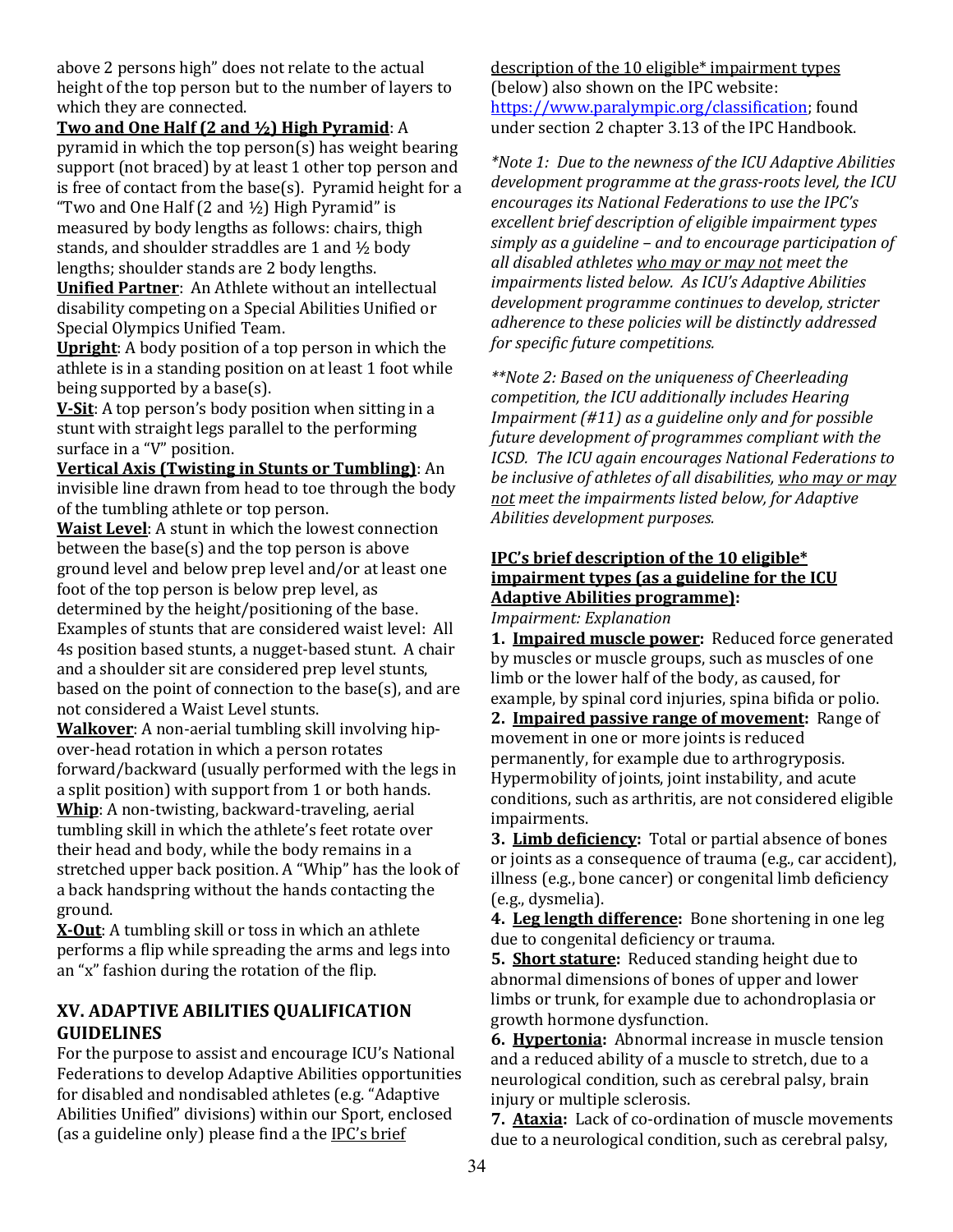brain injury or multiple sclerosis.

**8. Athetosis:** Generally characterised by unbalanced, involuntary movements and a difficulty in maintaining a symmetrical posture, due to a neurological condition, such as cerebral palsy, brain injury or multiple sclerosis.

**9. Visual impairment:** Vision is impacted by either an impairment of the eye structure, optical nerves or optical pathways, or the visual cortex.

**10. Intellectual Impairment:** A limitation in intellectual functioning and adaptive behaviour as expressed in conceptual, social, and practical adaptive skills, which originates before the age of 18.

**11\*\*.** Hearing Impairment: Hearing is impacted by either an impairment of the ear structure, illness, or other factors leading to a hearing loss of at least 55 decibels in an athlete's "better ear"- that is not corrected with the use of hearing aids, cochlear implants and/or similar devices.

## **XVI. TIME LIMITATIONS, MUSIC, AND ENTRANCES**

- A. Each team will have a maximum of 2 minutes 15 seconds for music  $(2:15)$  and a recommended 30 seconds (:30) Cheer that must be performed in the beginning or middle of the routine.
- B. Every effort should be made to ensure that the lyrics of the music are appropriate for all audience members.
- C. Timing will begin with the first choreographed movement or note of the music and end with the last choreographed movement or note of music whichever comes last.
- D. If a team exceeds the time limit, a penalty will be assessed for each violation. One point deduction for 5-10 seconds and three (3) point deduction for 11 seconds and over per judge.
- E. BECAUSE PENALTIES ARE SEVERE, IT IS RECOMMENDED THAT ALL TEAMS TIME THEIR PERFORMANCE SEVERAL TIMES PRIOR TO COMPETITION AND LEAVE A SEVERAL SECOND CUSHION TO ALLOW FOR VARIATIONS IN SOUND EQUIPMENT.
- F. Each team must have a coach/representative to play their music. This person is responsible for bringing the music to the music table and pushing "play" and "stop" for the team.
- G. In order to keep the competition on time, teams must enter the performance floor as quickly as possible. Teams will have limited time to enter the floor and start their routine. Elaborate choreographed entrances will not be allowed.

H. Teams may not use Disney Themes, nor may they have costumes that resemble a Disney character. However, Disney music is acceptable.

## **XVII. COMPETITION AREA**

- A. The performance floor will be approximately 42 feet x 54 feet/12.8 meters x 16.5 meters. The surface will be traditional foam Cheerleading mat.
- B. Teams may line up anywhere inside the competition area.
- C. No penalty for stepping outside the area.

## **XVIII. JUDGING CRITERIA**

The judges will score the teams according to the judging criteria on a 100-point system.

#### **SPECIAL OLYMPICS & SPECIAL ABILITIES UNIFIED INTERMEDIATE CHEER CRITERIA 10 POINTS**

Crowd leading ability/ability to lead the crowd for team's nation, use of signs, poms, flags or megaphones, practical use of stunts/pyramids to lead the crowd, execution (native language encouraged)

## **PARTNER STUNTS** 20 POINTS

Use of all athletes in partner stunts throughout routine Execution of skills, Proper technique, Synchronization Difficulty (level of skill), Creativity, Variety

**PYRAMIDS 20 POINTS** 

Use of all athletes in pyramids throughout routine Execution of skills, Synchronization (when applicable) Difficulty (level of skill), Creativity, Variety

#### **TUMBLING/INDIVIDUAL SKILLS 5 POINTS** Group tumbling, Execution of skills (includes jumps if applicable),

Difficulty, Proper Technique, Synchronization **CHOREOGRAPHY 25 POINTS**

Routine creativity for crowd effectiveness Effective use of all athletes throughout the routine Synchronization, Variety

## **FLOW OF ROUTINE/TRANSITIONS 10 POINTS**

Execution of routine components: flow, pace, timing of skills, transitions

## **OVERALL PRESENTATION, CROWD APPEAL, DANCE 10 POINTS**

Overall presentation, showmanship, dance, crowd effect **TOTAL POINTS** (100)

#### **SPECIAL OLYMPICS & SPECIAL ABILITIES TRADITIONAL INTERMEDIATE CHEER CRITERIA 10 POINTS**

Crowd leading ability/ability to lead the crowd for team's nation, use of signs, poms, flags or megaphones, practical use of stunts/pyramids to lead the crowd, execution (native language encouraged)

## **PARTNER STUNTS 20 POINTS**

Execution of skills, Proper technique, Synchronization Difficulty (level of skill), Creativity, Variety

**PYRAMIDS 20 POINTS** 

Execution of skills, Synchronization (when applicable)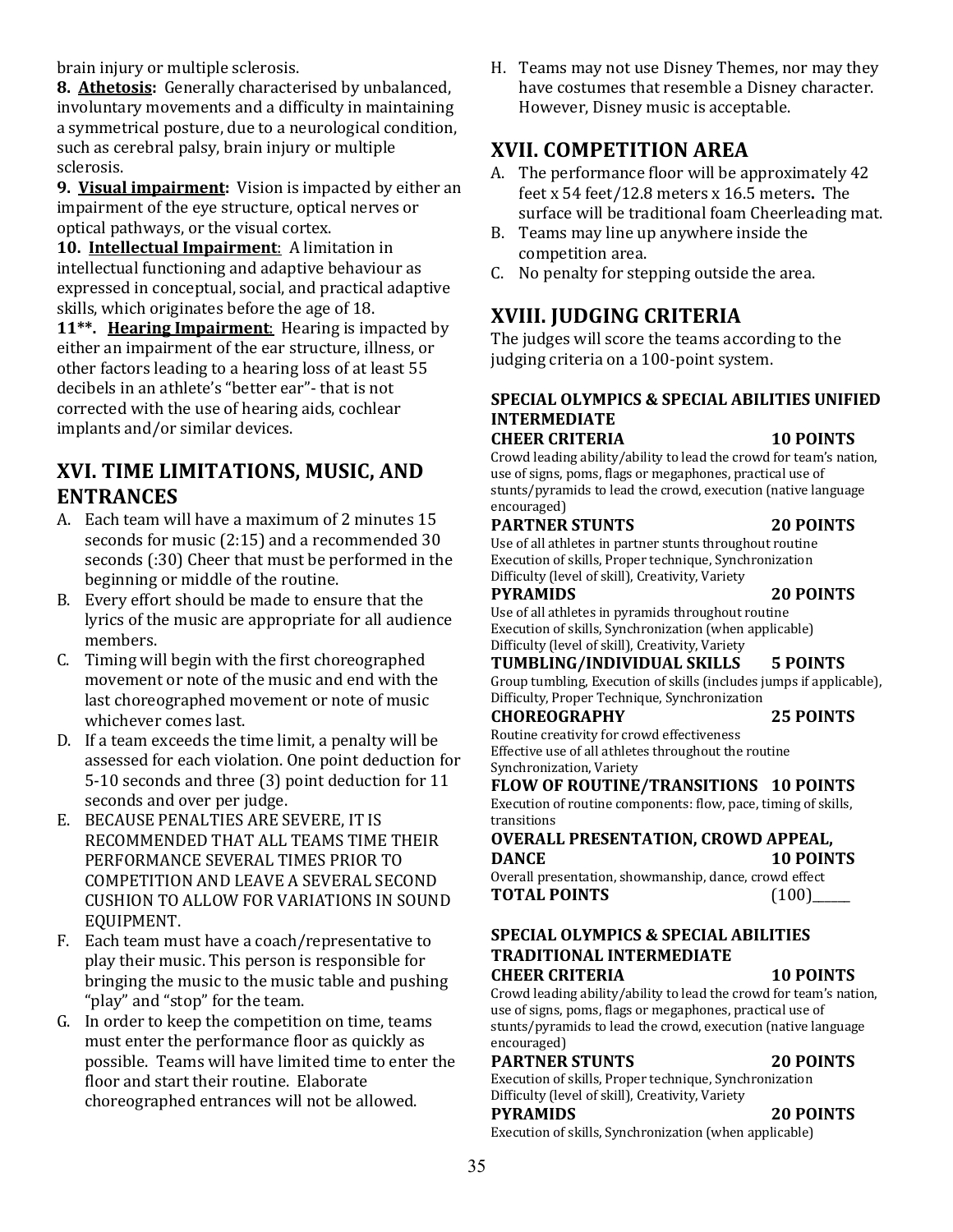#### Difficulty (level of skill), Creativity, Variety

#### **TUMBLING/INDIVIDUAL SKILLS 5 POINTS**

Group tumbling, Execution of skills (includes jumps if applicable), Difficulty, Proper Technique, Synchronization

**CHOREOGRAPHY 25 POINTS**

Routine creativity for crowd effectiveness Effective use skills throughout the routine Synchronization, Variety

### **FLOW OF ROUTINE/TRANSITIONS 10 POINTS**

Execution of routine components: flow, pace, timing of skills, transitions

#### **OVERALL PRESENTATION, CROWD APPEAL, DANCE 10 POINTS**

Overall presentation, showmanship, dance, crowd effect **TOTAL POINTS** (100)

#### **ADAPTIVE ABILITIES UNIFIED MEDIAN CHEER CRITERIA 10 POINTS**

Crowd leading ability/ability to lead the crowd for team's nation, use of signs, poms, flags or megaphones, practical use of stunts/pyramids to lead the crowd, execution (native language & sign language encouraged)

#### **PARTNER STUNTS 20 POINTS**

Use of all athletes in partner stunts throughout routine Execution of skills, Proper technique, Synchronization Difficulty (level of skill), Creativity, Variety

## **PYRAMIDS 20 POINTS**

Use of all athletes in pyramids throughout the routine Execution of skills, Synchronization  $($ when applicable $)$ Difficulty (level of skill), Creativity, Variety

## **TUMBLING/INDIVIDUAL SKILLS 5 POINTS**

Group tumbling, Execution of skills (includes jumps if applicable), Difficulty, Proper Technique, Synchronization

#### **CHOREOGRAPHY 25 POINTS**

Routine creativity for crowd effectiveness Effective use of all athletes throughout the routine Synchronization, Variety

#### **FLOW OF ROUTINE/TRANSITIONS 10 POINTS**

Execution of routine components: flow, pace, timing of skills, transitions

#### **OVERALL PRESENTATION, CROWD APPEAL, DANCE 10 POINTS**

Overall presentation, showmanship, dance, crowd effect

## **TOTAL POINTS** (100)

## **ADAPTIVE ABILITIES UNIFIED All GIRL ADVANCED CHEER CRITERIA 10 POINTS**

Crowd leading ability/ability to lead the crowd for team's nation, use of signs, poms, flags or megaphones, practical use of stunts/pyramids to lead the crowd, execution (native language & sign language encouraged)

## **PARTNER STUNTS 20 POINTS**

Use of all athletes in partner stunts throughout routine Execution of skills, Proper technique, Synchronization

#### Difficulty (level of skill), Creativity, Variety **PYRAMIDS 20 POINTS**

Use of all athletes in pyramids throughout the routine Execution of skills, Synchronization (when applicable)

#### Difficulty (level of skill), Creativity, Variety **TUMBLING/INDIVIDUAL SKILLS 5 POINTS**

Group tumbling, Execution of skills (includes jumps if applicable),

Difficulty, Proper Technique, Synchronization

## **CHOREOGRAPHY 25 POINTS**

Routine creativity for crowd effectiveness Effective use of all athletes throughout the routine Synchronization, Variety

## **FLOW OF ROUTINE/TRANSITIONS 10 POINTS**

Execution of routine components: flow, pace, timing of skills, transitions

## **OVERALL PRESENTATION, CROWD APPEAL,**

#### **DANCE** 10 POINTS Overall presentation, showmanship, dance, crowd effect **TOTAL POINTS** (100)

## **ADAPTIVE ABILITIES UNIFIED COED ADVANCED CHEER CRITERIA 10 POINTS**

Crowd leading ability/ability to lead the crowd for team's nation, use of signs, poms, flags or megaphones, practical use of stunts/pyramids to lead the crowd, execution (native language & sign language encouraged)

#### **PARTNER STUNTS 20 POINTS**

Use of all athletes in partner stunts throughout routine Execution of skills, Proper technique, Synchronization Difficulty (level of skill), Creativity, Variety

#### **PYRAMIDS 20 POINTS**

Use of all athletes in pyramids throughout the routine Execution of skills, Synchronization (when applicable) Difficulty (level of skill), Creativity, Variety

#### **TUMBLING/INDIVIDUAL SKILLS 5 POINTS**

Group tumbling, Execution of skills (includes jumps if applicable), Difficulty, Proper Technique, Synchronization

#### **CHOREOGRAPHY 25 POINTS** Routine creativity for crowd effectiveness

Effective use of all athletes throughout the routine Synchronization, Variety

### **FLOW OF ROUTINE/TRANSITIONS 10 POINTS**

Execution of routine components: flow, pace, timing of skills, Transitions

#### **OVERALL PRESENTATION, CROWD APPEAL, DANCE 10 POINTS**

Overall presentation, showmanship, dance, crowd effect **TOTAL POINTS** (100)

## **ALL GIRL MEDIAN CHEER CRITERIA 10 POINTS**

Crowd leading ability/ability to lead the crowd for team's nation, use of signs, poms, flags or megaphones, practical use of stunts/pyramids to lead the crowd, execution (native language encouraged)

## **PARTNER STUNTS** 25 POINTS

Execution of skills, Difficulty (Level of skill, Number of bases, Number of Stunt Groups), Synchronization, Variety

#### **PYRAMIDS 25 POINTS**

Difficulty, Transitions Moving into or Dismounting out of Skills, Execution, Timing, Creativity

#### **BASKET TOSSES 10 POINTS**

Execution of skills, Height, Synchronization (when applicable), Difficulty, Variety

#### **TUMBLING 10 POINTS**

Group tumbling, Execution of skills (includes jumps if applicable), Difficulty, Proper Technique, Synchronization

### **FLOW OF ROUTINE/TRANSITIONS 10 POINTS**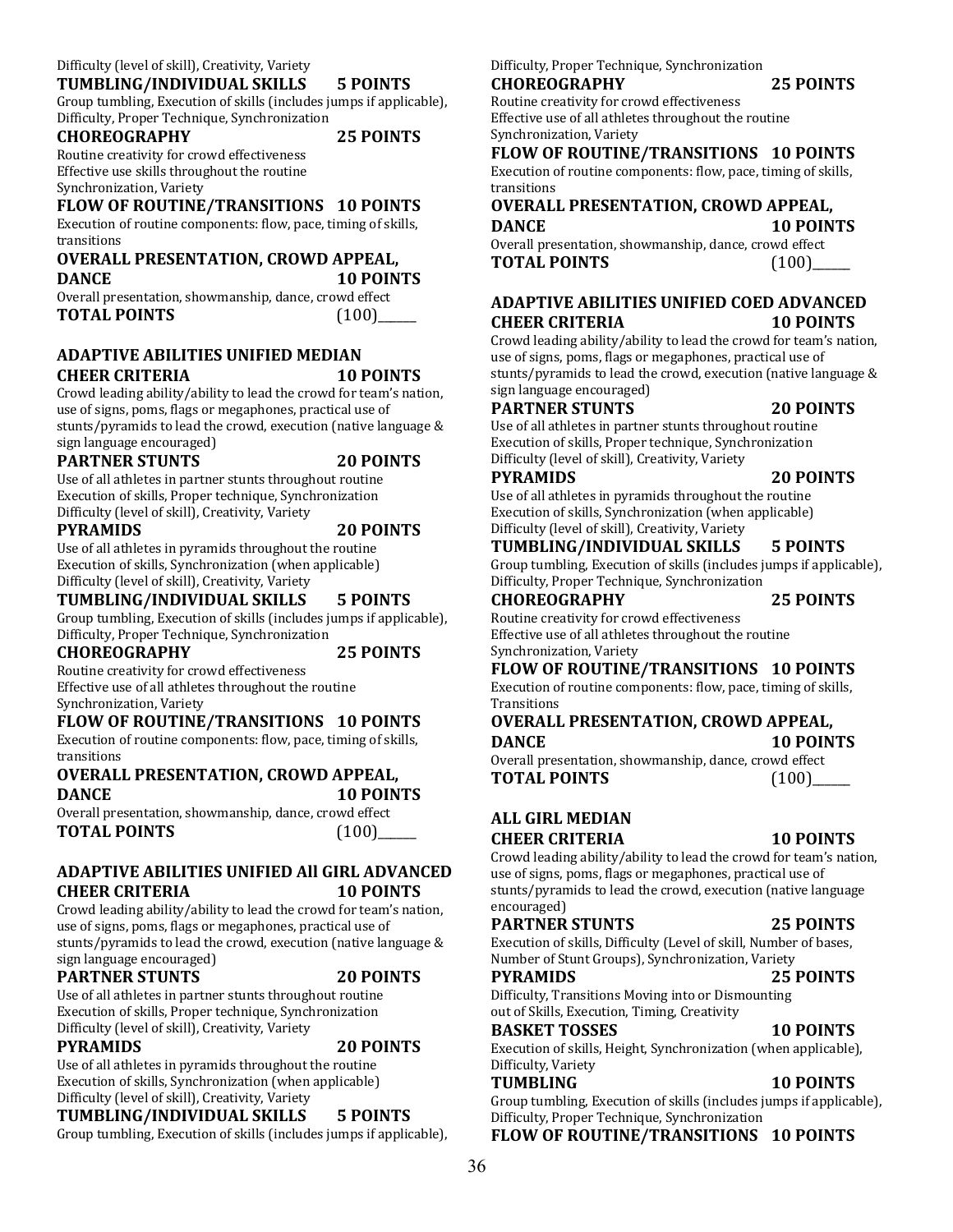Execution of routine components: flow, pace, timing of skills, transitions

#### **OVERALL PRESENTATION, CROWD APPEAL, DANCE 10 POINTS**

Overall presentation, showmanship, dance, crowd effect **TOTAL POINTS** (100)

## **ALL GIRL ADVANCED CHEER CRITERIA 10 POINTS**

Crowd leading ability/ability to lead the crowd for team's nation, use of signs, poms, flags or megaphones, practical use of stunts/pyramids to lead the crowd, execution (native language encouraged)

**PARTNER STUNTS 25 POINTS** Execution of skills, Difficulty (Level of skill, Number of bases,

Number of Stunt Groups), Synchronization, Variety **PYRAMIDS 25 POINTS** 

Difficulty, Transitions Moving into or Dismounting out of Skills, Execution, Timing, Creativity

#### **BASKET TOSSES 15 POINTS**

Execution of skills, Height, Synchronization (when applicable), Difficulty, Variety

#### **TUMBLING 10 POINTS**

Group tumbling, Execution of skills (includes jumps if applicable), Difficulty, Proper Technique, Synchronization

#### **FLOW OF ROUTINE/TRANSITIONS 5 POINTS**

Execution of routine components: flow, pace, timing of skills, transitions

#### **OVERALL PRESENTATION, CROWD APPEAL, DANCE** 10 POINTS

Overall presentation, showmanship, dance, crowd effect **TOTAL POINTS** (100)\_\_\_\_\_\_

**ALL GIRL ELITE CHEER CRITERIA 10 POINTS**

Crowd leading ability/ability to lead the crowd for team's nation, use of signs, poms, flags or megaphones, practical use of stunts/pyramids to lead the crowd, execution (native language encouraged)

#### **PARTNER STUNTS 25 POINTS**

Execution of skills, Difficulty (Level of skill, Number of bases, Number of Stunt Groups), Synchronization, Variety

**PYRAMIDS 25 POINTS** 

Difficulty, Transitions Moving into or Dismounting out of Skills, Execution, Timing, Creativity

## **BASKET TOSSES** 15 POINTS

Execution of skills, Height, Synchronization (when applicable), Difficulty, Variety

#### **TUMBLING 10 POINTS**

Group tumbling, Execution of skills (includes jumps if applicable), Difficulty, Proper Technique, Synchronization

#### **FLOW OF ROUTINE/TRANSITIONS 5 POINTS**

Execution of routine components: flow, pace, timing of skills, transitions

## **OVERALL PRESENTATION, CROWD APPEAL,**

| <b>DANCE</b>                                           | <b>10 POINTS</b> |
|--------------------------------------------------------|------------------|
| Overall presentation, showmanship, dance, crowd effect |                  |
| <b>TOTAL POINTS</b>                                    | (100)            |

## **ALL GIRL PREMIER**

## **CHEER CRITERIA 10 POINTS**

#### Crowd leading ability/ability to lead the crowd for team's nation, use of signs, poms, flags or megaphones, practical use of stunts/pyramids to lead the crowd, execution (native language encouraged)

## **PARTNER STUNTS 25 POINTS**

Execution of skills, Difficulty (Level of skill,

Number of bases, Number of Stunt Groups),

## Synchronization, Variety

**PYRAMIDS 25 POINTS** Difficulty, Transitions Moving into or Dismounting out of Skills, Execution, Timing, Creativity

**BASKET TOSSES** 15 POINTS

Execution of skills, Height, Synchronization (when applicable), Difficulty, Variety

#### **TUMBLING 10 POINTS**

Group tumbling, Execution of skills (includes jumps if applicable), Difficulty, Proper Technique, Synchronization

#### **FLOW OF ROUTINE/TRANSITIONS 5 POINTS**

Execution of routine components: flow, pace, timing of skills, **Transitions** 

#### **OVERALL PRESENTATION, CROWD APPEAL, DANCE** 10 POINTS

Overall presentation, showmanship, dance, crowd effect **TOTAL POINTS** (100)

## **COED MEDIAN**

### **CHEER CRITERIA 10 POINTS**

Crowd leading ability/ability to lead the crowd for team's nation, use of signs, poms, flags or megaphones, practical use of Stunts/pyramids to lead the crowd, execution (native language encouraged)

## **PARTNER STUNTS** 25 POINTS

Execution of skills, Difficulty (Level of skill, Number of bases, Number of Stunt Groups), Synchronization, Variety

#### **PYRAMIDS 25 POINTS**

Difficulty, Transitions Moving into or Dismounting out of Skills, Execution, Timing, Creativity

#### **BASKET TOSSES 10 POINTS**

Execution of skills, Height, Synchronization (when applicable), Difficulty, Variety

**TUMBLING 10 POINTS** 

Group tumbling, Execution of skills, Difficulty,

Proper Technique, Synchronization

## **FLOW OF ROUTINE/TRANSITIONS 10 POINTS**

Execution of routine components: flow, pace, timing of skills, **Transitions** 

## **OVERALL PRESENTATION, CROWD APPEAL 10 POINTS**

Overall presentation, showmanship, crowd effect **TOTAL POINTS** (100)

## **COED ADVANCED CHEER CRITERIA 10 POINTS**

Crowd leading ability/ability to lead the crowd for team's nation, use of signs, poms, flags or megaphones, practical use of Stunts/pyramids to lead the crowd, execution

#### (native language encouraged) **PARTNER STUNTS** 25 POINTS

Execution of skills, Difficulty (Level of skill, Number of bases, Number of Stunt Groups),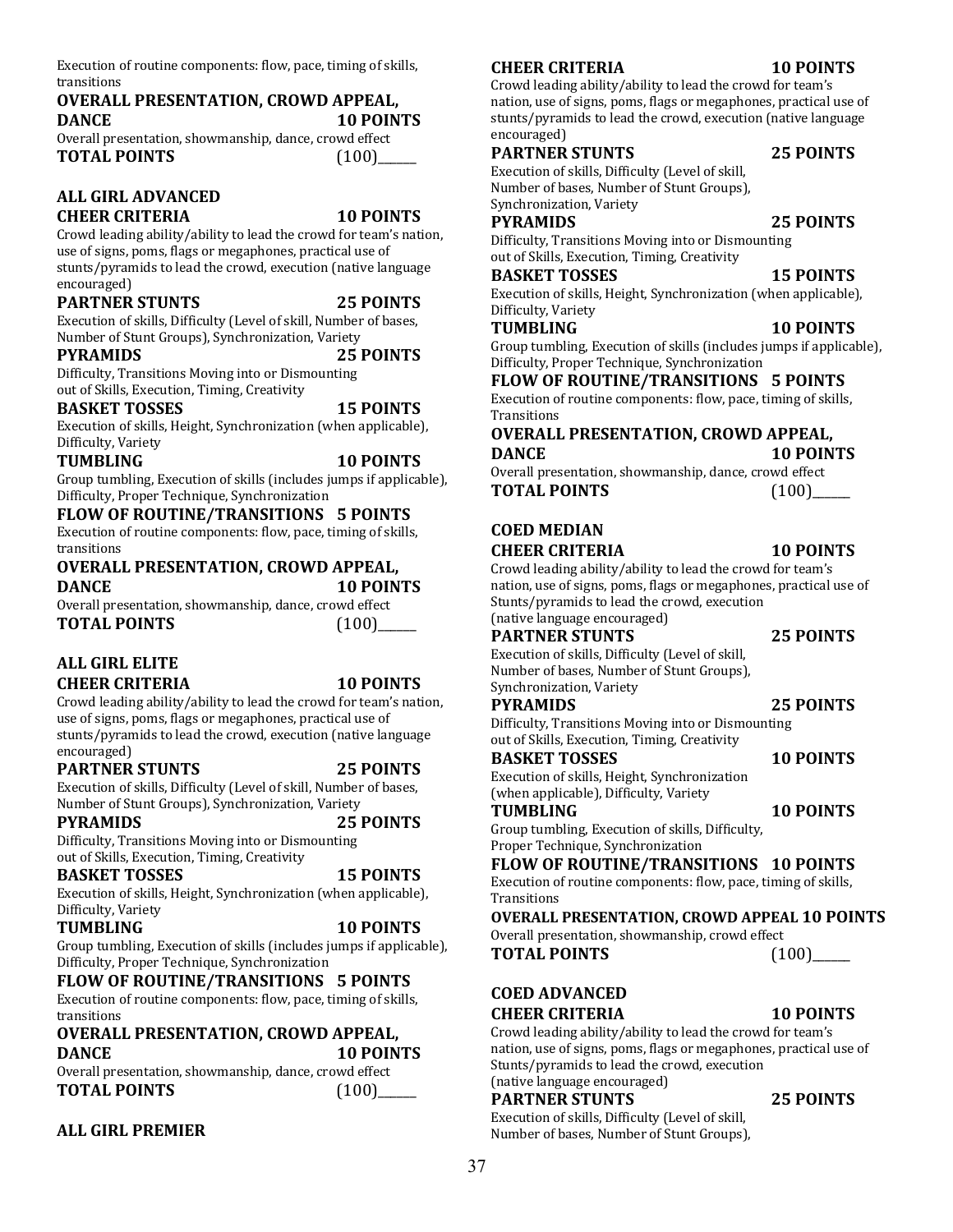|                 |  | Synchronization, Variety |  |  |                  |
|-----------------|--|--------------------------|--|--|------------------|
| <b>PYRAMIDS</b> |  |                          |  |  | <b>25 POINTS</b> |
| $     -$        |  |                          |  |  |                  |

Difficulty, Transitions Moving into or Dismounting out of Skills, Execution, Timing, Creativity

| <b>BASKET TOSSES</b>                       | <b>15 POINTS</b> |
|--------------------------------------------|------------------|
| Execution of skills Height Synchronization |                  |

Execution of skills, Height, Synchronization (when applicable), Difficulty, Variety

**TUMBLING 10 POINTS** 

Group tumbling, Execution of skills, Difficulty, Proper Technique, Synchronization

### **FLOW OF ROUTINE/TRANSITIONS 5 POINTS**

Execution of routine components: flow, pace, timing of skills, Transitions

#### **OVERALL PRESENTATION, CROWD APPEAL 10 POINTS**

Overall presentation, showmanship, crowd effect **TOTAL POINTS** (100)

#### **COED ELITE CHEER CRITERIA 10 POINTS**

Crowd leading ability/ability to lead the crowd for team's nation, use of signs, poms, flags or megaphones, practical use of Stunts/pyramids to lead the crowd, execution (native language encouraged)

**PARTNER STUNTS 25 POINTS** Execution of skills, Difficulty (Level of skill, Number of bases, Number of Stunt Groups), Synchronization, Variety

## **PYRAMIDS 25 POINTS**

Difficulty, Transitions Moving into or Dismounting out of Skills, Execution, Timing, Creativity

| <b>BASKET TOSSES</b>                       | <b>15 POINTS</b> |
|--------------------------------------------|------------------|
| Execution of skills Height Synchronization |                  |

Execution of skills, Height, Synchronization (when applicable), Difficulty, Variety

#### **TUMBLING 10 POINTS** Group tumbling, Execution of skills, Difficulty,

Proper Technique, Synchronization

#### **FLOW OF ROUTINE/TRANSITIONS 5 POINTS**

Execution of routine components: flow, pace, timing of skills, Transitions

#### **OVERALL PRESENTATION, CROWD APPEAL 10 POINTS**

Overall presentation, showmanship, crowd effect **TOTAL POINTS** (100)\_\_\_\_\_

## **COED PREMIER CHEER CRITERIA 10 POINTS**

Crowd leading ability/ability to lead the crowd for team's nation, use of signs, poms, flags or megaphones, practical use of stunts/pyramids to lead the crowd, execution (native language encouraged)

| <b>PARTNER STUNTS</b> | <b>25 POINTS</b> |
|-----------------------|------------------|
|-----------------------|------------------|

Execution of skills, Difficulty (Level of skill, Number of bases, Number of Stunt Groups), Synchronization, Variety

| <b>PYRAMIDS</b>                                    | 25 POINTS        |
|----------------------------------------------------|------------------|
| Difficulty, Transitions Moving into or Dismounting |                  |
| out of Skills, Execution, Timing, Creativity       |                  |
| <b>BASKET TOSSES</b>                               | <b>15 POINTS</b> |
| Execution of skills Height Synchronization         |                  |

Execution of skills, Height, Synchronization (when applicable), Difficulty, Variety

## **TUMBLING 10 POINTS**

Group tumbling, Execution of skills, Difficulty,

#### Proper Technique, Synchronization

## **FLOW OF ROUTINE/TRANSITIONS 5 POINTS**

Execution of routine components: flow, pace, timing of skills, transitions

**OVERALL PRESENTATION, CROWD APPEAL 10 POINTS** Overall presentation, showmanship, crowd effect **TOTAL POINTS** (100)

## **XIX. JUDGING PROCEDURES**

The judges for the event will be appointed at the sole discretion of the International Cheer Union. As the teams make their presentations, the judges will score the teams using a 100-point system. The highest score and the lowest score given for each team will be dropped and the remaining judges' scores will be totaled to determine the overall team score. In the event of a first-place tie, the high and low score will be added back into the total score. If a tie remains, the ranking points from each judge will be used to break the tie.

## **XX. SCORES AND RANKINGS**

Individual score sheets are for the exclusive use of each particular judge. Each judge has the responsibility and authority to review and submit his or her final scores and rankings prior to the final tally of the scores for all teams. Scores and rankings will be available only to coaches or captains at the conclusion of the competition. No scores or rankings will be given over the telephone. After each round of competition, teams will receive the judges' score sheets as well as their score and the top score in the group. In addition, teams will receive a ranking sheet with the names and scores of their respective team's final placement.

## **XXI. FINALITY OF DECISIONS**

By participating in this championship, each team agrees that decision by the judges will be final and will not be subject for review. Each team acknowledges the necessity for the judges to make prompt and fair decisions in this competition and each team therefore expressly waives any legal, equitable, administrative, or procedural review of such decisions.

## **XXII. SEMI-FINALS AND FINALS**

ICU reserves the right to determine if a semi-final or final round will be necessary. All divisions with one round of competition prior to the finals will be classified as a semi-final. Ten  $(10)$  of the teams in each semi-final round will advance to the finals. In the event of a tie for the final team advancing, both teams that are tied will advance. Tournament officials will have the full authority to make the final determination of the number of teams selected to advance to the next round.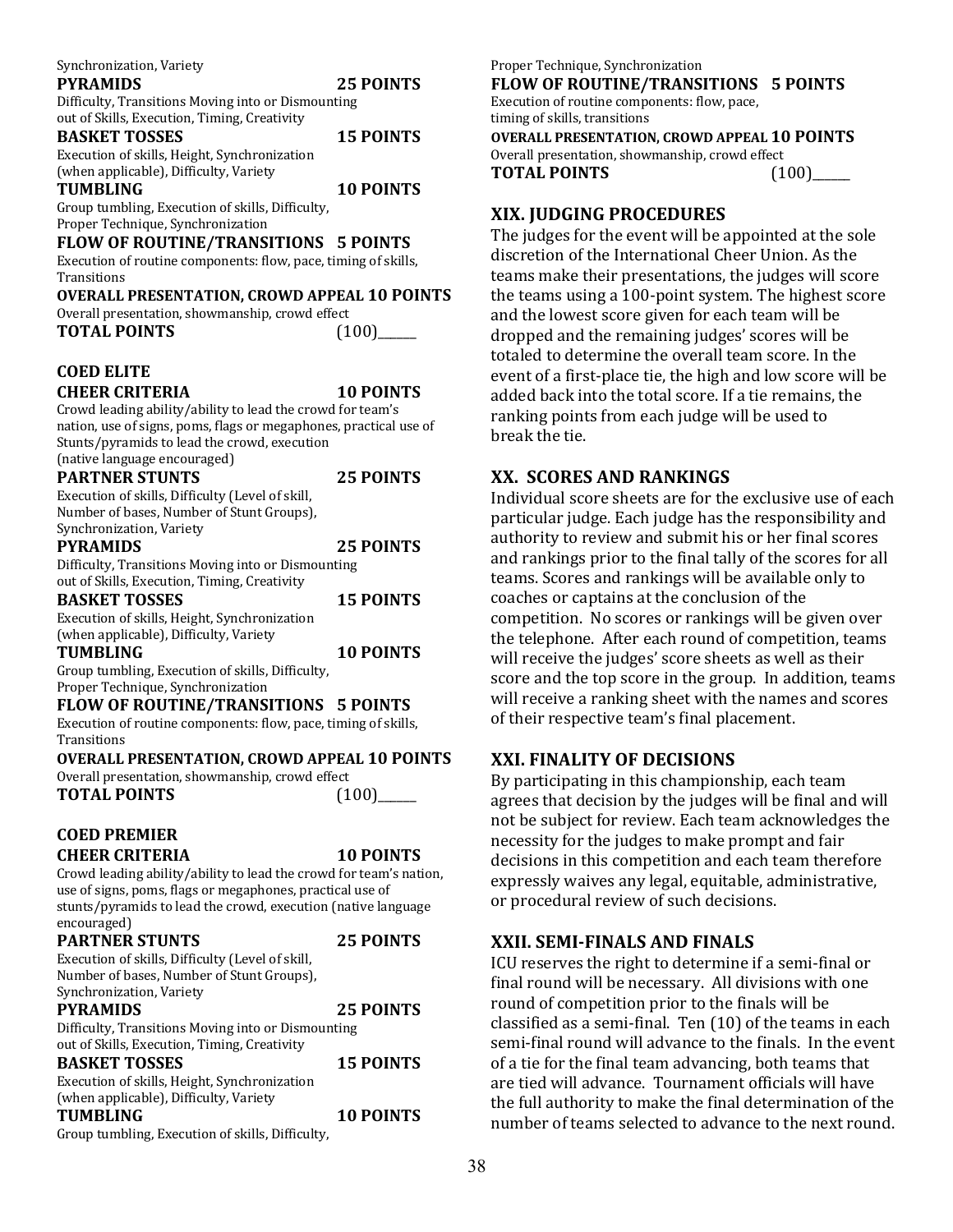## **XXIII. APPEARANCES, ENDORSEMENTS, AND PUBLICITY**

All teams winning titles or awards agree to have all appearances, endorsements and publicity approved through the ICU office.

A five (5) point per judge penalty will be assessed to any team violating any of the specific rules as stated above. This deduction does not apply to violations mentioned above that are designated a lesser point value. For any questions concerning the legality of a move or trick, it is recommended to send a video copy of any skill of question to rules.cheer@cheerunion.org.

## **XXIV. PENALTIES**

*We have reviewed the ICU Rules and Regulations with our entire team and we hereby accept the Rules and Regulations as a fair and integral part of the competition and agree to adhere to the rules, policies and* procedures contained herein. Rule clarifications and changes may occur throughout the season.

| <b>Team Name</b>   | Date                       |
|--------------------|----------------------------|
| City/State/Country | Coach/Director's Signature |
| <b>Division</b>    | Captain's Signature        |

\*Retain a copy of these rules for your files\*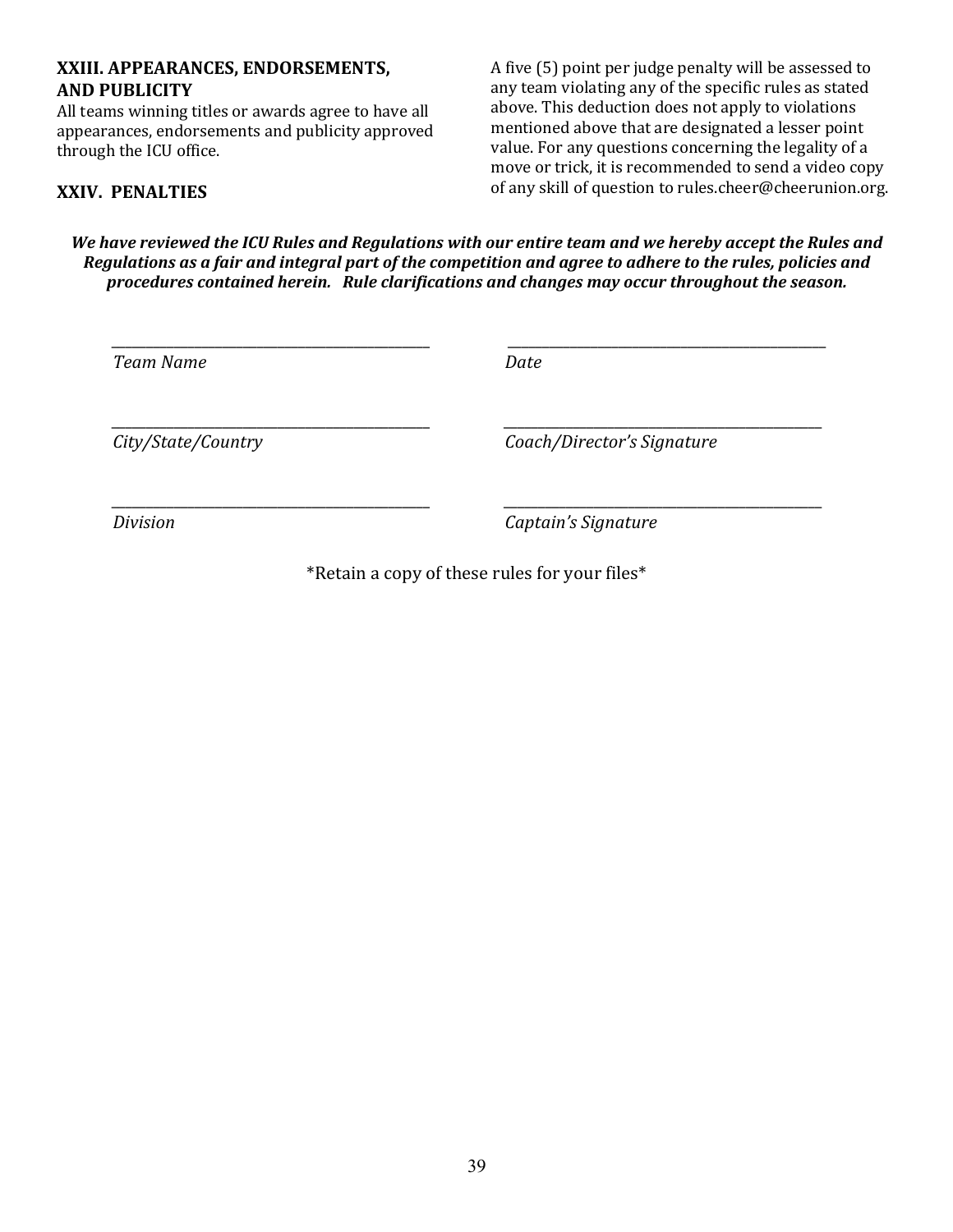## **2022 ICU World Cheerleading Championships 2022 ICU Junior World Cheerleading Championships PERFORMANCE CHEER DIVISIONS RULES & REGULATIONS**

**Hip Hop, Pom (Youth, Junior, Senior Team & Senior Doubles) & Jazz (Senior Team Only) Adaptive Abilities, Special Olympics, and Special Abilities Team Hip Hop & Pom**

## **I. GENERAL RULES**

- **A.** All teams must be supervised during all official functions by a qualified director/advisor/coach.
- **B.** Coaches must require proficiency before skill progression. Coaches must consider the athlete, group and team skill levels with regard to proper performance level placement.
- **C.** All directors, advisors and coaches should have an emergency response plan in the event of an injury.

## **II. TOURNAMENT**

A. The 2022 ICU World Cheerleading Championships will take place on Wednesday 20 April 2022 to Friday 22 April 2022 in Orlando, Florida, USA. Wednesday 20 April 2022

ICU Junior World Championships & Awards ICU World Championships Opening Ceremonies Thursday 21 April 2022

ICU Adaptive Abilities World Championships, Special Olympics & Special Abilities World Championships & Awards ICU World Championships Semi-Finals 

Friday 22 April 2022

ICU World Championships Finals & Awards ICU World Championships Closing Ceremonies

- **B.** The competition is scheduled to be held at the ESPN Wide World of Sports ® Complex.
- **C.** The tournament officials shall have the right to alter the time and location of the competition in the event changes become necessary due to inclement weather, facility problems, television production requirements, or any other situation deemed by the tournament officials to be essential to the successful execution of the championship.

## **III. HOW TO HANDLE PROCEDURAL QUESTIONS**

A. **RULES & PROCEDURES:** Any questions concerning the rules or procedures of the competition will be handled exclusively by the director / coach of the team and will be directed to the Competition Director. Such questions should be made prior to the team's competition performance. For any questions concerning the legality of a move or trick, it is recommended to send a video copy of any skill of question to pc.rules@cheerunion.org.

**B.** PERFORMANCE: Any questions concerning the team's performance should be made to the Competition Director immediately after the team's performance and/or following the outcome of the competition and should be made exclusively by the advisor/coach.

## **IV. SPORTSMANSHIP**

All participants agree to conduct themselves in a manner displaying good sportsmanship throughout the competition with positive presentation upon entry and exit from the performance area as well as throughout the routine. The advisor and coach of each team are responsible for seeing that team members, coaches, parents, and other persons affiliated with the team conduct themselves accordingly. Severe cases of unsportsmanlike conduct are grounds for disqualification.

## **V. INTERRUPTION OF PERFORMANCE**

## **A. UNFORSEEN CIRCUMSTANCES**

- 1. If, in the opinion of the competition officials, a team's routine is interrupted because of failure of the competition equipment, facilities, or other factors attributable to the competition rather than the team, the team affected should **STOP** the routine.
- 2. The team will perform the routine again in its entirety but will be evaluated ONLY from the point where the interruption occurred. The degree and effect of the interruption will be determined by the competition officials.
- 3. If a team needs to re-perform a routine but fails to do the routine in its entirety, then this team will receive a score based on the lower-level performance.

## **B. FAULT OF TEAM**

- 1. In the event a team's routine is interrupted because of failure of the team's own equipment, the team must either continue the routine or withdraw from the competition.
- 2. The competition officials will determine if the team will be allowed to perform at a later time. If decided by officials, the team will perform the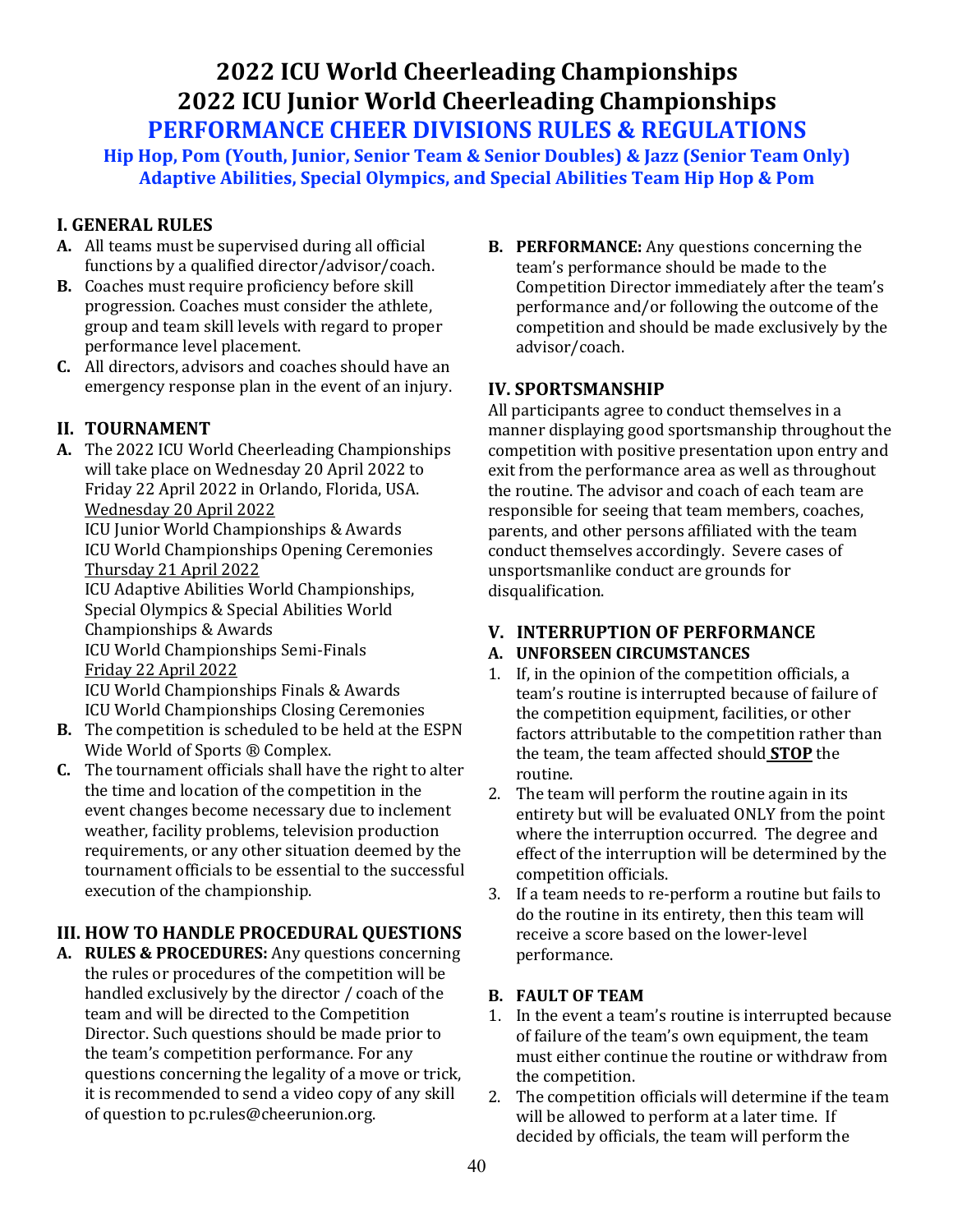routine again in its entirety but will be evaluated ONLY from the point where the interruption occurred. 

3. If a team needs to re-perform a routine but fails to do the routine in its entirety, then this team will receive a score based on the lower-level performance.

## **C. INJURY**

- 1. The only persons that may stop a routine for injury are: a) competition officials, b) the advisor  $/$  coach from the team performing or  $c$ ) an injured individual.
- 2. The competition officials will determine if the team will be allowed to perform at a later time. If the competition officials allow a routine to be performed at a later time, the spot in the schedule where the re-performance is to take place is at the sole discretion of competition officials. The team may perform the routine again in its entirety but will be evaluated ONLY from the point where the interruption occurred.
- 3. If a team needs to re-perform a routine but fails to do the routine in its entirety, then this team will receive a score based on the lower-level performance.
- 4. The injured participant that wishes to perform may not return to the competition floor unless:
	- a. The competition officials receive clearance from, first, the medical personnel attending to that participant, the parent (if present) AND THEN the head coach/advisor of the competing team.
	- b. If the medical personnel do not clear the participant, the participant can only return to the competition if a parent or legal guardian in attendance signs a return to participation waiver.
	- c. In the event of a suspected concussion, the participant cannot return to perform without clearance from a physician  $(MD/DO)$  that has training related to head injuries, and waiting 24 hours, even with a waiver from a parent or legal guardian.
	- d. In addition to the head injury policy, we encourage you to be familiar with the specific law where the competition is being held.

## **VI. INTERPRETATIONS AND/OR RULINGS**

Any interpretation of any aspect of these Rules and Regulations or any decision involving any other aspect of the competition will be rendered by the Rules Committee. The Rules Committee will render a judgment in an effort to ensure that the competition

proceeds in a manner consistent with the general spirit and goals of the competition. The Rules Committee will consist of the Competition Director, Head Judge, and a designated competition official.

## **VII. DISQUALIFICATION**

Any team that does not adhere to the terms and procedures of these "Rules and Regulations" will be subject to disqualification from the competition, will automatically forfeit any right to any prizes or awards presented by the competition, and may also forfeit the opportunity to participate the following year.

## **VIII. MUSIC**

- A. For the 2022 ICU World Championships and Junior World Championships, all National Teams will have the choice of following the USA Cheer (https://www.usacheer.org/music) or ICU (http://cheerunion.org/education/musicinfo/) Music Copyrights Educational Initiative.
- **B.** I have read and understand the USA Cheer or ICU Music Copyrights Educational Initiative and all sound recordings used in our team's music shall only be used with the written license from the owner(s) of the sound recordings.
- **C.** Teams must be able to provide proof of licensing during the registration at the Championships.
- **D.** If a team does not have proof of music licensing available, they will be allowed to perform to an optional approved track of music or a track with counts (provided by the ICU) or can count verbally.
- **E.** If a team cannot provide proof of licensing, and do not perform to an optional approved track of music or to counts, the team will be disqualified from the competition.
- **F.** If there are concerns regarding a certain team's use of music, a Challenge Form must be completed immediately following the team's performance.
- **G.** A challenge can only be made by the official coach or an official National Federation representative of a team competing at the event at where the challenge is being made.
- **H.** Challenge Process:
	- All music challenges must be submitted in writing to the International Cheer Union head official.
	- There will be a \$100 USD fee to request a music challenge and must be in the form of USA currency.
	- Fees collected will be returned if the challenge is correct.
	- $\bullet$  If the team challenged can provide documentation during the event or can be verified, the fees will be donated to a local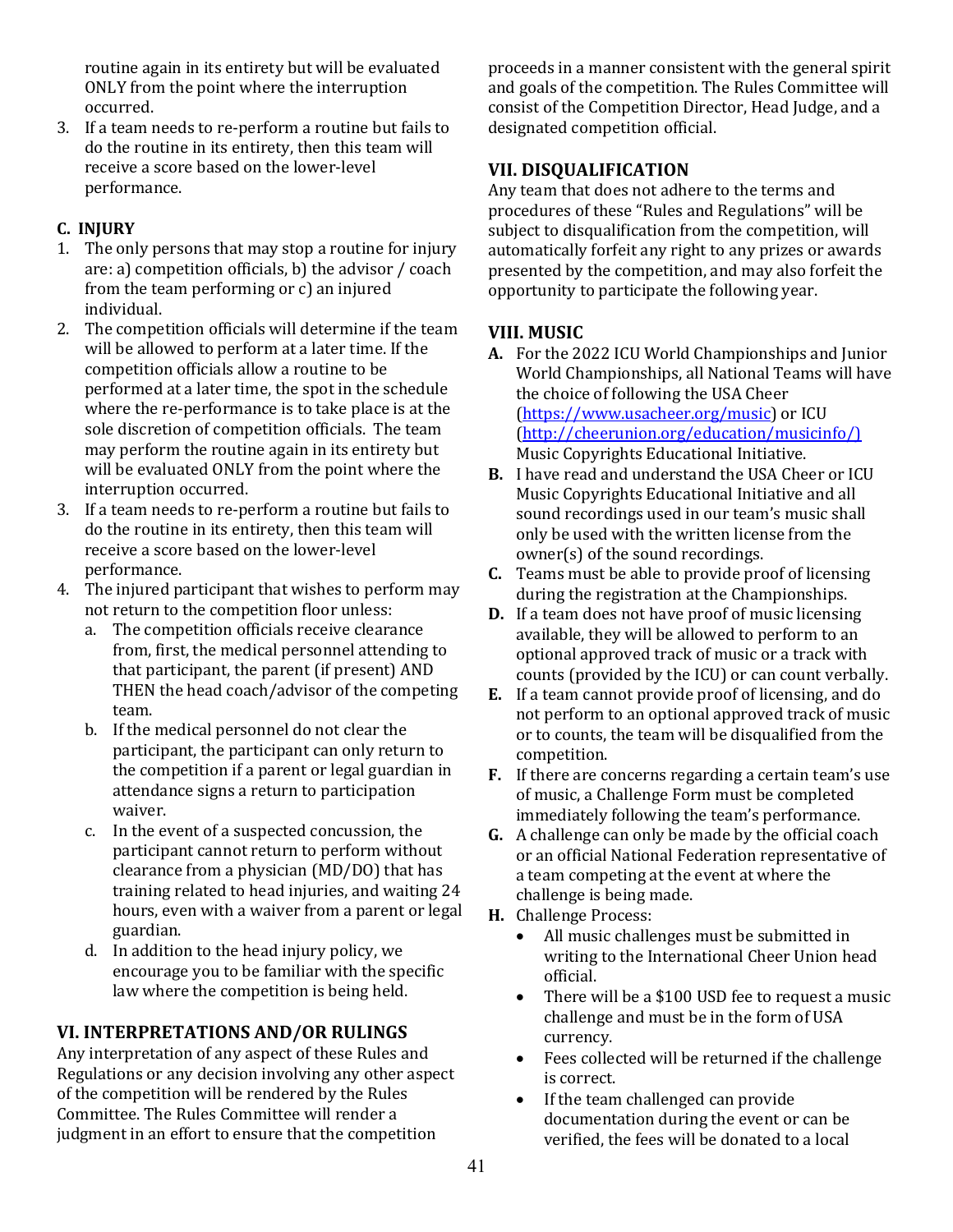children's charity, St. Jude Children's Research Hospital. 

- $\bullet$  If the team challenged can provide documentation that requires further review, a decision will be finalized within 48 hours of the event.
- **I.** Each team is required to have a responsible adult remain at the music station that knows the routine and music. This representative is responsible for starting the music and stopping the music in case of technical malfunction or injury.
- **J.** If available and if applicable, it is recommended that teams who prepare their routine music on a Digital Audio Workstation (DAW) should assure the volume of the music is at "0". Should a DAW be available, a few additional reminders:
	- Most DAWs have a default that sets a track at -6 when a track is added
	- Check to see if there is a normalization process after the work is rendered/saved
- **K.** All teams must provide their own CD or MP3 device for use on the sound system provided for the event. Music must be recorded at the correct tempo on a high-quality CD or loaded onto an MP3 device.
- **L.** Use of a Smart Phone for playing routine music is not recommended due to the probability of music interference during the routine.
- **M.** MP3 devices must be free of any cover (protective, decorative, or otherwise) to assure an unobstructed connection with the event sound system.
- **N.** It is important (if applicable) that all devices have a headphone connection component/jack to connect to the sound system and that all devices are fully charged, volume turned up and placed in airplane mode. For teams using a CD, it is important that the CD is unscratched to prevent a music malfunction while in play.
- **O.** All device connection components/jacks must be clean and free of any debris to prevent a music malfunction. Should a team's device not have a headphone connection component/jack, then the team must have an adapter to accommodate this device requirement on site for the competition.
- **P.** Music on a CD must be labeled with the team/country name and division. One (1) or more selections of music may be used within accordance of the rules enclosed and based on the higher probability of technical errors of CDs, teams must also have their routine music on an MP3 device for back up.
- **Q.** Teams may not use Disney themes, nor may they have costumes that resemble a Disney character. However, Disney music is acceptable if following the music guidelines.

## **IX. LOGO USAGE**

Teams will not be allowed to use the ICU logo including banners, rings, bows, t-shirts, etc. without prior approval from the ICU office. The use of the ICU letters will be allowed.

## **X. MEDIA POLICY**

No commercial recording (audio or visual) or commercial live streaming is allowed in the event venue or other event-related venues (including but not limited to, hotels and restaurants) or on the grounds of any such venues (collectively, "Event Locations"). In the event a team authorizes the commercial recording or streaming in any Event Location, the team will be automatically disqualified. In addition, the personal, non-commercial use of live streaming apps (such as Periscope, Facebook Live, etc.) to capture all or any part of a performance during the event is not permitted. By attending/ purchasing admission to the event, each attendee grants permission to ICU and its affiliates, designees, agents, licensees and invitees to use the image, likeness, action and statements of the attendee in any live or recorded audio, video, film, or photographic display or other transmission, exhibition, publication, or reproduction made of, or at, the event in any medium, whether now known or hereafter created, or context for any purpose, including commercial or promotional purposes, without further authorization or compensation. 

## **XI. SPECIFIC ROUTINE GUIDELINES**

## **A. CHOREOGRAPHY AND COSTUMING**

- 1. Suggestive, offensive, or vulgar choreography, costuming, makeup and/or music are inappropriate for family audiences and therefore lack audience appeal.
- 2. Routine choreography should be appropriate and entertaining for all audience members. Vulgar or suggestive material is defined as any movement or choreography implying something improper or indecent, appearing offensive or sexual in content, and/or relaying lewd or profane gestures or implications.
- 3. Teams may not compromise the integrity of the performance surface. (Examples: residue from sprays, powders, oils, etc.)
- 4. Use of fire, noxious gases, live animals, and other potentially hazardous elements are strictly prohibited.
- 5. Inappropriate choreography, costuming and/or music may also affect the judges' overall impression and/or score of the routine.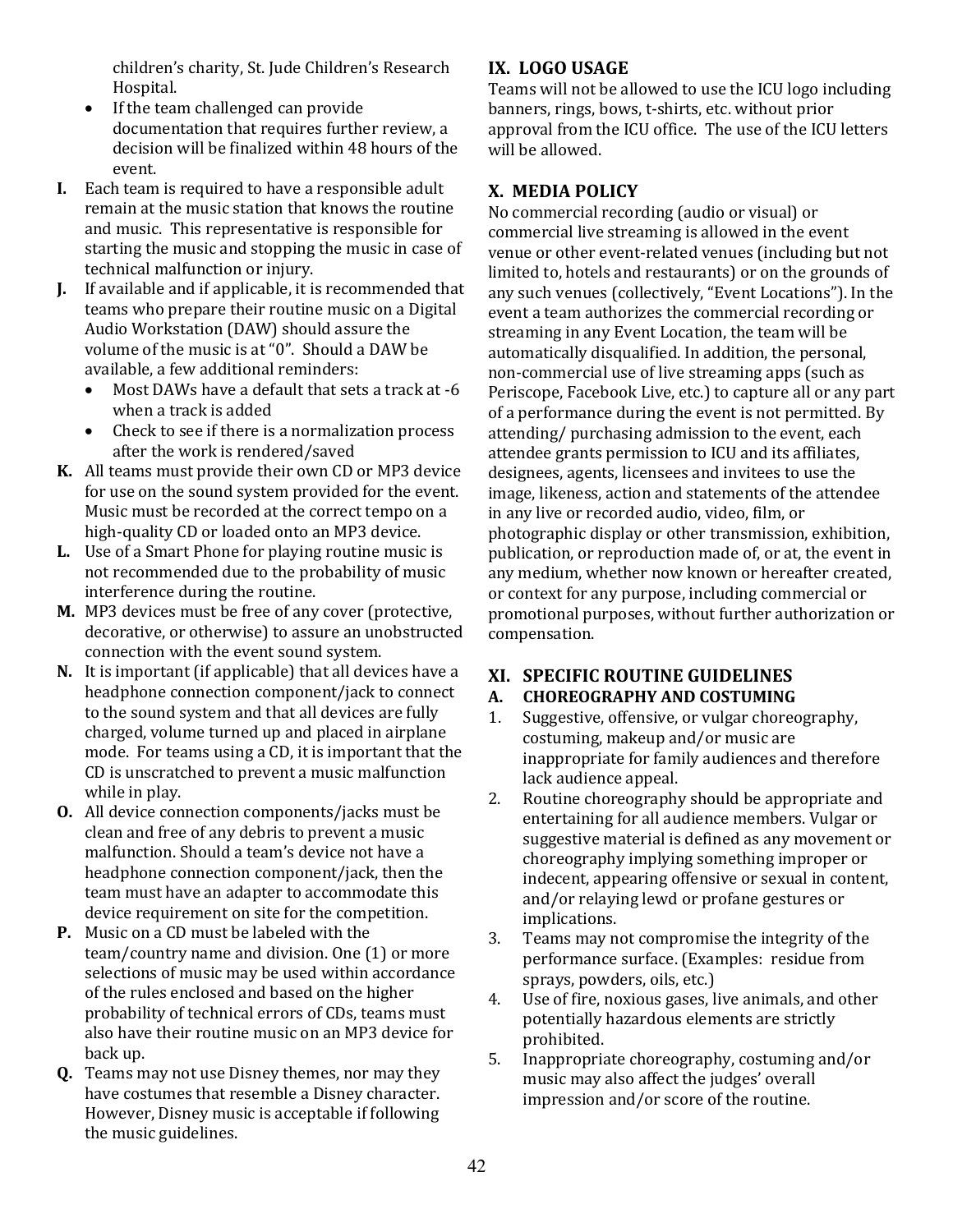- 6. All costuming, makeup and choreography should be age appropriate and acceptable for family audiences.
- 7. All costuming should be secure and offer full coverage of body parts. Costume malfunctions resulting in team members being exposed may be grounds for disqualification.
- 8. Tights should be worn under briefs, hot pants or excessively short shorts.
- 9. Footwear is required. Partial sole shoes are acceptable. Performing barefoot, in socks and/or footed tights, high heels, roller skates, roller blades or any other footwear that is inappropriate for the sport is prohibited. If in doubt, please consult the ICU Rules Committee for approval.
- 10. Jewelry as a part of the costume is allowed.
- 11. All male performers' costumes must include a shirt that is fastened; however, it can be sleeveless.
- 12. No cheers or chants are allowed.

## **B. TIME LIMIT/MUSIC/ENTRANCES**

- 1. Each **Team** will have a maximum of two (2) minutes and fifteen  $(15)$  seconds  $(2:15)$ .
- 2. Each **Doubles** will have a maximum of 1 minute and 30 seconds (1:30).
- 3. Every effort should be made to ensure that the lyrics of the music are appropriate for all audience members.
- 4. Timing will begin with the first choreographed movement or note of the music.
- 5. Timing will end with the last choreographed movement or note of the music.
- 6. If a performance (Team or Doubles) exceeds the time limit, a penalty will be assessed for each violation. There will be a one  $(1)$  point deduction per judge for 5-10 seconds over the time limit and a three  $(3)$  point deduction per judge for 11 seconds or more over the time limit.
- 7. All teams must have a coach/representative to play their music. This person is responsible for bringing the music to the music table and pushing "play" and "stop" for the Team or Doubles performance.
- 8. Teams must enter the performance floor as quickly as possible. Choreographed entrances/exits will not be allowed.
- 9. Teams may not use Disney themes, nor may they have costumes that resemble a Disney character. However, Disney music is acceptable.

## **C. PROPS**

1. A prop is defined as anything that is used in the routine choreography that is not/was not originally part of the costume.

*Clarification 1: For Pom Categories, Poms are considered part of the uniform. Clarification 2: For Adaptive Abilities, Special Olympics & Special Abilities Divisions, all mobility*  equipment, prosthesis, and braces are considered part of the athlete unless they are removed, in which *case they are considered legal props, until replaced or returned to the athlete.*

- 2. Handheld props and free "standing props" in all categories are not allowed. Use of parts of a costume (e.g., costume elements- such as a necklace, jacket, hat, etc.) is allowed and may be used and discarded. (Please see #1 for further *clarification*)
- 3. Within the Pom Category, it is compulsory to use poms throughout the entire routine. If there are male performers in this category, they are not required to use poms.
- 4. No large free "standing props" will be allowed in any category, such as chairs, stools, benches, boxes, stairs, steps, ladders, bars, sheets, etc. Any item that bears the weight of the participant is considered a "standing prop".

## **D. MOBILITY & SUPPORT DEVICE RULES**

*Note: The use of the term "wheelchair" below also applies to the use of* scooters and similar mobility devices as is applicable

## *FOR ALL DIVISIONS*

- 1. All mobility equipment, prosthesis, and braces are considered part of the athlete unless they are removed and used to enhance the visual aspect of the performance, in which case they are considered props – and this is not allowed. *However, if any* device is removed based on the need for an athlete to *perform a skill and the device itself is not used as a prop for the purpose to enhance the visual aspect of* the performance, then the device is not considered a *prop* and *is allowed.*
- 2. Mobility devices (i.e., wheelchairs, crutches, etc.) are allowed within the rules of the division and may be used to support the athlete during the execution of skills.
- 3. It is the responsibility of the Coach to assure that there are no rocks or other sharp objects lodged in the wheels of the mobility device that could damage the performance surface - prior to the performance.

## **FOR SPECIAL OLYMPICS & SPECIAL ABILITIES** *DIVISIONS ONLY*

- 1. Athletes using non-motorized wheelchairs:
	- a. Must have a minimum of 2 wheels in contact with the performance surface with an added and appropriate anti-tip attachment (or a bracer with both feet firmly placed on the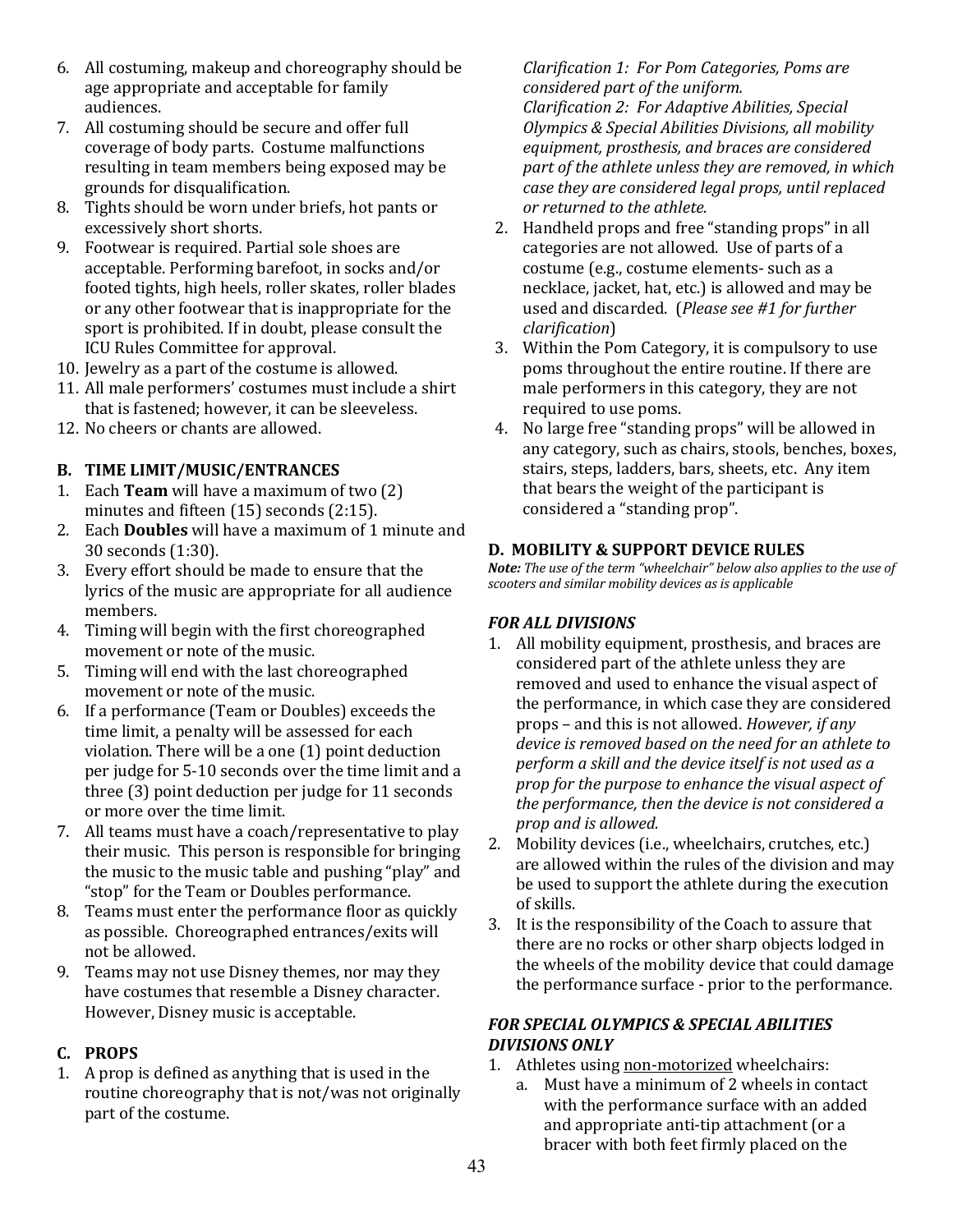performance surface with both hands gripped on the 2 back handles stabilizing the wheelchair with both wheels on the performance surface) for safety.

- b. If also basing a skill without a bracer with both feet firmly placed on the performance surface with both hands gripped on the 2 back handles stabilizing the wheelchair with both wheels on the performance surface - must place the wheels in the lock position. *Clarification For a wheelchair anti-tip attachment to be appropriate, it must be in contact with the chair and the performance* surface as an additional point of contact to the *performance surface while both wheels of the* wheelchair are also in contact with the *performance surface.*
- 2. Athletes using motorized wheelchairs must have all wheels on the performance surface at all times.
- 3. An athlete may be lifted out of a wheelchair; however, the wheelchair may not be lifted from the performance surface.
- 4. Once an athlete in a wheelchair is in motion the  $Coach(es)/Team Manager(s) must remain with the$ athlete until the wheelchair has stopped. *Clarification: Athletes in a wheelchair that require*  assistance to initiate movement cannot be pushed *and released.*

## *FOR ADAPTIVE ABILITIES DIVISIONS*

- 1. Wheelchair users when basing lifts must have all wheels in contact with the performance surface during the skill with an added and appropriate antitip attachment (or a spotter/bracer with both feet firmly placed on the performance surface with both hands gripped on the 2 back handles stabilizing the wheelchair with both wheels on the performance surface) for safety. *Clarification For a wheelchair* anti-tip attachment to be appropriate, it must be in *contact with the chair and the performance surface* as an additional point of contact to the performance surface while both wheels of the wheelchair are also *in contact with the performance surface.*
- 2. Performing athletes using a wheelchair (or similar apparatus) in the lift must use a seatbelt.
- 3. All athletes spotting, catching and/or cradling a skill must have mobility through their lower body (with or without use of mobility equipment) to absorb the impact of the skill, as well as with adequate lateral speed to spot, catch and/or cradle the skill.
- 4. All athletes spotting, catching and/or cradling a skill must have at minimum 1 arm extended, not including a prosthetic or other device, beyond the elbow to adequately assist with the skill.

## **E. TEAM PARTICIPATION**

1. There will be 15 separate divisions: Youth Team Divisions: Pom & Hip Hop **Junior Team Divisions: Pom & Hip Hop** Senior Doubles Divisions: Pom & Hip Hop Senior Team Divisions: Pom, Hip Hop & Jazz Adaptive Abilities Unified Team Divisions: Pom & Hip Hop Special Abilities Unified Team Divisions: Pom & Hip Hop Special Abilities Traditional Divisions: Pom & Hip Hop *Note* (a): ICU reserves the right to add Adaptive Abilities Unified *Divisions specifically for athletes with Visual or Hearing Impairments. See ICU Adaptive Abilities qualification guidelines for more information. Note (b)*: *The addition of ICU Special Olympics (SO) Pom & Hip* 

*Hop Divisions in 2022 are pending Special Olympics approval. ICU* Special Abilities (SA) Divisions match the team criteria to *provide opportunities for athletes with Intellectual Disabilities (ID)* of ICU SO Divisions; however, without the SO compliance *requirements. All SO Division teams must comply with SO* requirements should SO Divisions be added back in 2022.

- 2. Each division will have a separate title winner.
- 3. Each country will provide a National Team comprised of individual team members. The National Team may compete in a single division or multiple divisions.
- 4. If the National Team chooses to compete in more than 1 division, it is permissible, but not compulsory for each individual team member to compete as part of the National Team in each division.
- 5. Each National Team may be comprised of as many individual team members as desired; however, the National Team may only participate in a division with a minimum of 16 performers (Team Pom  $&$ Team Hip Hop) or 18 performers (Team Jazz) and a maximum of 24 on the floor at one time. It is permissible, but not compulsory, that the same individual team members compete in each division.
- 6. Each Doubles will be comprised of 2 team members.
- 7. Participants will be allowed to crossover into the National Team Cheer Divisions at the coaches' discretion as scheduling conflicts may occur.
- 8. Each country's federation will need to provide proof of permanent residency (minimum of six  $(6)$ ) months consecutive permanent residence) for each member of its team.
- 9. Each athlete must be compliant with the age requirements as follows: Youth Divisions: 12 to 14 years of age within the year of the competition. Junior Divisions: 15 to 18 years of age within the year of the competition. Special Olympics, Special Abilities, Adaptive Abilities Divisions: 12 years of age or older within the year of the competition. There is no maximum age. Senior Divisions: 16 years and older within the year of

competition. There is no maximum age.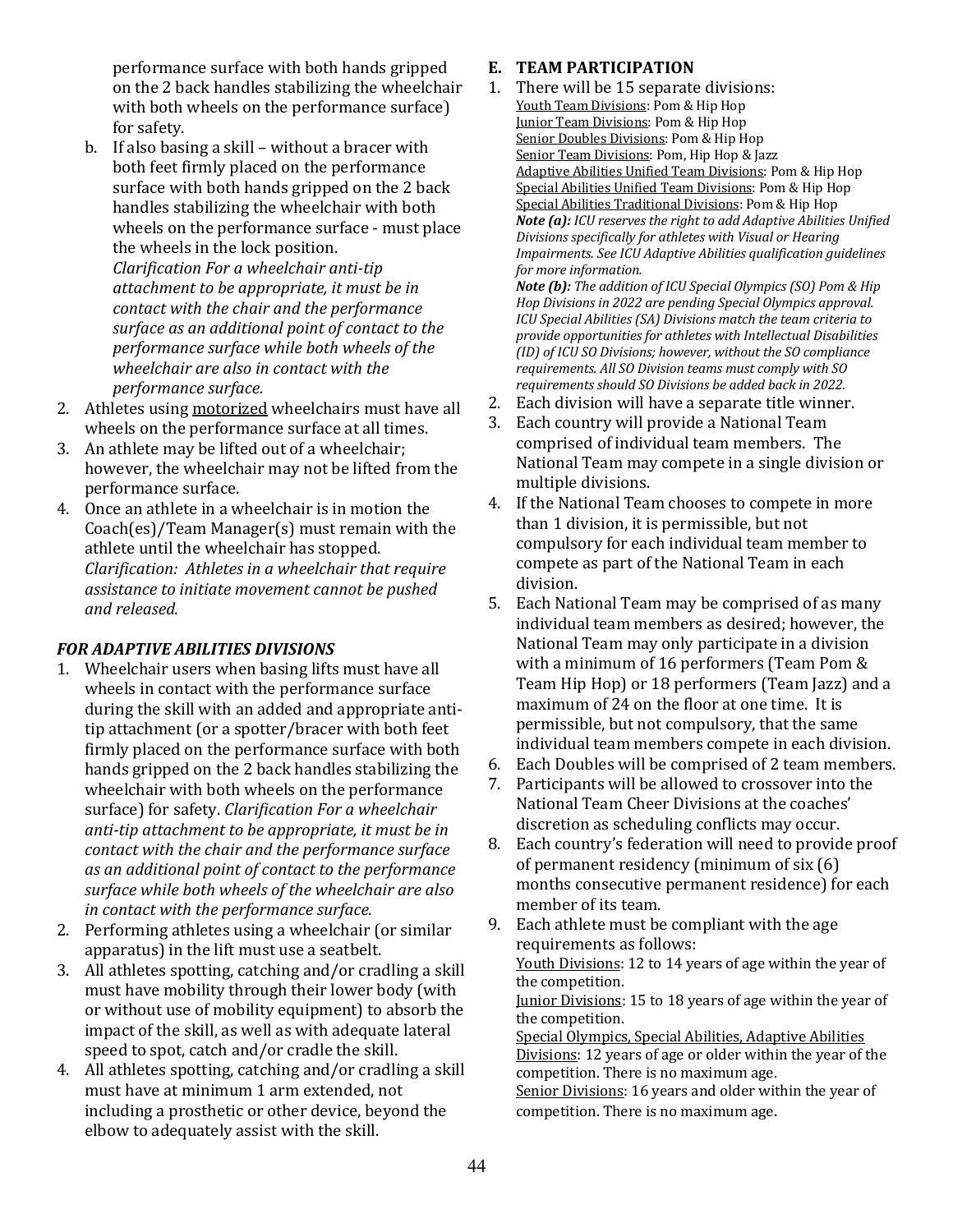Any team proven to be in violation of the age *requirements will be automatically disqualified.*

10. Females and males are allowed to participate on the team. 

## **F. COMPETITION AREA**

- 1. The performance floor will be approximately  $42x$ 42 feet/12.8 x 12.8 meters.
- 2. The surface will be professional grade material (e.g., Marley floor or a wooden parquet floor)
- 3. There is no penalty for stepping outside the performance floor area.

## **G. CATEGORY DEFINITIONS**

**POM**: Poms are required to be used throughout the routine. Important characteristics of a pom routine include synchronization and visual effects, along with proper pom placement and technique. Motions should be very sharp, clean, and precise. Your team should be synchronized and appear as "one." A routine that is visually effective is extremely important, including level changes, group work, formation changes, etc. Keep in mind that a pom routine carries a more traditional cheerleading theme, while incorporating the concepts of Jazz and Hip Hop. See Score Sheet for more information. 

**HIP HOP:** Incorporates Street style influenced movements and rhythms with an emphasis on execution, style, creativity, body isolations and control, rhythm, uniformity, and musical interpretation. The uniformity of all movement throughout the performance should complement the beats and rhythm of the music. There is also an additional focus on athletic incorporations such as jumps, freezes, floor work and other skills. Distinctive clothing and accessories reflecting the Hip Hop Culture must be worn. See Score Sheet for more information.

**JAZZ:** Incorporates and exhibits traditional and stylized movements and combinations with strength, attack and presence, formation changes, group work and technical elements. An emphasis is placed on proper technical execution, extension, control, body placement, style, musical interpretation, continuity of movement and team uniformity. The overall impression of the routine should be up-tempo, lively, energetic, and motivating- while allowing for texture of movement to utilize musicality. See Score Sheet for more information.

## **XII. SPECIFIC RULES**

A five (5) point per judge penalty will be assessed to any team violating any of the specific rules as stated

herein. This deduction does not apply to violations mentioned elsewhere that are designated a lesser point value.

## **XIII. SPECIAL OLYMPICS & SPECIAL ABILITIES PERFORMANCE CHEER SPECIFIC DIVISIONS\* RULES/CRITERIA**

\*All ICU Special Olympics & Special Abilities Performance Cheer (Pom *& Hip Hop) Division Rules/Criteria enclosed apply to both ICU Special Olympics/Special Abilities UNIFIED & TRADITIONAL Divisions unless otherwise specified herein*

- A. All Performance Cheer ICU general rules and guidelines, as well as routine requirements apply.
- **B.** The use of Service Animals by athletes is permitted. (not allowed in the ICU general rules & guidelines)
- **C.** All Special Olympics & Special Abilities Unified National Teams must be comprised of a 1:1 ratio of athletes with and without intellectual disabilities.
- **D.** All Special Olympics & Special Abilities Traditional National Teams must be comprised of 100% Athletes with intellectual disabilities.
- **E.** Up to three (3) Coach(es) and/or Assistant(s) are allowed to signal from the front of the mat and may not obstruct the view of the judges. Additionally, there is no limit to the number of Assistants around the perimeter of the floor in a squat position.
- **F.** Assistants shall be dressed in contrasting attire compared to the Athletes, so it is clear to the judges who are the Athletes and who are the Assistants on the floor at any time. For example, Assistants shall wear a light-colored t-shirt and pants in contrast to the Athletes' darker colored costume/uniform (or vice versa); however, Assistants may not wear a Cheerleading or Performance Cheer costume/ uniform during the routine.
- **G.** Assistants shall wear athletic/performance style shoes (e.g., no flip-flops) and shall not wear any jewelry for the protection of the Athletes.
- **H.** Special Olympics/Special Abilities Unified Teams Only: Skill difficulty performed by a Unified Partner must not exceed the difficulty of a comparable skill performed by an athlete with an intellectual disability.
- **I.** As a potential condition for an athlete with an intellectual disability or neurological symptom, any athlete that may potentially have Atlanto-Axial Instability (AAI) or any physical condition associated with spinal cord compression are strictly prohibited from any skills that may pose a danger to an athlete with AAI or with any physical condition associated with spinal cord compression (including but not limited to forward rolls, backward rolls and any skill that may put an athlete with AAI or any spinal cord compression at risk, etc.). Written approval/clearance by a medical professional and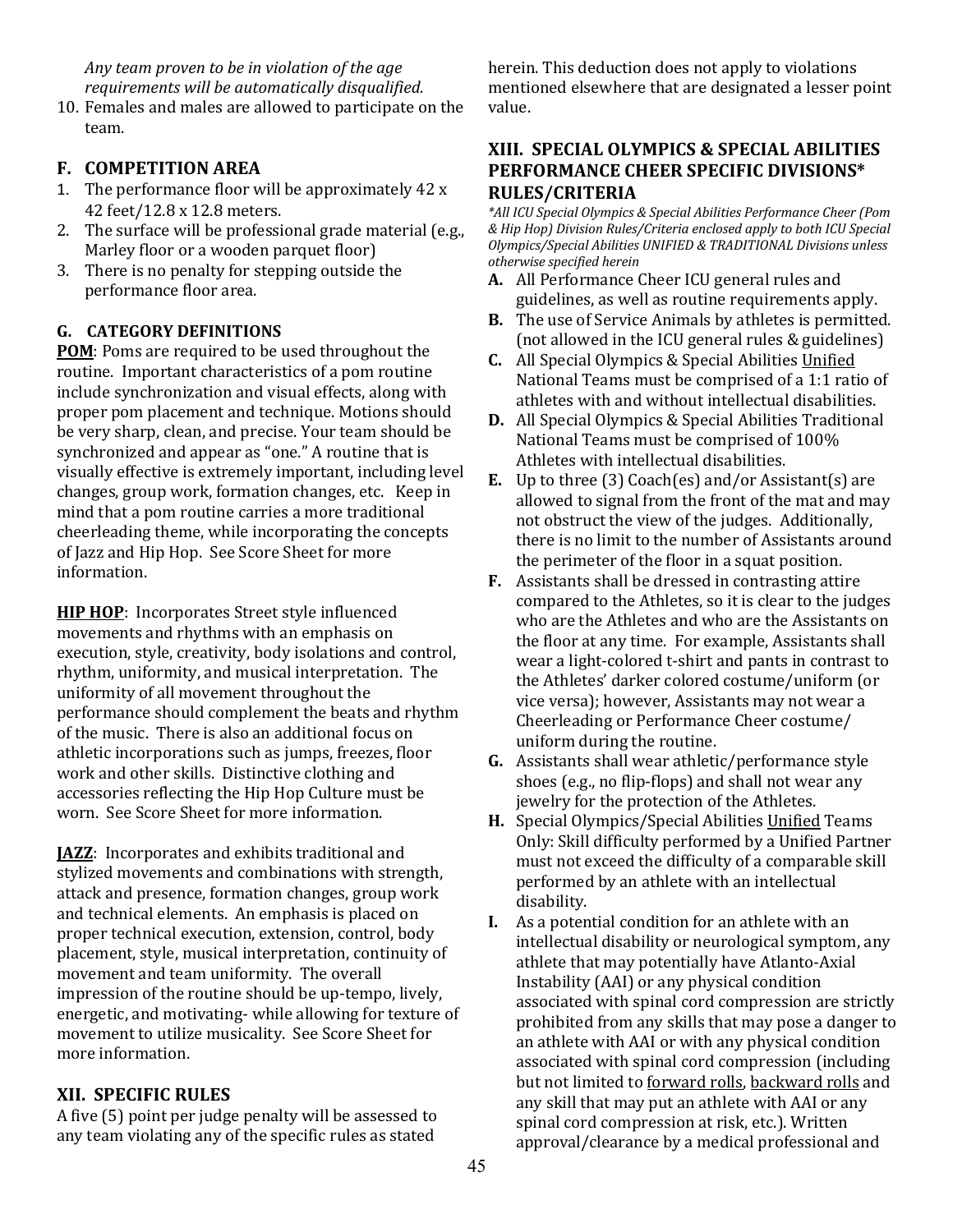proof of all waivers and documentation prior to physical activity is the direct responsibility of the Team Director and Coach. For Special Olympic teams specifically, additionally - approval/ clearance by a medical professional (via official medical waivers and documentation) must also be cleared and approved by the respective Special Olympics program or by Special Olympics.

## **XIV. ADAPTIVE ABILITIES UNIFIED PERFORMANCE CHEER DIVISIONS SPECIFIC RULES/CRITERIA**

- A. All ICU Performance Cheer general rules & guidelines, mobiles/support devices rules, as well as routine requirements apply.
- **B.** As a potential condition for an athlete with an intellectual disability or neurological symptom, any athlete that may potentially have AAI or any physical condition associated with spinal cord compression, "ICU SPECIAL OLYMPICS & SPECIAL ABILITIES PERFORMANCE CHEER DIVISIONS SPECIFIC RULES/CRITERIA" rules apply.
- **C.** The use of Service Animals by athletes is permitted (not allowed in the ICU general rules & guidelines).
- **D.** All ICU Adaptive Abilities Unified National Teams must be comprised of a minimum 25% or more athletes with a disability per team.
- **E.** Depending on the global interest. ICU reserves the right to include ICU Adaptive Abilities Unified Divisions specifically for athletes with Visual Impairments and Hearing Impairments.
- **F.** Qualification of athletes with disabilities for Adaptive Abilities Divisions specifically, is subject to respective ICU general rules and guidelines, as well as National Federation confirmation and/or medical documentation, as requested. Please see ICU Adaptive Abilities qualification guidelines for more information.

## **XV. PERFORMANCE CHEER DIVISIONS RULES BY GENRE**

*Note: Special Abilities/ Special Olympics Performance Cheer Divisions Rules by Genre (Pom & Hip Hop) differ from the* **Division Rules by Genre of the Adaptive Abilities Unified, Youth,** *Junior & Senior Divisions*

\_\_\_\_\_\_\_\_\_\_\_\_\_\_\_\_\_\_\_\_\_\_\_\_\_\_\_\_\_\_\_\_\_\_\_\_\_\_\_\_\_\_\_\_\_\_\_

## **POM DIVISIONS - FOR SPECIAL ABILITIES & SPECIAL OLYMPICS DIVISIONS ONLY**

## **A. PERFORMED BY INDIVIDUALS**

- 1. Inverted Skills:
	- a. Non-airborne inverted skills are allowed (*Example: Headstand*); however, the skill must

involve hand support with at least 1 hand throughout the skill.

- b. Poms & articles of clothing (e.g., used for choreography purposes) are not allowed in the supporting hands of any inverted skills.
- c. Airborne inverted skills are not allowed.
- 2. Skills with hip over-head rotation:
	- a. Cannot be airborne.
	- b. Are limited to 2 consecutive rotations.
	- c. Must use hand(s) free of any materials in the supporting hand(s) for the skill. For example: Poms & articles of clothing (e.g., used for choreography purposes) are not allowed in the supporting hands in any hip-over-head rotation skills. (Exception: forward and backward rolls)
- 3. Simultaneous hip overhead rotation over or under another athlete is not allowed.
- 4. Drops to any other body part than the hand(s) or foot/feet are not allowed.
- 5. Landing in a push up position onto the performance surface from any jump is not allowed.

## **B. PERFORMED BY GROUPS AND PAIRS** Lifts and Partnering are allowed to be performed *independently; however, only with a* Coach/Assistant as an additional spotter under *the following limitations:*

- 1. The lift may not elevate the Performing Athlete's hips above head level.
- 2. The Performing Athlete must maintain contact with a minimum of 1 Supporting Athlete who is in direct contact with the performance Surface.
- 3. At least 1 Supporting Athlete must maintain contact with the Performing Athlete $(s)$  throughout the entire skill.
- 4. Hip-over-head rotation skills and inverted skills are not permitted when the Performing Athlete is elevated from the performance surface.

## **C. PERFORMED BY GROUPS AND PAIRS - DISMOUNTS TO THE PERFORMANCE SURFACE**

1. The Performing Athlete may not be released to the performance surface.

## **HIP HOP DIVISIONS - FOR SPECIAL ABILITIES & SPECIAL OLYMPICS DIVISIONS ONLY**

\_\_\_\_\_\_\_\_\_\_\_\_\_\_\_\_\_\_\_\_\_\_\_\_\_\_\_\_\_\_\_\_\_\_\_\_\_\_\_\_\_\_\_\_\_\_\_\_\_\_\_\_\_\_\_\_\_\_\_\_\_\_\_\_

- **A. PERFORMED BY INDIVIDUALS**
- 1. Inverted Skills:
	- a. Non-airborne inverted skills are allowed (*Example: Headstand*); however, the skill must involve hand support with at least 1 hand throughout the skill.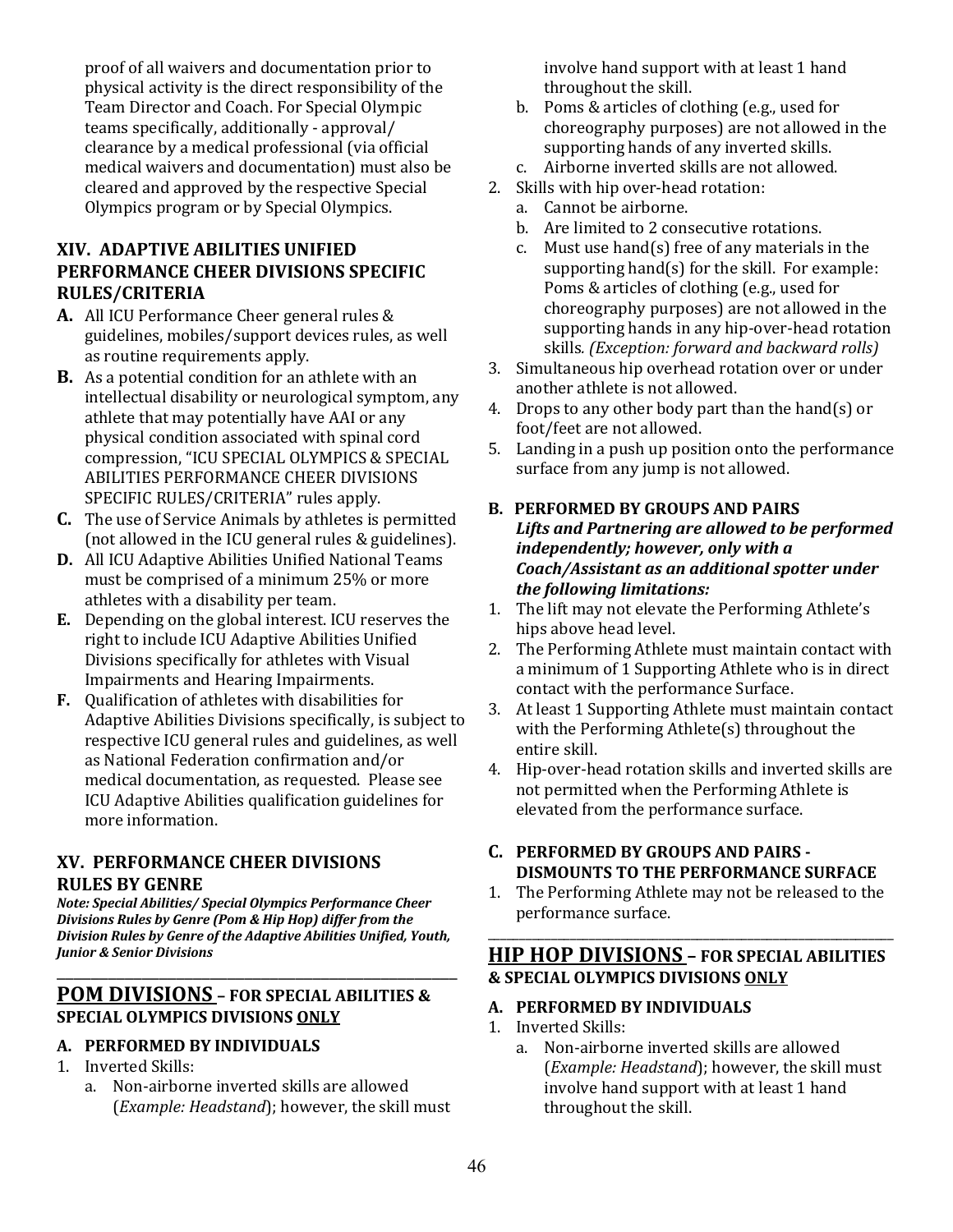- b. Articles of clothing (e.g., used for choreography purposes) are not allowed in the supporting hands of any inverted skills.
- c. Airborne inverted skills are not allowed.
- 2. Skills with hip over-head rotation:
	- a. Cannot be airborne.
	- b. Are limited to 2 consecutive rotations.
	- c. Must use hand(s) free of any materials in the supporting hand(s) for the skill. For example: Articles of clothing (e.g., used for choreography purposes) are not allowed in the supporting hands in any hip-over-head rotation skills. *(Exception: forward and backward rolls)*
- 3. Simultaneous hip overhead rotation over and/or under another athlete is not allowed.
- 4. Drops to any other body part than the hand(s) or foot/feet are not allowed.
- 5. Landing in a push up position onto the performance surface from any jump is not allowed.

## **B.** PERFORMED BY GROUPS OR PAIRS

Lifts and Partnering are allowed to be performed *independently; however, only with a* Coach/Assistant as an additional spotter under *the following limitations:*

- A. The lift may not elevate the Performing Athlete's hips above head level.
- **B.** The Performing Athlete must maintain contact with a minimum of 1 Supporting Athlete who is in direct contact with the performance Surface.
- **C.** At least 1 Supporting Athlete must maintain contact with the Performing Athlete $(s)$  throughout the entire skill.
- **D.** Hip-over-head rotation skills and inverted skills are not permitted when the Performing Athlete is elevated from the performance surface.

## **C**. **PERFORMED BY GROUPS AND PAIRS - DISMOUNTS TO THE PERFORMANCE SURFACE**

1. The Performing Athlete may not be released to the performance surface.

## \_\_\_\_\_\_\_\_\_\_\_\_\_\_\_\_\_\_\_\_\_\_\_\_\_\_\_\_\_\_\_\_\_\_\_\_\_\_\_\_\_\_\_\_\_\_\_ **POM DIVISIONS (YOUTH, JUNIOR, SENIOR & ADAPTIVE ABILITIES UNIFIED\* DIVISIONS)**

*\*The Adaptive Abilities Unified Pom Division must follow the enclosed*  Pom Divisions rules as well as the "ADAPTIVE ABILITIES UNIFIED PERFORMANCE CHEER DIVISIONS SPECIFIC RULES/CRITERIA*"*

## **A. PERFORMED BY INDIVIDUALS**

- 1. Inverted Skills:
	- a. Non-airborne inverted skills are allowed. (*Example: Headstand*)
- b. Airborne inverted skills with hand support are not allowed while holding poms and/or articles of clothing (e.g., used for choreography purposes).
- c. Airborne inverted skills with hand support that land in a perpendicular inversion or shoulder inversion are allowed as long as the athlete is not holding poms and/or an article(s) of clothing. (e.g., used for choreography purposes)
- 2. Skills with hip over-head rotation:
	- a. That includes hand support, must use hand(s) free of any materials in the supporting hand(s) for the skill. (Exception: Forward rolls and *backward rolls are allowed).*
	- b. Non-airborne skills are allowed.
	- c. Airborne skills with hand support are allowed provided that they are limited to 2 consecutive hip over-head rotation skills.
	- d. Airborne skills without hand support are allowed provided that all of the following criteria are met:
		- i. Involves no more than 1 twisting transition.
		- ii. Does not connect to another skill that is airborne with hip over-head rotation without hand support.
		- iii. Are/Is limited to 2 consecutive hip overhead rotation skills.
- 3. Simultaneous hip overhead rotation over and/or under another athlete is not allowed.
- 4. A drop to any body part other than the hand(s) or foot/feet is not allowed. Exception: Only drops to the shoulder, back or seat are permitted provided that the height of the airborne individual does not exceed hip level.
- 5. Landing in a push up position is not allowed from any airborne skill in which the legs start in front of the body and swing behind the body while holding poms and/or articles of clothing in supporting hand(s).

## **B. PERFORMED BY GROUPS AND PAIRS**

## Lifts and Partnering are allowed, but not required in *all divisions with the following limitations:*

- 1. At least one Supporting Athlete must maintain direct contact with the performance surface when the height of the skill of the Performing Athlete exceeds shoulder level.
- 2. At least 1 Supporting Athlete must maintain contact with the Performing Athlete $(s)$  throughout the entire skill above head level.

*Exception: When a Performing Athlete is supported* by 1 Supporting Athlete, the Performing Athlete may be released at any level provided: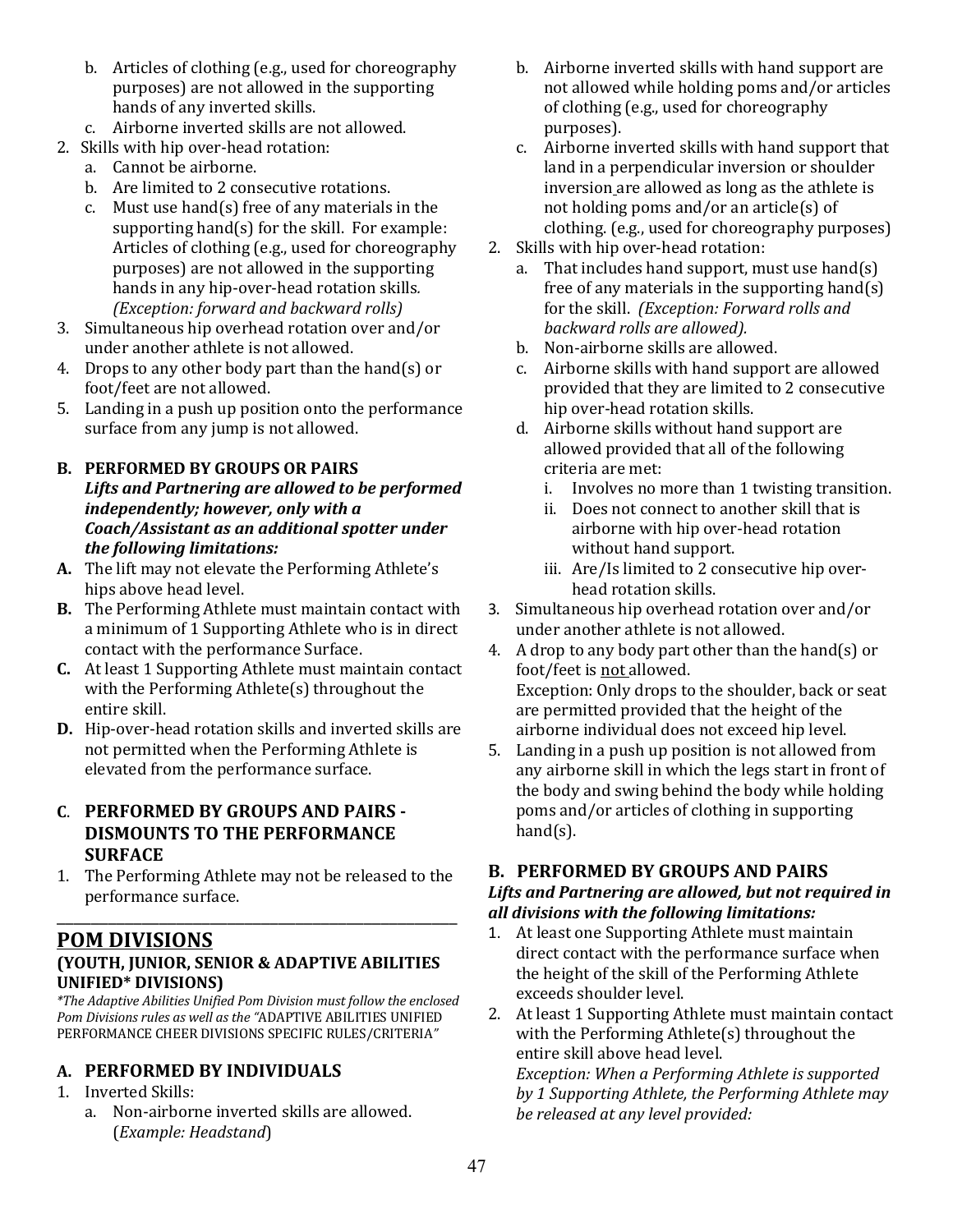- a. The Performing Athlete does not pass through an *inverted position after the release.*
- *b.* The Performing Athlete is either caught or supported to the performance surface by 1 or *more Supporting Athlete(s).*
- *c.* The Performing Athlete is not caught in a prone *position.*
- *d. Any Supporting Athlete must have hands free for the duration of the skill to aid in the* support/catch/release as needed.
- 3. Hip over-head rotation of the Performing Athlete(s) is allowed provided that contact between the Performing Athlete and at least 1 Supporting Athlete $(s)$  must be maintained until the Performing Athlete returns to the performance surface or is returning to the upright body position.
- 4. Vertical Inversion is allowed provided:
	- a. Contact between the Performing Athlete and at least 1 Supporting Athlete is maintained until the Performing Athlete returns to the performance surface or is returning to the upright body position.
	- b. At the point when the height of the Performing Athlete's shoulders exceeds shoulder level, there is at least 1 additional athlete to spot who is not concurrently bearing the weight of the Performing Athlete. *(Clarification: When there are 3 Supporting Athletes an additional spot is not required)*

## **C. PERFORMED BY GROUPS AND PAIRS - DISMOUNTS TO THE PERFORMANCE SURFACE** (*Clarification: May be assisted but not required***)**

- 1. A Performing Athlete may jump, leap, step or push off a Supporting Athlete(s) provided:
	- a. The highest point of the released skill does not elevate the Performing Athlete's hips above head level.
	- b. The Performing Athlete does not pass through the prone or inverted position after the release.
- 2. A Supporting Athlete(s) may toss a Performing Athlete provided:
	- a. The highest point of the toss does not elevate the Performing Athlete's hips above head level.
	- b. The Performing Athlete is not supine or inverted when released.
	- c. The Performing Athlete does not pass through a prone or inverted position after release.

\_\_\_\_\_\_\_\_\_\_\_\_\_\_\_\_\_\_\_\_\_\_\_\_\_\_\_\_\_\_\_\_\_\_\_\_\_\_\_\_\_\_\_\_\_\_\_

## **HIP HOP DIVISIONS**

## **(YOUTH, JUNIOR, SENIOR & ADAPTIVE ABILITIES UNIFIED\* DIVISIONS)**

*\*The Adaptive Abilities Unified Hip Hop Division must follow the*  enclosed Hip Hop Divisions rules as well as the "ADAPTIVE ABILITIES *UNIFIED PERFORMANCE CHEER DIVISIONS SPECIFIC RULES/CRITERIA"*

## **A. PERFORMED BY INDIVIDUALS**

- 1. Inverted Skills:
	- a. Non-airborne inverted skills are allowed. (*Example: Headstand*)
	- b. Airborne inverted skills with hand support are not allowed while holding article $(s)$  of clothing (e.g., used for choreography purposes)
	- c. Airborne inverted skills with hand support that land in a perpendicular inversion or shoulder inversion are allowed as long as the athlete is not holding an article $(s)$  of clothing. (e.g., used for choreography purposes)
- 2. Skills with hip over-head rotation:
	- a. That includes hand support, must use hand(s) free of any materials in the supporting hand(s) for the skill. *(Exception: Forward rolls and* backward rolls are allowed).
	- b. Non-airborne skills are allowed.
	- c. Airborne skills with hand support are allowed provided the skill is limited to 2 consecutive hip over-head rotation skills.
	- d. Airborne skills without hand support are allowed provided all of the following criteria are met:
		- i. Involves no more than 1 twisting transition.
		- ii. Does not connect to another skill that is airborne with hip over-head rotation without hand support.
		- iii. Are/Is limited to 2 consecutive hip overhead rotation skills.
- 3. Simultaneous hip overhead rotation over and/or under another athlete is not allowed.
- 4. A drop to any body part other than the hand(s) or foot/feet is not allowed. Exception: Only drops (airborne) to the shoulder, back or seat are permitted provided the height of the airborne individual does not exceed hip level.
- 5. Landing in a push up position from an airborne skill in which the legs start in front of the body and swing behind while holding article $(s)$  of clothing (e.g., used for choreography purposes) is not allowed.

## **B. PERFORMED BY GROUPS OR PAIRS** Lifts and Partnering are allowed, but not *required in all divisions with the following limitations:*

1. At least one Supporting Athlete must maintain direct contact with the performance surface when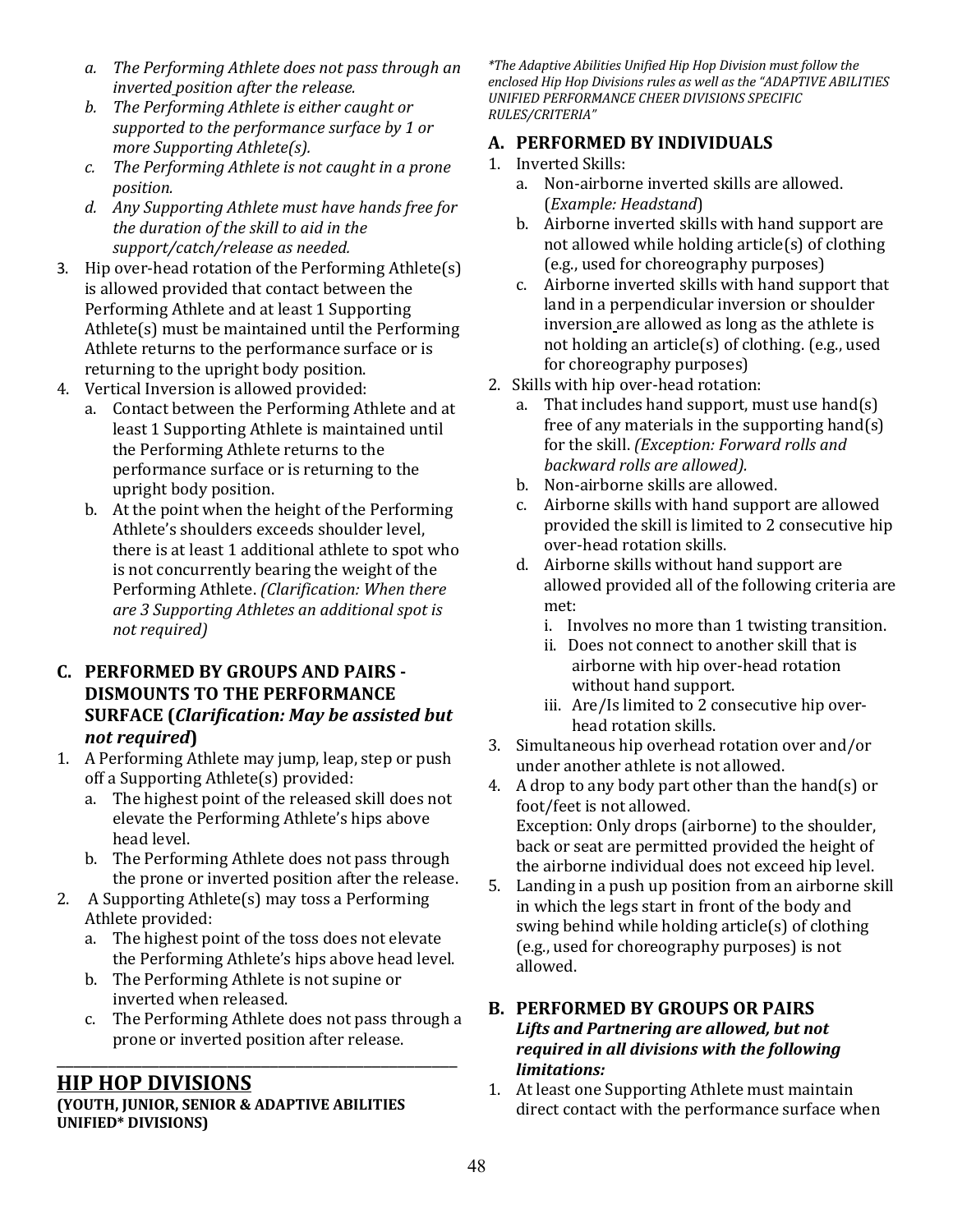the height of the skill of the Performing Athlete exceeds shoulder level.

- 2. At least 1 Supporting Athlete must maintain contact with the Performing Athlete(s) throughout the entire skill above head-level. *Exception:* When a Performing Athlete is supported *by 1 Supporting Athlete, they may be released at any level provided:*
	- *a.* The Performing Athlete does not pass through an *inverted position after the release.*
	- *b. The Performing Athlete is either caught by or* supported to the performance surface by 1 or *more Supporting Athletes(s).*
	- *c.* The Performing Athlete is not caught in a prone *position.*
	- d. Any Supporting Athlete(s) must have hands free *for the duration of the skill to aid in the* support/catch/release as needed.
- 3. Hip over-head rotation of the Performing Athlete(s) is allowed provided contact between the Performing Athlete and at least 1 Supporting Athlete $(s)$  is maintained until the Performing Athlete returns to the performance surface or is returning to the upright body position.
- 4. A Vertical Inversion is allowed provided:
	- a. Contact between the Performing Athlete and at least 1 Supporting Athlete is maintained until the Performing Athlete returns to the performance surface or is returning to the upright body position.
	- b. At the point when the height of the Performing Athlete's shoulders exceeds shoulder level, there is at least 1 additional athlete to spot who is not concurrently bearing the weight of the Performing Athlete. *(Clarification: When there* are 3 Supporting Athletes, an additional spot is *not required*).

## **C. PERFORMED BY GROUPS AND PAIRS - DISMOUNTS TO THE PERFORMANCE SURFACE** *(Clarification: May be assisted but not required)*

- 1. A Performing Athlete may jump, leap, step or push off a Supporting Athlete(s) provided:
	- a. At least one part of the Performing Athlete's body is at or below head-level at the highest point of the released skill.
	- b. The Performing Athlete does not pass through the prone or inverted position after the release.
- 2. A Supporting Athlete(s) may toss a Performing Athlete provided:
	- a. At least one part of the Performing Athlete's body is at or below head-level at the highest point of the release skill.
- b. The Performing Athlete may be supine or inverted when released but must land on their foot/feet.
- c. The Performing Athlete does not pass through an inverted position after release.

\_\_\_\_\_\_\_\_\_\_\_\_\_\_\_\_\_\_\_\_\_\_\_\_\_\_\_\_\_\_\_\_\_\_\_\_\_\_\_\_\_\_\_\_\_\_\_\_\_\_\_\_\_\_\_\_\_\_\_\_\_\_\_\_

## **JAZZ DIVISION (SENIOR DIVISION ONLY)**

## A. **PERFORMED BY INDIVIDUALS**

- 1. Inverted Skills:
	- a. Non-airborne inverted skills are allowed. (*Example: Headstand*)
	- b. Airborne inverted skills with hand support are not allowed while holding article(s) of clothing (e.g., used for choreography purposes).
	- c. Airborne inverted skills with hand support that land in a perpendicular inversion or shoulder inversion are allowed as long as the athlete is not holding an article(s) of clothing (e.g., used for choreography purposes).
- 2. Skills with hip over-head rotation:
	- a. That includes hand support, must use hand(s) free of any materials in the supporting hand(s) for the skill. *(Exception: Forward rolls and backward rolls are allowed).*
	- b. Non-airborne skills are allowed.
	- c. Airborne skills with hand support are allowed provided the skill is limited to 2 consecutive hip over-head rotation skills.
	- d. Airborne skills without hand support are allowed provided all of the following criteria are met:
		- i. Involves no more than 1 twisting transition.
		- ii. Does not connect to another skill that is airborne with hip over-head rotation without hand support.
		- iii. Are/Is limited to 2 consecutive hip overhead rotation skills.
- 3. Simultaneous hip overhead rotation over and/or under another athlete is not allowed.
- 4. A drop to any body part other than the hand(s) or foot/feet is not allowed. Exception: Only drops (airborne) to the shoulder, back or seat are permitted provided the height of the airborne individual does not exceed hip level.
- 5. Landing in a push up position from an airborne skill in which the legs start in front of the body and swing behind while holding article(s) of clothing (e.g., used for choreography purposes) is not allowed.

## **B. PERFORMED BY GROUPS OR PAIRS**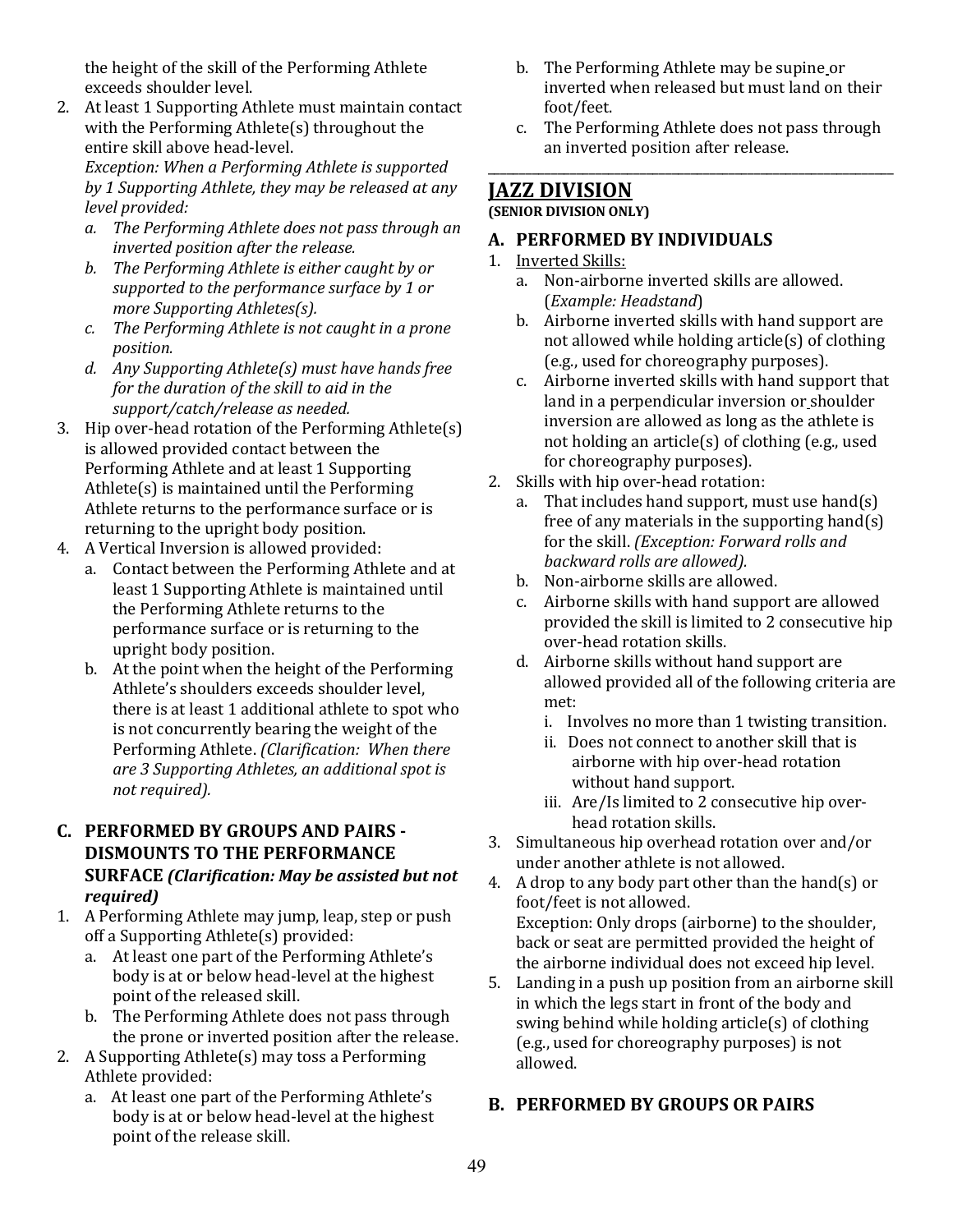### Lifts and Partnering are allowed, but not *required in all divisions with the following limitations:*

- 1. At least one Supporting Athlete must maintain direct contact with the performance surface when the height of the skill of the Performing Athlete exceeds shoulder level.
- 2. At least 1 Supporting Athlete must maintain contact with the Performing Athlete $(s)$  throughout the entire skill above head-level. *Exception: When a Performing Athlete is supported by 1 Supporting* Athlete, they may be released at any level provided:
	- a. The Performing Athlete does not pass through an *inverted position after the release.*
	- *b.* The Performing Athlete is either caught by or supported to the performance surface by 1 or *more Supporting Athlete(s).*
	- *c.* The Performing Athlete is not caught in a prone *position.*
	- *d. Any Supporting Athlete must have hands free for*  the duration of the skill to aid in the support/catch/release as needed.
- 3. Hip over-head rotation of the Performing Athlete(s) is allowed provided that contact between the Performing  $A$ thlete $(s)$  and at least 1 Supporting Athlete $(s)$  is maintained until the Performing Athlete $(s)$  returns to the performance surface or is returning to the upright body position.
- 4. A Vertical Inversion is allowed provided:
	- a. Contact between the Performing Athlete and at least 1 Supporting Athlete is maintained until the Performing Athlete returns to the performance surface or is returning to the upright body position.
	- b. At the point when the height of the Performing Athlete's shoulders exceeds shoulder level, there is at least 1 additional athlete to spot who is not concurrently bearing the weight of the Performing Athlete. (Clarification: When there are 3 Supporting Athletes, and additional spot is *not required*).

## **C. PERFORMED BY GROUPS AND PAIRS - DISMOUNTS TO THE PERFORMANCE SURFACE** (Clarification: May be assisted but *not required)*

- 1. A Performing Athlete may jump, leap, step or push off a Supporting Athlete(s) provided:
	- a. At least 1 part of the Performing Athlete's body is at or below head-level at the highest point of the released skill.
	- b. The Performing Athlete does not pass through the prone or inverted position after the release.
- 2. A Supporting Athlete(s) may toss a Performing Athlete provided:
	- a. At least 1 part of the Performing Athlete's body is at or below head-level at the highest point of the release skill.
	- b. The Performing Athlete may be supine or inverted when released but must land on their foot/feet.
	- c. The Performing Athlete does not pass through an inverted position after release.

## **XVI. GLOSSARY OF TERMS**

**Aerial Cartwheel:** An airborne tumbling skill, which emulates a cartwheel performed without placing hands on the ground.

**Airborne (performed by Individuals, Groups or Pairs**): A state or skill in which the athlete is free of contact from another athlete and the performance surface.

**Airborne Hip Over Head Rotation (performed by Individuals**): An action in which the hips continuously rotate over the head and there is a moment of no contact with the performance surface. (Example: Round off or a Back Handspring).

**Atlantoaxial Instability (AAI):** A potential condition for an athlete with an intellectual disability or neurological symptom that is characterized by excessive movement at the junction between the atlas  $(C1)$  and axis  $(C2)$  cervical vertebra of the spine as a result of either a bony or ligamentous abnormality. *Note: AAI is referenced herein as a precaution for Special Olympic, Special Abilities and/or Adaptive Abilities*  Teams or any athlete that may potentially have AAI or *any physical condition associated with spinal cord compression. Any skills that may pose a danger to an* athlete with AAI or any physical condition associated with spinal cord compression (including but not limited to <u>forward rolls</u>, backward rolls and any skill that may put an athlete with AAI or any spinal cord compression *condition at risk, etc.)* are prohibited without the written approval/clearance by a medical professional and proof of all waivers and documentation, prior to any physical activity, is the direct responsibility of the Team Director and Coach. For Special Olympic teams specifically, *additionally - approval/clearance by a medical*  professional (via official medical waivers and documentation) must also be cleared and approved by the respective Special Olympics program or by Special *Olympics.*

Axis Rotation: An action in which an athlete rotates around her/his vertical or horizontal center. **Category:** Denoting the style of the routine. (*Example:* 

*Pom, Hip Hop, Jazz, High Kick*)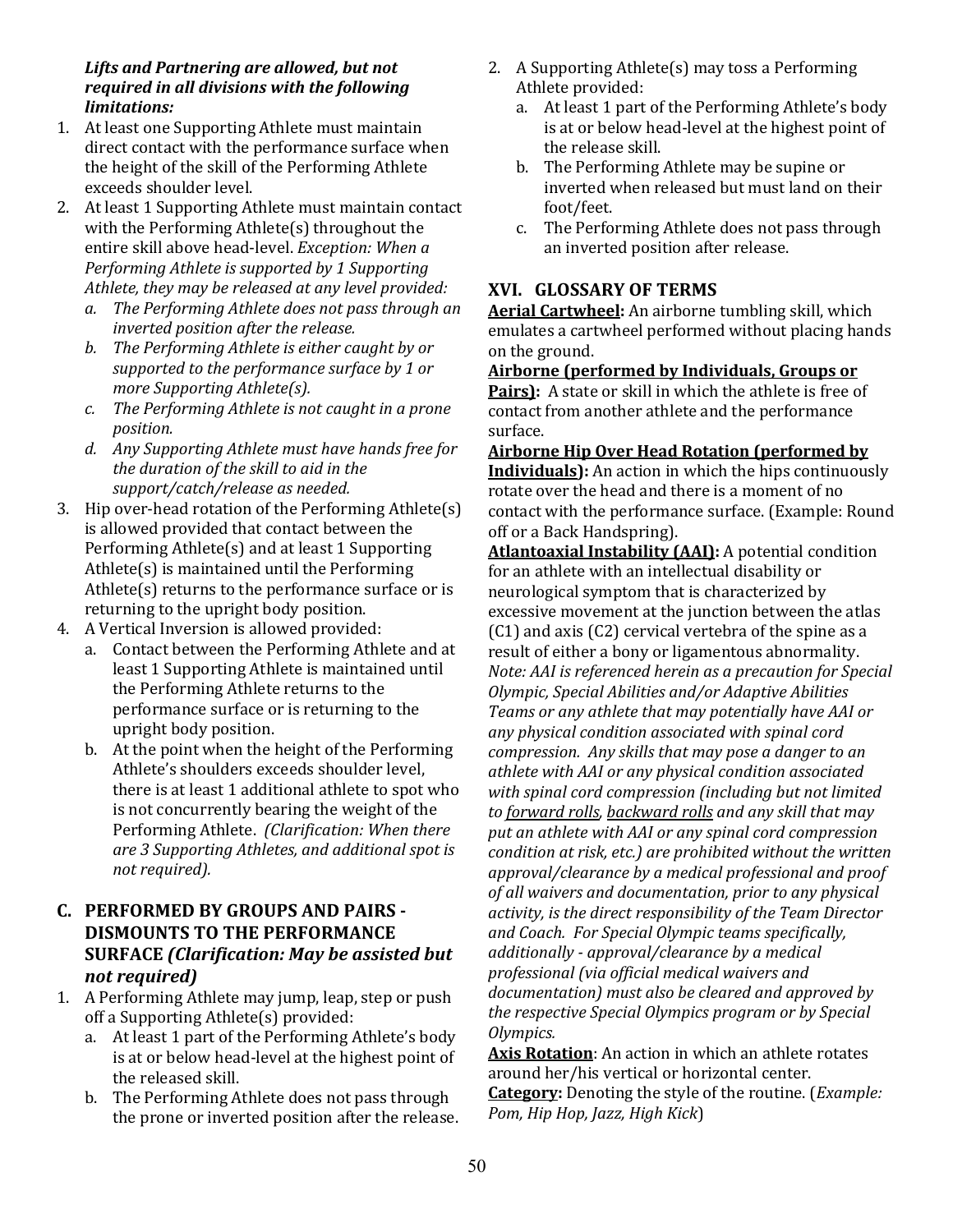**Connected/Consecutive Skills:** An action in which the athlete executes skills without a step, pause or break in between. (Example: Double Pirouette or Double Toe Touch.)

**Contact (performed by Groups or Pairs)**: The state or condition of physical touching. Touching of the hair or clothing is not considered contact.

**Division**: Denoting the composition of a competing group of athletes. (*Example: Junior*, *Senior*)

**Drop** (**performed** by Individuals): An action in which the airborne athlete lands on a body part other than his/her hand(s) or feet.

**Elevated**: An action in which an athlete is moved to a higher position from a lower position in relation to the performance surface.

**Head Level:** A designated and averaged height; the crown of the head of a standing individual while standing upright with straight legs. *(Clarification: this is* an approximate height to measure space, and is not *changed by bending, inverting, etc.)* 

**Height of the Skill**: Where the action is taking place. **Hip Level:** A designated and averaged height; the height of a standing individual's hips while standing upright with straight legs. *(Clarification: this is an* approximate height to measure space, and is not changed *by bending, inverting, etc.)*

## **Hip Over Head Rotation (performed by**

**Individuals**): An action characterized by continuous movement where an athlete's hips rotate over his/her own head in a tumbling skill (Example: Back Walkover or Cartwheel).

#### **Hip Over Head Rotation (performed by Groups or**

**Pairs)**: An action characterized by continuous movement where the Performing Athlete's hips rotate over his/her own head in a lift or partnering skill. **Inversion/Inverted:** A position in which the athlete's waist and hips and feet are higher than his/her head and shoulders.

**Inverted Skills (performed by Individuals)**: A skill in which the individual's waist and hips and feet are higher than his/her head and shoulders and there is a stop, stall or change in momentum.

**Lift (performed by Groups or Pairs)**: A skill in which an athlete $(s)$  is elevated from the performance surface by 1 or more athletes and placed back onto the performance surface. A Lift is comprised of a Performing  $A$ thlete(s) and a Supporting  $A$ thlete(s). **Partnering (performed by Pairs)**: A skill in which 2

athletes use support from one another. Partnering can involve both Supporting and Performing Athlete skills. **Performing Athlete:** An athlete who performs a skill as a part of "Groups or Pairs" who use(s) support from another athlete $(s)$ .

## **Perpendicular Inversion (performed by**

**Individuals**): An inverted position in which the individual's head, neck and shoulders are directly aligned with the performance surface at a 90-degree angle.

**Prone**: A position in which the front of the athlete's body is facing the ground, and the back of the athlete's body is facing up.

**Prop:** Anything that is used in the routine choreography that is not/was not originally part of the costume / uniform.

*Clarification 1: For Pom Categories, Poms are considered part of the uniform.* 

*Clarification 2: For Adaptive Abilities and Special Olympics/Special Abilities Divisions and where applicable in all divisions, all mobility equipment, prosthesis, and braces are considered part of the athlete unless they are removed, in which case they are considered legal props, until replaced or returned to the athlete.*

**Shoulder Inversion (performed by individuals)**: A position in which the individual's shoulders / upper back area are in contact with the performance surface and the individual's waist and hips and feet are higher than his/her head and shoulders.

**Shoulder Level:** A designated and average height; the height of a standing athlete's shoulders while standing upright with straight legs. *(Clarification: this is an* approximate height to measure space, and is not changed *by bending, inverting, etc.)*

**Supine**: A position in which the back of the athlete's body is facing the ground, and the front of the athlete's body is facing up.

**Supporting Athlete:** An athlete who performs a skill as a part of "Groups or Pairs" who supports or maintains contact with a Performing Athlete.

**Toss:** A skill where the Supporting Athlete(s) releases the Performing Athlete. The Performing Athlete 's feet are free from the performance surface when the toss is initiated.

**Unified Partner**: An Athlete without an intellectual disability competing on a Special Olympics or Special Abilities Unified Team.

**Vertical Inversion (performed by Groups or Pairs):** A skill in which the Performing Athlete's waist and hips and feet are higher than his/her own head and shoulders and bears direct weight on the Supporting Athlete(s) by a stop, stall or change in momentum.

## **XVII. ADAPTIVE ABILITIES QUALIFICATION GUIDELINES**

For the purpose to assist and encourage ICU's National Federations to develop Adaptive Abilities opportunities for disabled and nondisabled athletes (e.g. "Adaptive Abilities Unified" divisions) within our Sport, enclosed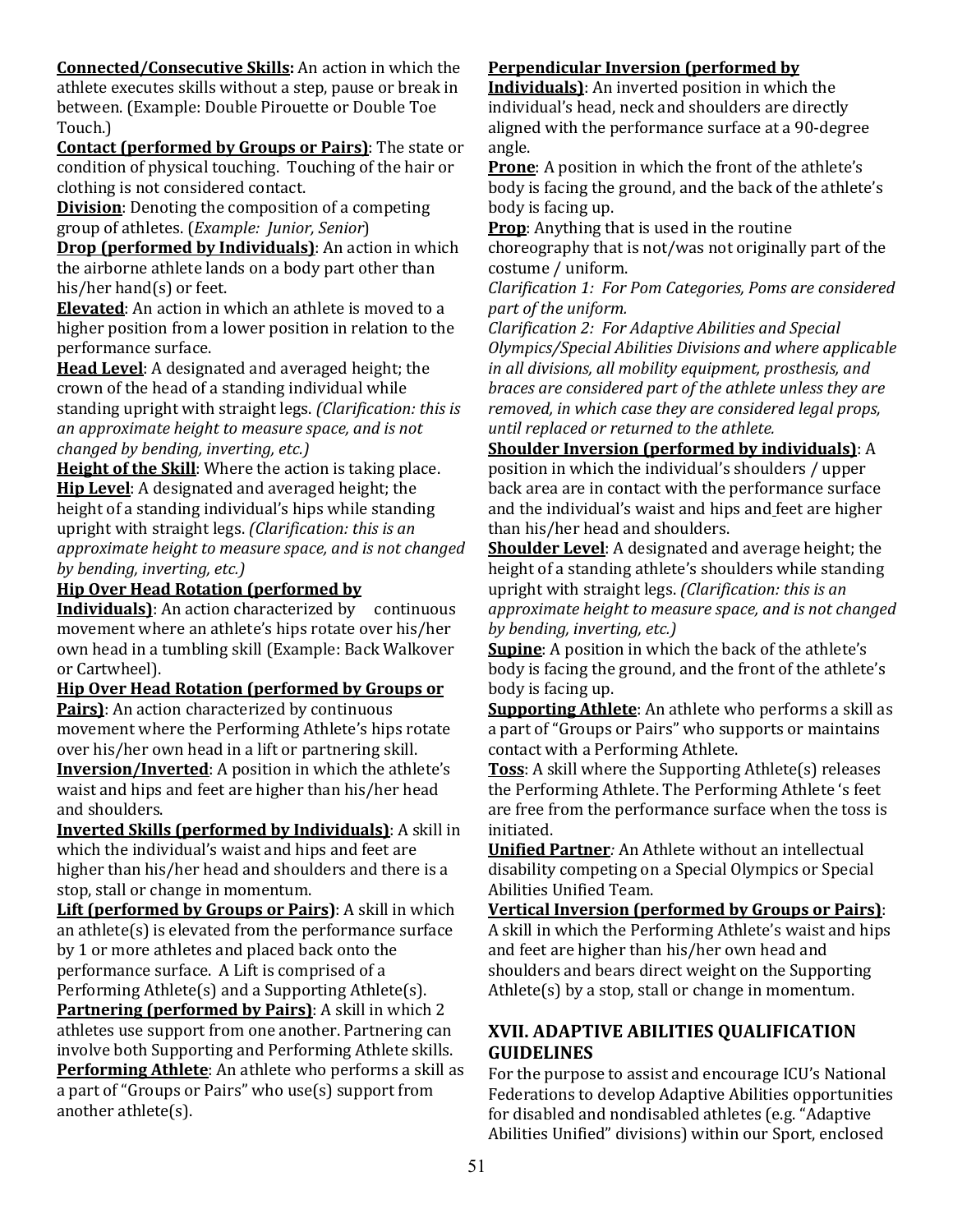(as a guideline only) please find a the IPC's brief description of the  $10$  eligible\* impairment types (below) also shown on the IPC website: https://www.paralympic.org/classification; found under section 2 chapter 3.13 of the IPC Handbook.

*\*Note 1: Due to the newness of the ICU Adaptive Abilities* development programme at the grass-roots level, the ICU encourages its National Federations to use the IPC's excellent brief description of eligible *impairment* types *simply as a guideline – and to encourage participation of all disabled athletes who may or may not meet the impairments listed below. As ICU's Adaptive Abilities* development programme continues to develop, stricter adherence to these policies will be distinctly addressed *for specific future competitions.* 

*\*\*Note 2: Based on the uniqueness of Performance Cheer competition, the ICU additionally includes Hearing Impairment* (#11) as a guideline only and for possible future development of programmes compliant with the *ICSD.* The *ICU* again encourages National Federations to *be inclusive of athletes of all disabilities, who may or may* not meet the *impairments listed below, for Adaptive Abilities development purposes.* 

## **IPC's brief description of the 10 eligible\* impairment types (as a guideline for the ICU Adaptive Abilities programme):**

*Impairment: Explanation* 

**1. Impaired muscle power:** Reduced force generated by muscles or muscle groups, such as muscles of one limb or the lower half of the body, as caused, for example, by spinal cord injuries, spina bifida or polio.

2. **Impaired passive range of movement:** Range of movement in one or more joints is reduced permanently, for example due to arthrogryposis. Hypermobility of joints, joint instability, and acute conditions, such as arthritis, are not considered eligible impairments.

**3.** Limb deficiency: Total or partial absence of bones or joints as a consequence of trauma (e.g., car accident), illness (e.g., bone cancer) or congenital limb deficiency (e.g., dysmelia).

**4. Leg length difference:** Bone shortening in one leg due to congenital deficiency or trauma.

**5. Short stature:** Reduced standing height due to abnormal dimensions of bones of upper and lower limbs or trunk, for example due to achondroplasia or growth hormone dysfunction.

**6. Hypertonia:** Abnormal increase in muscle tension and a reduced ability of a muscle to stretch, due to a neurological condition, such as cerebral palsy, brain injury or multiple sclerosis.

7. **Ataxia:** Lack of co-ordination of muscle movements

due to a neurological condition, such as cerebral palsy, brain injury or multiple sclerosis.

**8. Athetosis:** Generally characterised by unbalanced, involuntary movements and a difficulty in maintaining a symmetrical posture, due to a neurological condition, such as cerebral palsy, brain injury or multiple sclerosis.

**9. Visual Impairment:** Vision is impacted by either an impairment of the eye structure, optical nerves or optical pathways, or the visual cortex.

**10.** Intellectual Impairment: A limitation in intellectual functioning and adaptive behaviour as expressed in conceptual, social, and practical adaptive skills, which originates before the age of 18.

**11\*\*. Hearing Impairment**: Hearing is impacted by either an impairment of the ear structure, illness, or other factors leading to a hearing loss of at least 55 decibels in an athlete's "better ear"- that is not corrected with the use of hearing aids, cochlear implants and/or similar devices.

## **XVIII. JUDGING PROCEDURES**

The judges for the event will be appointed at the sole discretion of the International Cheer Union. As teams make their presentations, the judges will score the teams according to the judging criteria on a 100-point system. The highest score and lowest score given for each team will be dropped and the remaining judges' scores will be totaled to determine the overall team score. In the event of a first-place tie, the high and low score will be added back into the total score. If a tie remains, the ranking points from each judge will be used to break the tie.

## **XIX. SCORES AND RANKINGS**

Individual score sheets are for the exclusive use of each particular judge. Each judge has the responsibility and authority to review and submit his or her final scores and rankings prior to the final tally of the scores for all teams. Scores and rankings will be available **only** to coaches or captains at the conclusion of the competition. No scores or rankings will be given over the telephone. After each round of competition, teams will receive the judges' score sheets as well as their score and the top score in the group. In addition, teams will receive a ranking sheet with the names and scores of the teams' final placement.

## **SPECIAL OLYMPICS & SPECIAL ABILITIES (UNIFIED & TRADITIONAL) POM SCORE SHEET**

| <b>TECHNICAL EXECUTION</b>                                                  |    |
|-----------------------------------------------------------------------------|----|
| <b>CATEGORY STYLE EXECUTIION</b>                                            | 10 |
| Quality of Pom Technique: placement, control, precise and strong completion |    |
| of movement                                                                 |    |
|                                                                             |    |

**MOVEMENT TECHNIQUE EXECUTION 10\_\_\_\_\_\_\_\_**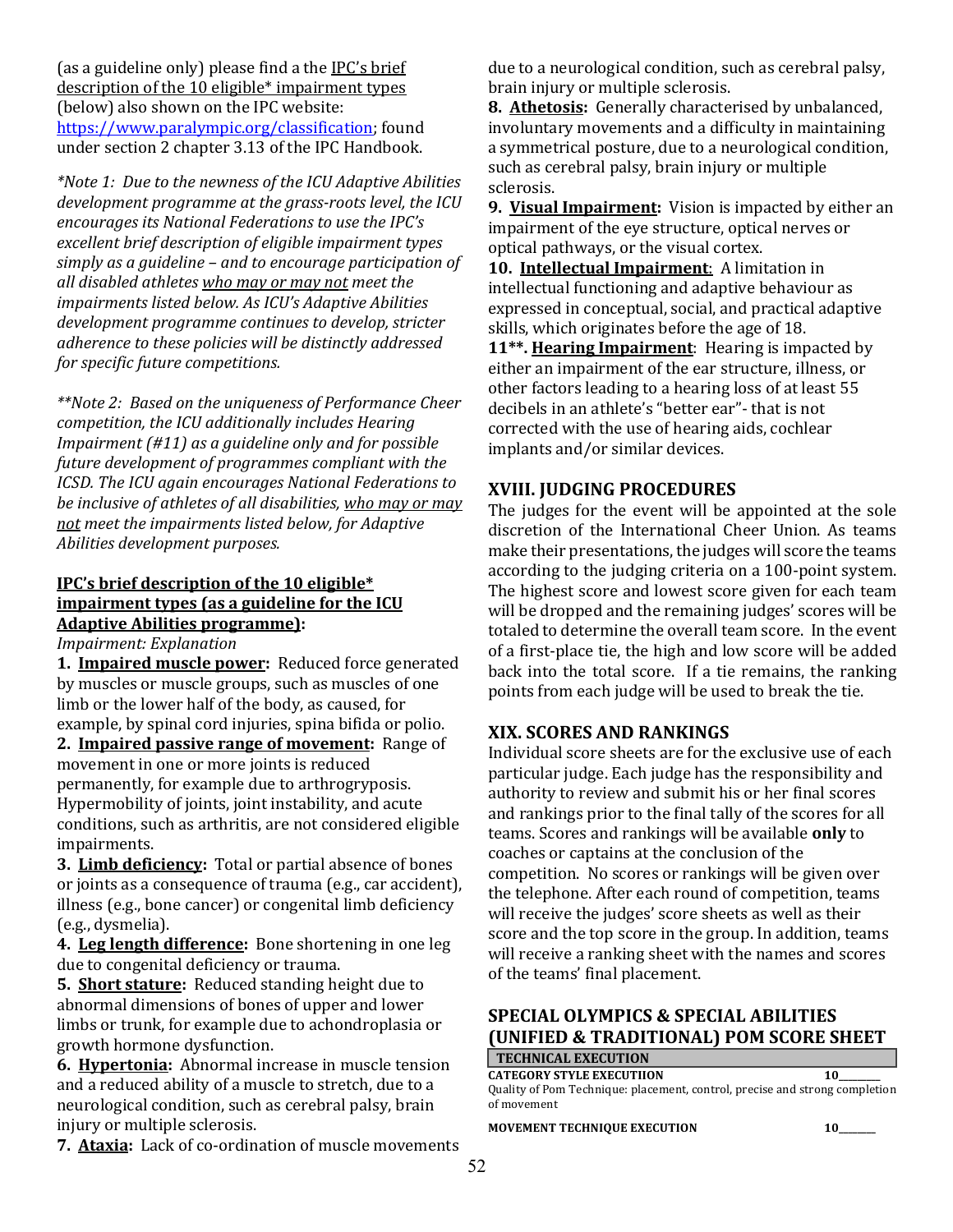Movement that has strength, intensity, placement, control, presence and commitment

#### **SKILL TECHNICAL EXECUTION 10**

Ability to demonstrate appropriate level skills with correct placement, body alignment, control, extension, balance, strength & completion of movement

#### **GROUP EXECUTION SYNCHONRIZATION/TIMING WITH MUSIC**  $10$

Use of all athletes within the routine. Correct timing with team members and music

#### **UNIFORMITY OF MOVEMENT 10**

Movements are the same on each person: clear, clean, and precise

#### **SPACING 10\_\_\_\_\_\_\_\_**

Correct positioning/distance between individuals on the performance surface during the routine and transitions

## **CHOREOGRAPHY**

**MUSICALITY** 10

Movement that complements the music accents, rhythm, tempo, phrasing, lyrics, style, etc. in a creative, unique, and original manner

#### **ROUTINE STAGING/VISUAL EFFECTS 10\_\_\_\_\_\_\_\_**

Utilization of varied formations and seamless transitions- with use of all athletes within routine. Visual impact of staging through group work, partner work, floor work, lifts, levels, opposition, etc.

#### **COMPLEXITY OF MOVEMENT 10**

Level of difficulty of movement such as tempo, weight changes, directional changes, connectivity, continuity, intricacy of movement, etc. Difficulty of skills being credited in relation to correct technical execution

#### **OVERALL EFFECT**

#### **COMMUNICATION/PROJECTION/AUDIENCE APPEAL 10\_\_\_\_\_\_\_\_\_ & APPROPRIATENESS**

Use of all athletes within the routine. Ability to exhibit a dynamic routine with genuine showmanship and audience appeal. The performance fulfills the category description and has age-appropriate music, costume and choreography that enhances the performance

#### **TOTAL POINTS (100) \_\_\_\_\_\_\_\_\_\_\_\_**

## **SPECIAL OLYMPICS & SPECIAL ABILITIES (UNIFIED & TRADITIONAL) HIP HOP SCORE SHEET**

#### **TECHNICAL EXECUTION**

| <b>CATEGORY STYLE EXECUTION</b>                      | 10 |
|------------------------------------------------------|----|
| Groove and quality of authentic hip hop/street style |    |

## **MOVEMENT TECHNIQUE EXECUTION 10**

Movement that has strength, intensity, placement, control, presence and commitment 

#### **SKILL TECHNIQUE EXECUTION 10**

Ability to demonstrate appropriate level skills with correct placement, body alignment, control, extension, balance, strength & completion of movement **GROUP EXECUTION** 

| SYNCHONRIZATION/TIMING WITH MUSIC                                         |  |
|---------------------------------------------------------------------------|--|
| Use of all athletes within the routine Correct timing with team members a |  |

Use of all athletes within the routine. Correct timing with team members and the music

#### UNIFORMITY OF MOVEMENT **10** Movements are the same on each person: clear, clean, and precise

**SPACING 10\_\_\_\_\_\_\_\_** Correct positioning/distance between individuals on the performance

surface during the routine and transitions

#### **CHOREOGRAPHY MUSICALITY** 10

Movement that complements the music accents, rhythm, tempo, phrasing, lyrics, style, etc. in a creative, unique, and original manner

#### **ROUTINE STAGING/VISUAL EFFECTS 10\_\_\_\_\_\_\_\_**

Utilization of varied formations and seamless transitions - with use of all athletes within the routine. Visual impact of staging through group work, partner work, floor work, lifts, levels, opposition, etc.

#### **COMPLEXITY OF MOVEMENT 10**

Level of difficulty of movement such as tempo, weight changes, directional changes, connectivity, continuity, intricacy of movement, etc. Difficulty of skills being credited in relation to correct technical execution

#### **OVERALL EFFECT**

**COMMUNICATION/PROJECTION/AUDIENCE APPEAL 10 & APPROPRIATENESS** 

Use of all athletes within the routine. Ability to exhibit a dynamic routine with genuine showmanship and audience appeal. The performance fulfills the category description and has age-appropriate music, costume and choreography that enhances the performance

#### **TOTAL POINTS (100)**

## **ADAPTIVE ABILITIES UNIFIED POM SCORE SHEET**

| <b>TECHNICAL EXECUTION</b>                                                                 |           |
|--------------------------------------------------------------------------------------------|-----------|
| <b>CATEGORY STYLE EXECUTIION</b>                                                           | 10        |
| Quality of Pom Technique: placement, control, precise and strong completion<br>of movement |           |
| <b>MOVEMENT TECHNIQUE EXECUTION</b>                                                        | <b>10</b> |
| Movement that has strength, intensity, placement, control, presence and<br>commitment      |           |
| <b>SKILL TECHNICAL EXECUTION</b>                                                           | 10        |
| Ability to demonstrate appropriate level skills with correct placement, body               |           |
| alignment, control, extension, balance, strength & completion of movement                  |           |
| <b>GROUP EXECUTION</b>                                                                     |           |
| SYNCHONRIZATION/TIMING WITH MUSIC                                                          | 10        |
| Use of all athletes within the routine. Correct timing with team members and<br>music      |           |
| <b>UNIFORMITY OF MOVEMENT</b>                                                              | 10        |
| Movements are the same on each person: clear, clean, and precise                           |           |
| <b>SPACING</b>                                                                             |           |
| Equal/correct spacing between individuals on the performance surface                       |           |

during the routine and transitions

#### **CHOREOGRAPHY MUSICALITY** 10

Movement that complements the music accents, rhythm, tempo, phrasing, lyrics, style, etc. in a creative, unique, and original manner

#### **ROUTINE STAGING/VISUAL EFFECTS 10\_\_\_\_\_\_\_\_**

Utilization of varied formations and seamless transitions- with use of all athletes within routine. Visual impact of staging through group work, partner work, floor work, lifts, levels, opposition, etc.

#### **COMPLEXITY OF MOVEMENT 10\_**

Level of difficulty of movement such as tempo, weight changes, directional changes, connectivity, continuity, intricacy of movement, etc. Difficulty of skills being credited in relation to correct technical execution

#### **OVERALL EFFECT COMMUNICATION/PROJECTION/AUDIENCE APPEAL 10\_ & APPROPRIATENESS**

Use of all athletes within the routine. Ability to exhibit a dynamic routine with genuine showmanship and audience appeal. The performance fulfills the category description and has age-appropriate music, costume and choreography that enhances the performance

#### **TOTAL POINTS (100)**

## **ADAPTIVE ABILITIES UNIFIED HIP HOP SCORE SHEET**

| <b>TECHNICAL EXECUTION</b>                                                             |    |
|----------------------------------------------------------------------------------------|----|
| <b>CATEGORY STYLE EXECUTION</b>                                                        | 10 |
| Groove and quality of authentic hip hop/street style                                   |    |
| <b>MOVEMENT TECHNIQUE EXECUTION</b>                                                    | 10 |
| Movement that has strength, intensity, placement, control, presence, and<br>commitment |    |

| SKILL TECHNIQUE EXECUTION | 10 |
|---------------------------|----|
|---------------------------|----|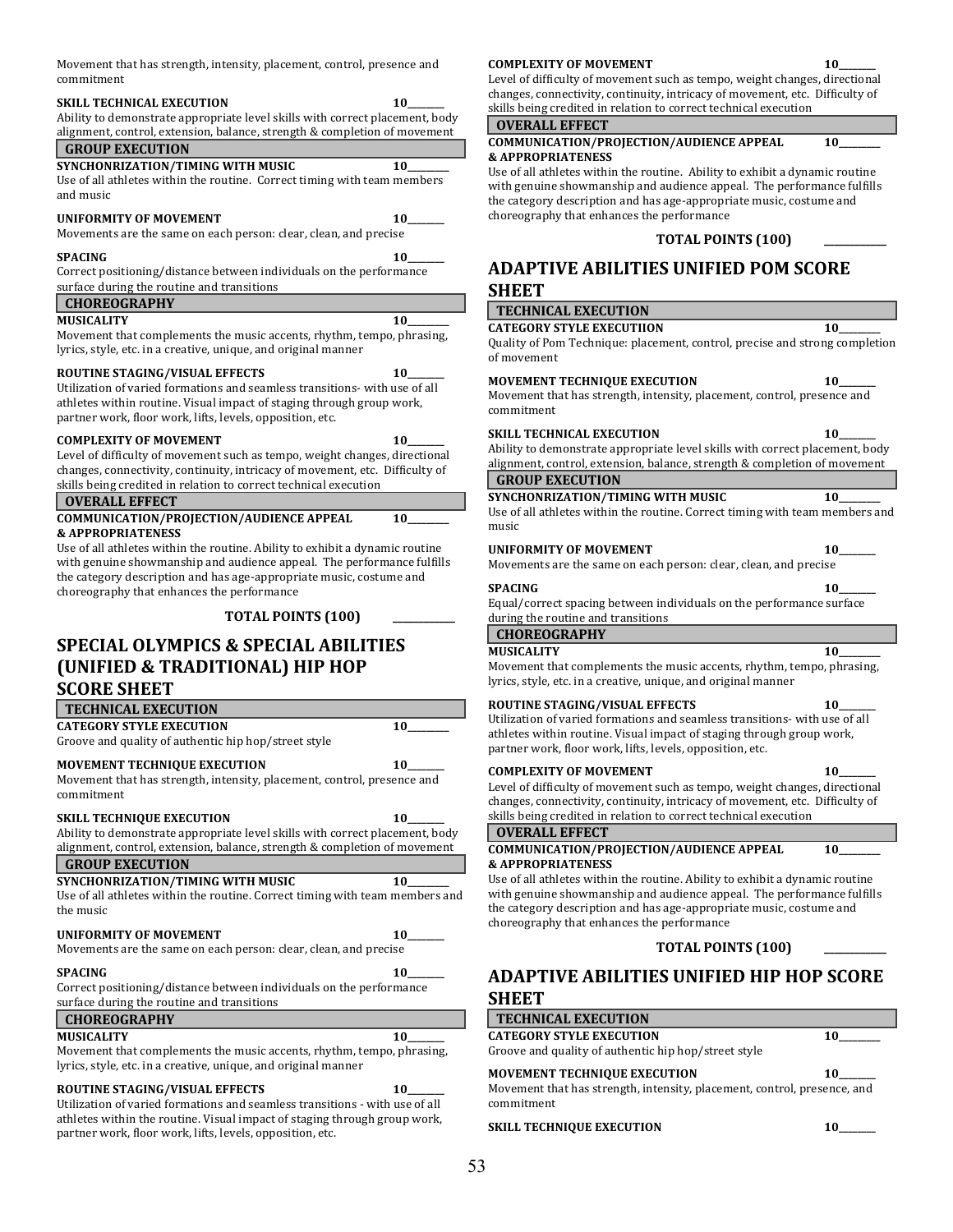Ability to demonstrate appropriate level skills with correct placement, body alignment, control, extension, balance, strength & completion of movement

## **GROUP EXECUTION**

**SYNCHONRIZATION/TIMING WITH MUSIC**  $10$ 

Use of all athletes within the routine. Correct timing with team members and the music

#### **UNIFORMITY OF MOVEMENT 10\_\_\_\_\_\_\_\_**

Movements are the same on each person: clear, clean, and precise

#### **SPACING 10\_**

Correct positioning/distance between individuals on the performance surface during the routine and transitions

## **CHOREOGRAPHY**

**MUSICALITY** 10 Movement that complements the music accents, rhythm, tempo, phrasing, lyrics, style, etc. in a creative, unique, and original manner

#### **ROUTINE STAGING/VISUAL EFFECTS 10\_\_\_\_\_\_\_\_**

Utilization of varied formations and seamless transitions - with use of all athletes within the routine. Visual impact of staging through group work, partner work, floor work, lifts, levels, opposition, etc.

#### **COMPLEXITY OF MOVEMENT 10**

Level of difficulty of movement such as tempo, weight changes, directional changes, connectivity, continuity, intricacy of movement, etc. Difficulty of skills being credited in relation to correct technical execution

#### **OVERALL EFFECT**

#### **COMMUNICATION/PROJECTION/AUDIENCE APPEAL 10\_ & APPROPRIATENESS**

Use of all athletes within the routine. Ability to exhibit a dynamic routine with genuine showmanship and audience appeal. The performance fulfills the category description and has age-appropriate music, costume and choreography that enhances the performance

#### **TOTAL POINTS (100)**

#### **POM SCORE SHEET**

#### **TECHNICAL EXECUTION**

#### **CATEGORY STYLE EXECUTIION 10**

Quality of Pom Technique: placement, control, precise and strong completion of movement

#### **MOVEMENT TECHNIQUE EXECUTION 10\_\_\_\_\_\_\_\_**

Movement that has strength, intensity, placement, control, presence, and commitment 

#### **SKILL TECHNICAL EXECUTION 10**

Ability to demonstrate appropriate level skills with correct placement, body alignment, control, extension, balance, strength & completion of movement

## **GROUP EXECUTION**

**SYNCHONRIZATION/TIMING WITH MUSIC**  $10$ Correct timing with team members and the music

#### **UNIFORMITY OF MOVEMENT 10\_\_\_\_\_\_\_\_**

Movements are the same on each person: clear, clean, and precise

#### **SPACING 10\_**

Correct positioning/distance between individuals on the performance surface during the routine and transitions

#### **CHOREOGRAPHY MUSICALITY** 10

Movement that complements the music accents, rhythm, tempo, phrasing, lyrics, style, etc. in a creative, unique, and original manner

#### **ROUTINE STAGING/VISUAL EFFECTS 10**

Utilization of varied formations and seamless transitions. Visual impact of staging through group work, partner work, floor work, lifts, levels, opposition, etc. 

#### **COMPLEXITY OF MOVEMENT 10**

Level of difficulty of movement such as tempo, weight changes, directional changes, connectivity, continuity, intricacy of movement, etc. Difficulty of skills being credited in relation to correct technical execution

#### **OVERALL EFFECT**

**COMMUNICATION/PROJECTION/AUDIENCE APPEAL**  $10$ 

#### **& APPROPRIATENESS**

Ability to exhibit a dynamic routine with genuine showmanship and audience appeal. The performance fulfills the category description and has age-appropriate music, costume and choreography that enhances the performance

#### **TOTAL POINTS (100)**

#### **HIP HOP SCORE SHEET**

#### **TECHNICAL EXECUTION**

**CATEGORY STYLE EXECUTION 10** Groove and quality of authentic hip hop/street style

#### **MOVEMENT TECHNIQUE EXECUTION 10\_\_\_\_\_\_\_\_**

Movement that has strength, intensity, placement, control, presence, and commitment 

#### **SKILL TECHNIQUE EXECUTION 10**

Ability to demonstrate appropriate level skills with correct placement, body alignment, control, extension, balance, strength & completion of movement **GROUP EXECUTION** 

| SYNCHONRIZATION/TIMING WITH MUSIC              | 10     |  |
|------------------------------------------------|--------|--|
| Correct timing with team members and the music |        |  |
| ,,,,,,,,,,,,,,,,,,,,,,,,,,,,,,,,,              | $\sim$ |  |

#### **UNIFORMITY OF MOVEMENT 10\_\_\_\_\_\_\_\_** Movements are the same on each person: clear, clean, and precise

**SPACING 10\_** Correct positioning/distance between individuals on the performance

#### surface during the routine and transitions

#### **CHOREOGRAPHY MUSICALITY** 10 Movement that complements the music accents, rhythm, tempo, phrasing,

lyrics, style, etc. in a creative, unique, and original manner

#### **ROUTINE STAGING/VISUAL EFFECTS 10**

Utilization of varied formations and seamless transitions. Visual impact of staging through group work, partner work, floor work, lifts, levels, opposition, etc.

#### **COMPLEXITY OF MOVEMENT 10\_**

Level of difficulty of movement such as tempo, weight changes, directional changes, connectivity, continuity, intricacy of movement, etc. Difficulty of skills being credited in relation to correct technical execution

#### **OVERALL EFFECT COMMUNICATION/PROJECTION/AUDIENCE APPEAL 10\_**

**& APPROPRIATENESS** 

Ability to exhibit a dynamic routine with genuine showmanship and audience appeal. The performance fulfills the category description and has age-appropriate music, costume and choreography that enhances the performance

| <b>TOTAL POINTS (100)</b> |  |  |
|---------------------------|--|--|
|---------------------------|--|--|

## **JAZZ SCORE SHEET**

## **TECHNICAL EXECUTION**

#### **CATEGORY STYLE EXECUTIION 10** Continuity of movement and quality of style, extension, and

presence/carriage 

#### **MOVEMENT TECHNIQUE EXECUTION 10\_\_\_\_\_\_\_\_**

Movement that has strength, intensity, placement, control, presence, and commitment 

#### **SKILL TECHNICAL EXECUTION 10\_** Ability to demonstrate appropriate level skills with correct placement, body alignment, control, extension, balance, strength & completion of movement **GROUP EXECUTION**

**SYNCHONRIZATION/TIMING WITH MUSIC**  $10$ Correct timing with team members and the music

#### UNIFORMITY OF MOVEMENT 10

Movements are the same on each person: clear, clean, and precise

**SPACING 10\_\_\_\_\_\_\_\_** Correct positioning/distance between individuals on the performance surface during the routine and transitions **CHOREOGRAPHY**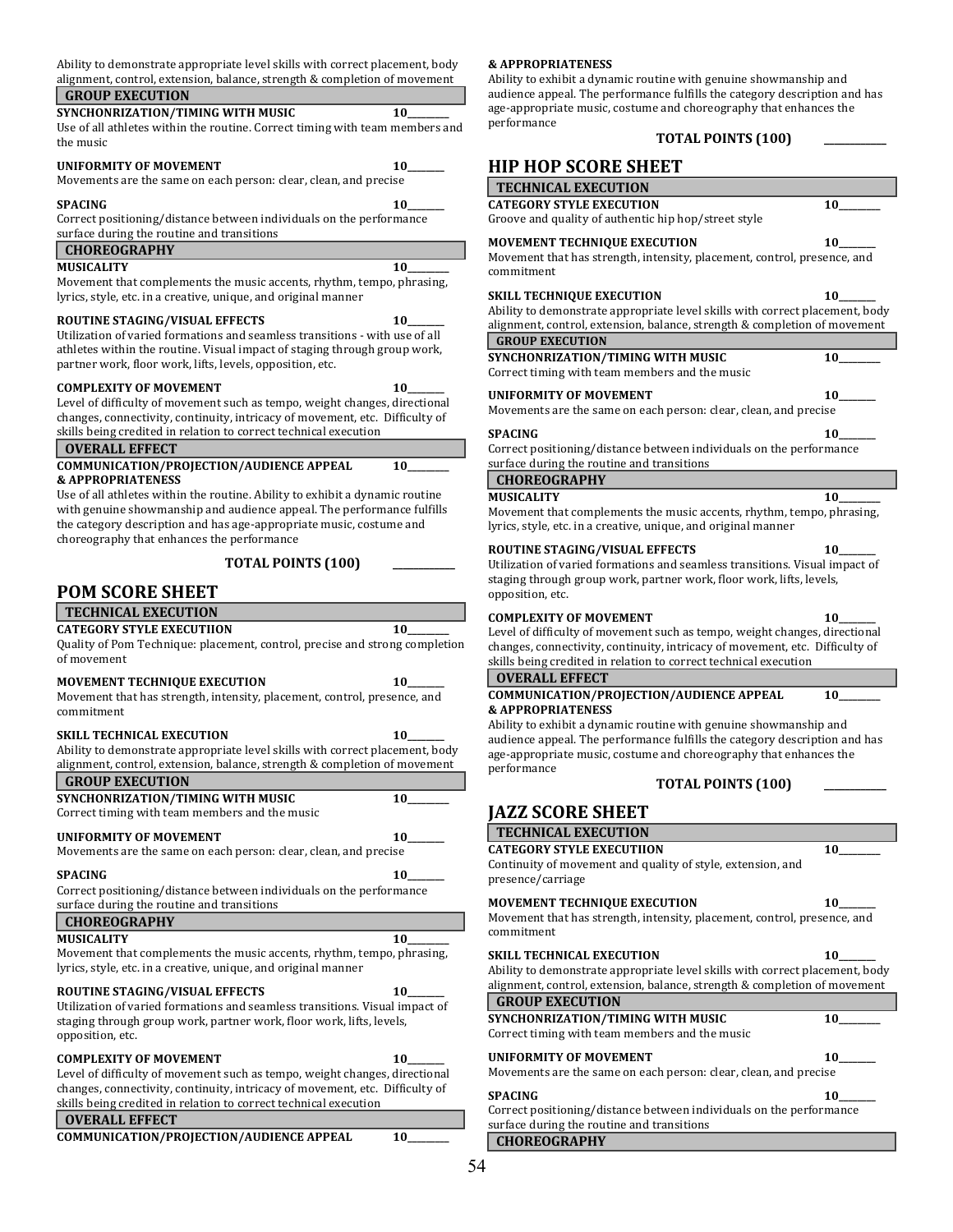#### **MUSICALITY** 10

Movement that complements the music accents, rhythm, tempo, phrasing, lyrics, style, etc. in a creative, unique, and original manner

#### **ROUTINE STAGING/VISUAL EFFECTS 10\_\_\_\_\_\_\_\_**

Utilization of varied formations and seamless transitions. Visual impact of staging through group work, partner work, floor work, lifts, levels, opposition, etc.

#### **COMPLEXITY OF MOVEMENT 10**

Level of difficulty of movement such as tempo, weight changes, directional changes, connectivity, continuity, intricacy of movement, etc. Difficulty of skills being credited in relation to correct technical execution

**OVERALL EFFECT**

#### **COMMUNICATION/PROJECTION/AUDIENCE APPEAL 10 & APPROPRIATENESS**

Ability to exhibit a dynamic routine with genuine showmanship and audience appeal. The performance fulfills the category description and has age-appropriate music, costume and choreography that enhances the performance

#### **TOTAL POINTS (100)**

| <b>DOUBLES SCORE SHEET</b>                                                                                                                                                                              |       |
|---------------------------------------------------------------------------------------------------------------------------------------------------------------------------------------------------------|-------|
| <b>TECHNICAL EXECUTION</b>                                                                                                                                                                              |       |
| <b>EXECUTION OF CATEGORY SPECIFIC STYLE</b><br>Pom: Pom motion technique; control, levels, placement, complete,<br>precise, and strong<br>Hip Hop: Groove and quality of authentic hip hop/street style | 10    |
| <b>EXECUTION OF OVERALL MOVEMENT</b><br>Body alignment, placement, balance, control, completion of movement,<br>extension, and flexibility                                                              |       |
| <b>EXECUTION OF TECHNICAL SKILLS &amp; MOVEMENT</b><br><b>USED WITHIN CATEGORY</b>                                                                                                                      |       |
| Kicks, leaps, jumps, turns, floor work, freezes, partner work, lifts, etc.<br><b>EXECUTION OF QUALITY OF MOVEMENT</b><br>Strength, intensity, presence, and commitment to the movement                  | 10    |
| <b>EXECUTION AS A PAIR</b>                                                                                                                                                                              |       |
| <b>SYNCHONIZATION</b><br>Timing of movement with the music<br>Synchronization and uniformity of the athletes                                                                                            |       |
| <b>CHOREOGRAPHY</b>                                                                                                                                                                                     |       |
| <b>MUSICALITY</b><br>Movement that complements the music accents, rhythm, tempo, phrasing,<br>lyrics, style, etc. in a creative and original manner                                                     | 10    |
| <b>ROUTINE STAGING</b><br>Utilization of floor space, transitions, partner work, group work, levels<br>opposition, etc. Interaction of the pair while allowing for a seamless flow of<br>the routine    | 10 10 |
| <b>COMPLEXITY OF MOVEMENT</b>                                                                                                                                                                           |       |

Level of difficulty of movement such as tempo, weight changes, directional changes, connectivity, continuity, intricacy of movement, etc.

#### **DIFFICULTY OF SKILLS 10\_**

Level of difficulty of technical skills, partner work, lifts, etc.

#### **OVERALL EFFECT**

#### **COMMUNICATION/PROJECTION/AUDIENCE APPEAL 10\_\_\_\_\_\_\_\_\_ & APPROPRIATENESS**

Ability to exhibit a dynamic routine with genuine showmanship and audience appeal. The performance fulfills the category description and has age-appropriate music, costume and choreography that enhances the performance

**TOTAL POINTS (100)** 

## **XX. FINALITY OF DECISIONS**

By participating in this championship, each team agrees that decisions by the judges will be final and will not be subject for review. Each team acknowledges the necessity for the judges to make prompt and fair decisions in this competition and each team therefore expressly waives any legal, equitable, administrative, or procedural review of such decisions.

## **XXI. SEMI-FINALS AND FINALS**

ICU reserves the right to determine if a semi-final or final round will be necessary. All divisions with one round of competition prior to the finals will be classified as a semi-final. Ten  $(10)$  of the teams in each semi-final round will advance to the finals. In the event of a tie for the final team advancing, both teams that are tied will advance. Tournament officials will have the full authority to make the final determination of the number of teams selected to advance to the next round.

## **XXII. APPEARANCES, ENDORSEMENTS, AND PUBLICITY**

All teams winning titles or awards agree to have all appearances, endorsements and publicity approved through the ICU office.

#### **XXIII. PENALTIES**

A five (5) point per judge penalty will be assessed to any team violating any of the specific rules as stated above. This deduction does not apply to violations mentioned above that are designated a lesser point value. For any questions concerning the legality of a move or trick, it is recommended to send a video copy of any skill of question to pc.rules@cheerunion.org.